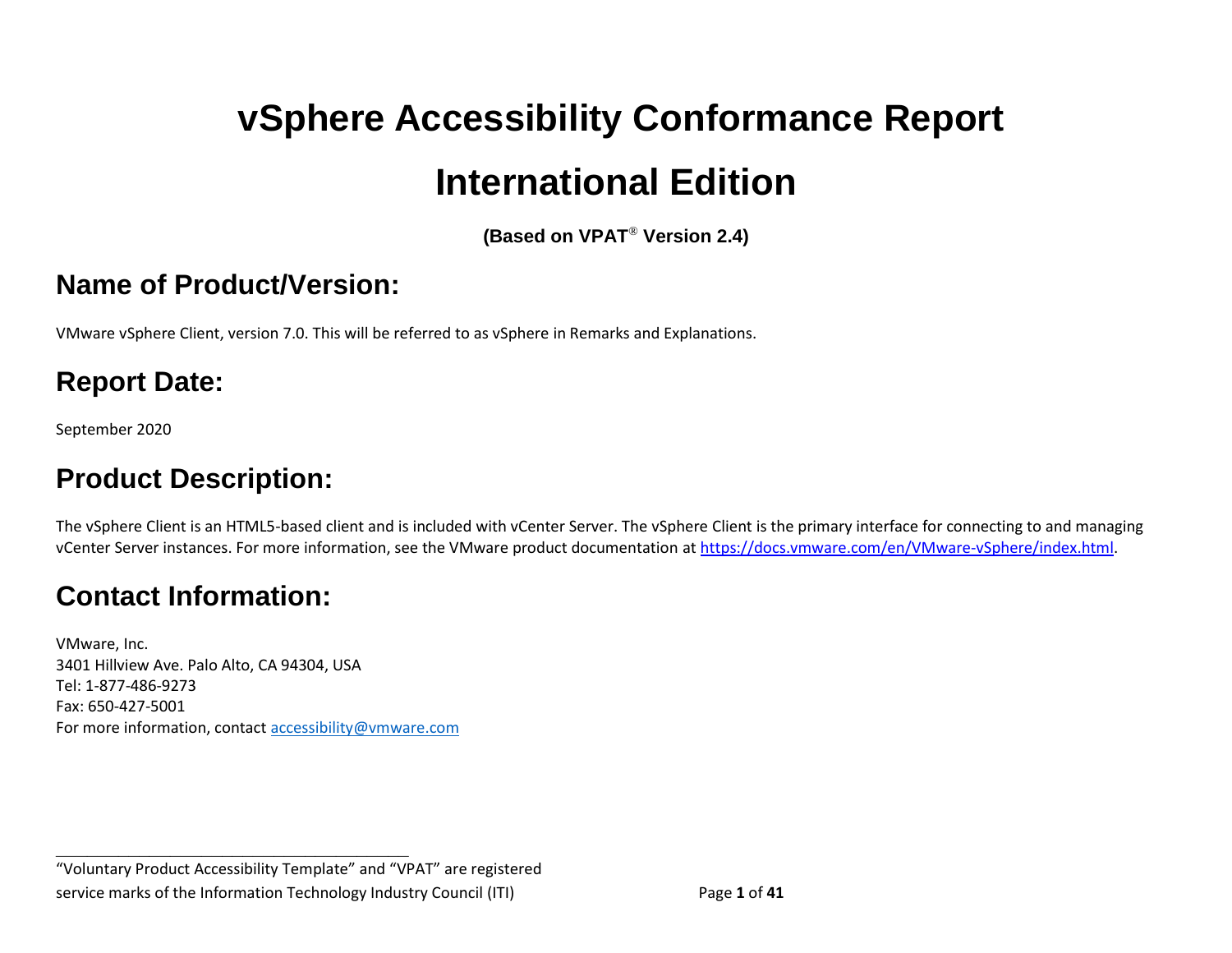## **Notes:**

You can access vSphere components through the vSphere Client, the VMware Host Client, and the vSphere Command-Line Interface. For more information, see [Client Interfaces for vSphere.](https://docs.vmware.com/en/VMware-vSphere/6.7/com.vmware.vsphere.vcenterhost.doc/GUID-6710A6C4-00AE-4930-BBD6-BDEF78029994.html) You can review the vSphere product documentation [https://docs.vmware.com/en/VMware-vSphere/index.html.](https://docs.vmware.com/en/VMware-vSphere/index.html)

## **Evaluation Methods Used:**

The vSphere accessibility audit was comprised of 8 main workflows which were further organized into 67 task-driven activities. These tasks, along with exploratory testing, were evaluated using a combination of manual and automated testing. The audit was conducted using tools such as VoiceOver 10 with Safari 13.1.2 on macOS Catalina 10.15.6, Colour Contrast Analyser 2.4, W3C validator, keyboard-only interaction, code inspection with in-browser developer tools, and Chrome 85.0.4183.102 browser display settings.

#### **Workflows Tested:**

- 1. Hosts, Clusters, vCenters
	- 1.1. Upgrade VC (VAMI)
	- 1.2. Backup/Restore VC (VAMI)
	- 1.3. Config DRS on Cluster
	- 1.4. Config HA on Cluster
	- 1.5. Config FT on Cluster
	- 1.6. Add KMS
	- 1.7. Put Host into Maintenance Mode
	- 1.8. VAMI Start and Stop Service
	- 1.9. VAMI Disk Utilization
- 2. VMs, Folders
	- 2.1. Create VM
	- 2.2. Add Hard Disk to VM
	- 2.3. Attach VM to a Network
	- 2.4. Increase Memory of a VM
	- 2.5. Clone VM
	- 2.6. Add to Content Library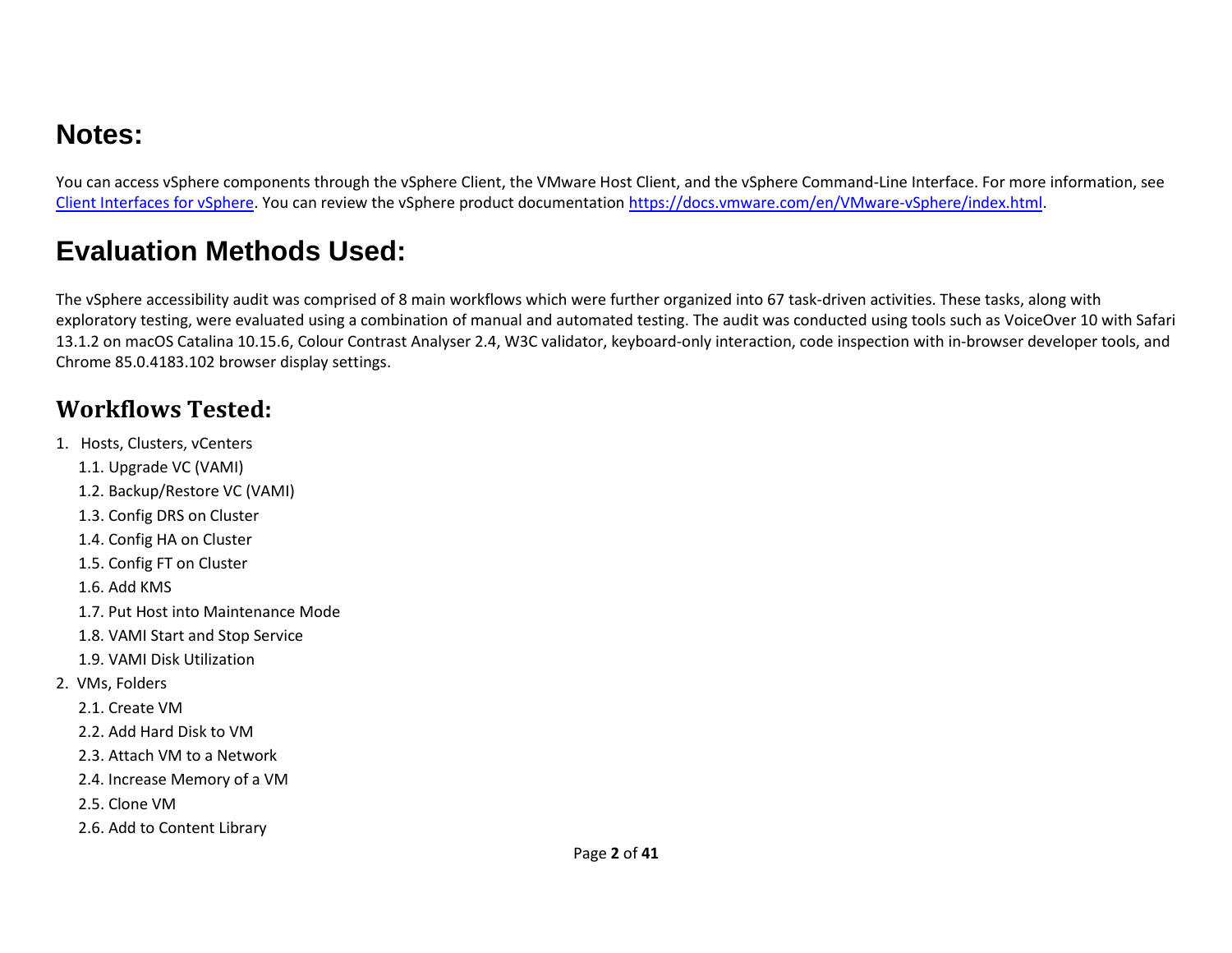- 2.7. Create VM from Content Library
- 2.8. Import from OVF/OVA Template
- 2.9. Clone to Template
- 2.10. Export to OVF
- 2.11. Create Resource Pool
- 2.12. Migrate VM with Host, Storage, Network, and vMotion
- 2.13. Create Tags and Custom Attributes
- 2.14. Assign Tags and Custom Attributes
- 2.15. Search by Tag
- 2.16. Add Note
- 2.17. Install VMtools in Guest OS
- 3. Storage
	- 3.1. Add iSCSI Storage to Host
	- 3.2. Create Datastore
	- 3.3. Increase Datastore Capacity
	- 3.4. Refresh Datastore Capacity
	- 3.5. Download File from Datastore
	- 3.6 Upload File from Datastore
	- 3.7. Config Storage DRS
- 4. Networking
	- 4.1. Create Network (vSwitch)
	- 4.2. Create Network (DVS)
- 5. Operations
	- 5.1. Monitor Performance Charts for VMs, Hosts, Datastores, Networks, and Clusters
	- 5.2. View Alerts, Tasks, and Events
	- 5.3. Acknowledge Alarms for Host Summary Tabs and Global Notification Banner
	- 5.4. Navigate to VMs, Datastores, and Networks by Inventory Tree
	- 5.5. Navigate to VMs, Datastores, and Networks by Search
	- 5.6. Navigate to VMs, Datastores, and Networks by Related Objects Tab
	- 5.7. Create, View Compliance of, and Remediate Host Profiles
	- 5.8. Launch Remote Console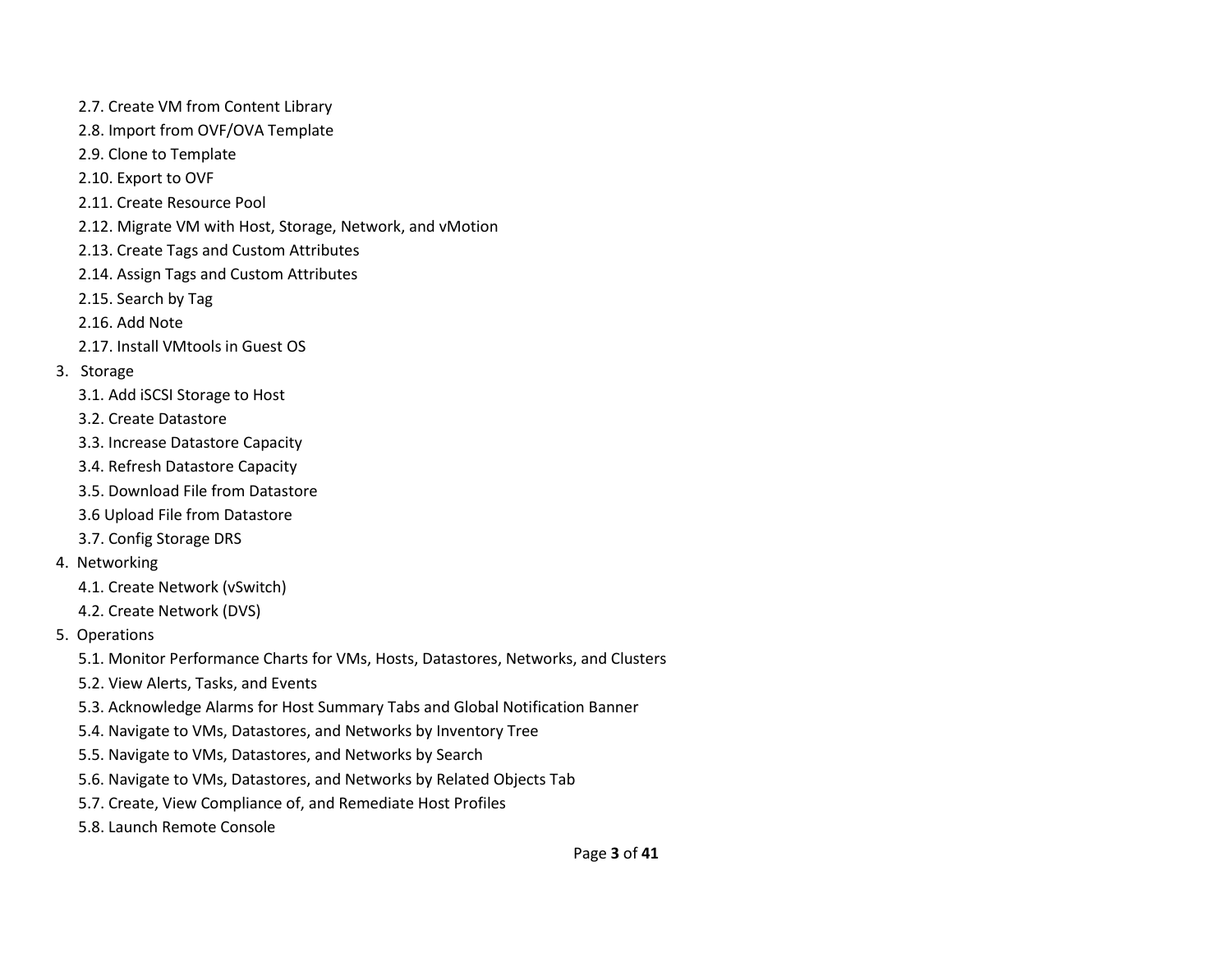- 5.9. Use Power Ops for Native VMRC
- 5.10. Assign Role on Folder for User
- 5.11. View Permissions for a Role
- 5.12. Create a Snapshot of a VM
- 5.13. Consolidate and Delete Snapshots
- 5.14. Add Custom Alarm Definitions
- 5.15. Add a Schedule Task
- 5.16. Use the vFeedback Tool
- 5.17. Manage Licenses
- 6. Review Clarity Errors and Alerts for Screen Readers
- 7. Lifecycle
	- 7.1. vCenter Lifecycle
	- 7.2. Add Hosts and Configure Clusters
	- 7.3. Use AutoDeploy
	- 7.4. Use VUM to Create a Baseline, View Compliance, and Remediate
	- 7.5. Certificates
	- 7.6. Licensing
	- 7.7. Create a Distributed Virtual Switch
	- 7.8. Configure vC HA
- 8. WCP Kubernetes Containers
	- 8.1. Deploy and Enable a Supervisor Cluster
	- 8.2. Create a Namespace
	- 8.3. Add a Storage Policy
	- 8.4. Add CPU and Memory Limits
	- 8.5. Add Permissions
	- 8.6. Edit a Namespace for Storage, Resource, Object, and CL

## **Applicable Standards/Guidelines**

This report covers the degree of conformance for the following accessibility standard/guidelines: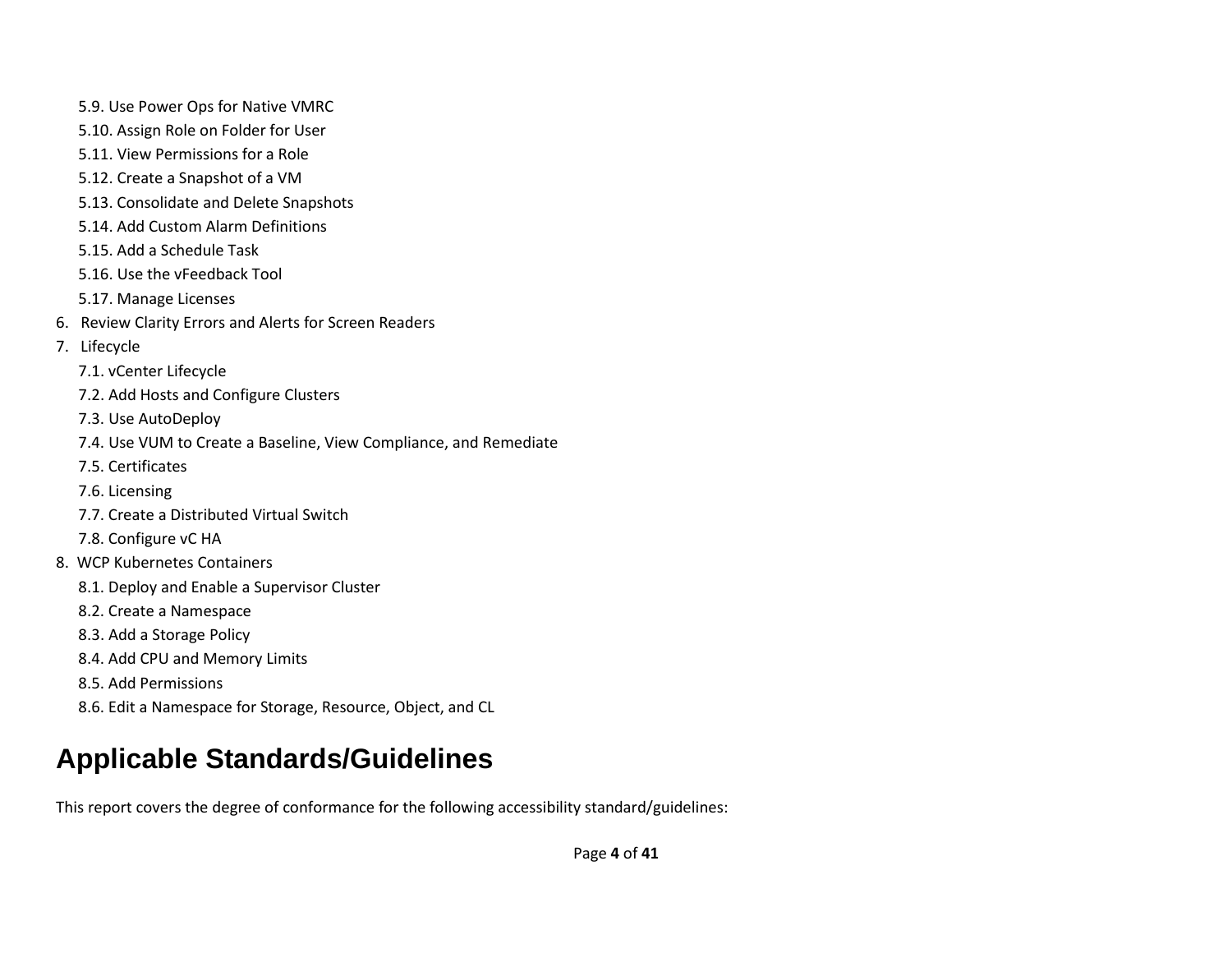| <b>Standard/Guideline</b>                                                                                                           | <b>Included In Report</b> |
|-------------------------------------------------------------------------------------------------------------------------------------|---------------------------|
| Web Content Accessibility Guidelines 2.0                                                                                            | Level A (Yes)             |
|                                                                                                                                     | Level AA (Yes)            |
|                                                                                                                                     | Level AAA (No)            |
| Web Content Accessibility Guidelines 2.1                                                                                            | Level A (Yes)             |
|                                                                                                                                     | Level AA (Yes)            |
|                                                                                                                                     | Level AAA (No)            |
| Revised Section 508 standards published January 18, 2017 and corrected January 22,<br>2018                                          | (Yes)                     |
| EN 301 549 Accessibility requirements suitable for public procurement of ICT<br>products and services in Europe, - V3.1.1 (2019-11) | (Yes)                     |

#### **Terms**

The terms used in the Conformance Level information are defined as follows:

- **Supports**: The functionality of the product has at least one method that meets the criterion without known defects or meets with equivalent facilitation.
- **Partially Supports**: Some functionality of the product does not meet the criterion.
- **Does Not Support**: The majority of product functionality does not meet the criterion.
- **Not Applicable**: The criterion is not relevant to the product.
- **Not Evaluated**: The product has not been evaluated against the criterion. This can be used only in WCAG 2.0 Level AAA.

## <span id="page-4-0"></span>**WCAG 2.1 Report**

Tables 1 and 2 also document conformance with:

• EN 301 549: Chapter 9 - Web, Sections 10.1-10.4 of Chapter 10 - Non-Web documents, and Sections 11.1-11.4 and 11.8.2 of Chapter 11 - Non-Web Software (open and closed functionality), and Sections 12.1.2 and 12.2.4 of Chapter 12 – Documentation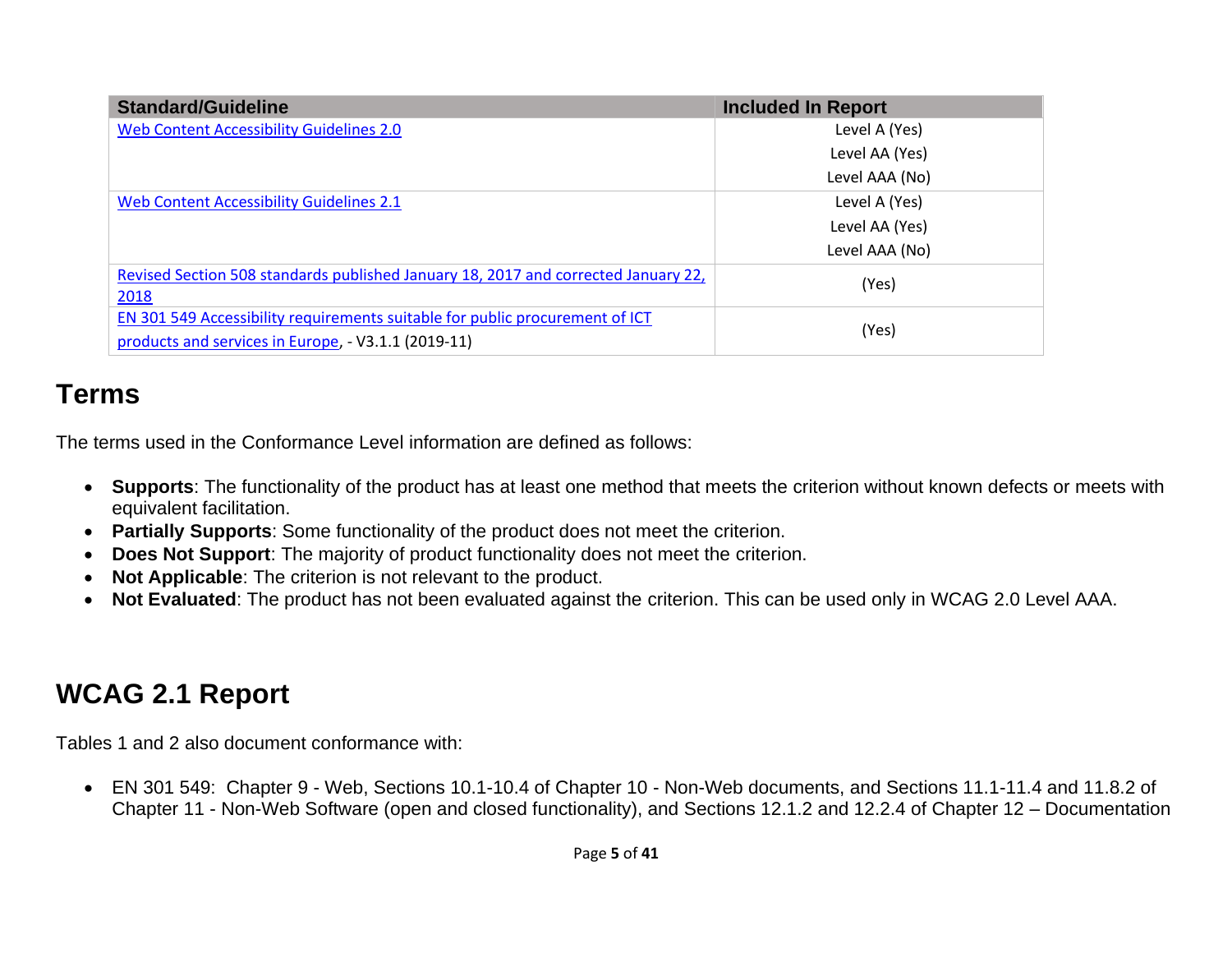• Revised Section 508: Chapter 5 – 501.1 Scope, 504.2 Content Creation or Editing, and Chapter 6 – 602.3 Electronic Support Documentation.

Note: When reporting on conformance with the WCAG 2.1 Success Criteria, they are scoped for full pages, complete processes, and accessibility-supported ways of using technology as documented in the [WCAG 2.0 Conformance Requirements.](https://www.w3.org/TR/WCAG20/#conformance-reqs)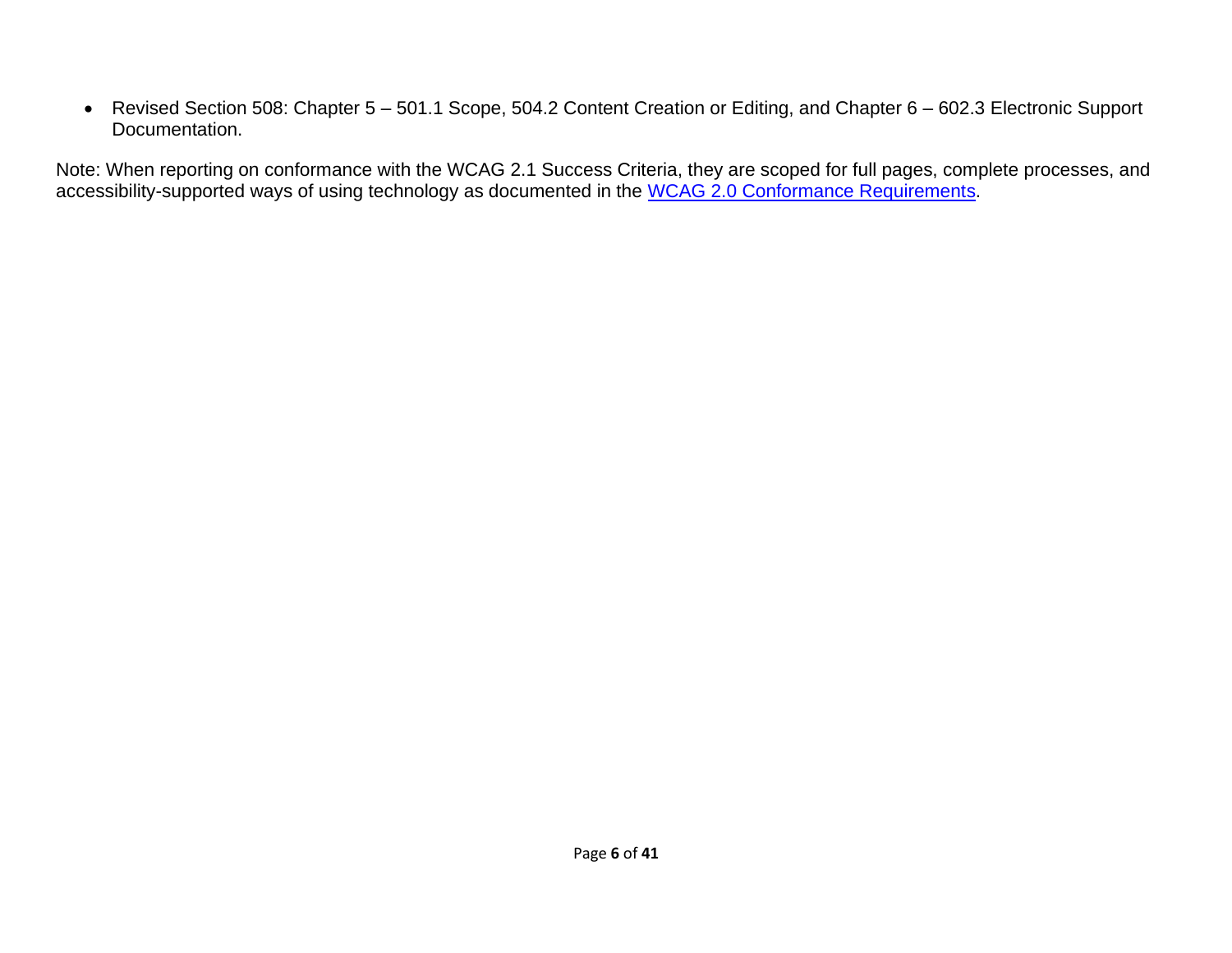## **Table 1: Success Criteria, Level A**

Notes:

| <b>Criteria</b>                                                                                                                                                                                                                                                                                                                                                                                                                                         | <b>Conformance Level</b>       | <b>Remarks and Explanations</b>                                                                                                                                                                                                                                                                                                                                                                                                                                                                                                                                                                 |
|---------------------------------------------------------------------------------------------------------------------------------------------------------------------------------------------------------------------------------------------------------------------------------------------------------------------------------------------------------------------------------------------------------------------------------------------------------|--------------------------------|-------------------------------------------------------------------------------------------------------------------------------------------------------------------------------------------------------------------------------------------------------------------------------------------------------------------------------------------------------------------------------------------------------------------------------------------------------------------------------------------------------------------------------------------------------------------------------------------------|
| 1.1.1 Non-text Content (Level A)<br>Also applies to:<br>EN 301 549 Criteria<br>9.1.1.1 (Web)<br>$\bullet$<br>10.1.1.1 (Non-web document)<br>11.1.1.1.1 (Open Functionality Software)<br>٠<br>11.1.1.1.2 (Closed Functionality Software)<br>11.8.2 (Authoring Tool)<br>12.1.2 (Product Docs)<br>12.2.4 (Support Docs)<br><b>Revised Section 508</b><br>501 (Web)(Software)<br>$\bullet$<br>504.2 (Authoring Tool)<br>602.3 (Support Docs)                | <b>Web: Partially Supports</b> | Web:<br>vSphere includes text descriptions for many<br>$\bullet$<br>Non-text Content, such as informative and<br>functional images across tested workflows.<br>vSphere does not provide informative textual<br>$\bullet$<br>descriptions for many functional and complex<br>images such as image buttons, image links,<br>charts, and graphs.<br>vSphere does not provide alternative text for<br>$\bullet$<br>several decorative images.<br>vSphere exposes several form elements to<br>$\bullet$<br>assistive technology meant to be visually hidden<br>from all users in the remote console. |
| 1.2.1 Audio-only and Video-only (Prerecorded) (Level A)<br>Also applies to:<br>EN 301 549 Criteria<br>9.1.2.1 (Web)<br>٠<br>10.1.2.1 (Non-web document)<br>11.1.2.1.1 (Open Functionality Software)<br>11.1.2.1.2.1 and 11.1.2.1.2.2 (Closed Software)<br>11.8.2 (Authoring Tool)<br>12.1.2 (Product Docs)<br>12.2.4 (Support Docs)<br><b>Revised Section 508</b><br>501 (Web)(Software)<br>$\bullet$<br>504.2 (Authoring Tool)<br>602.3 (Support Docs) | Web: Not Applicable            | Web: vSphere does not contain prerecorded audio-only<br>or video-only content.                                                                                                                                                                                                                                                                                                                                                                                                                                                                                                                  |
| 1.2.2 Captions (Prerecorded) (Level A)                                                                                                                                                                                                                                                                                                                                                                                                                  | Web: Not Applicable            | Web: vSphere does not contain audio-only or video-only                                                                                                                                                                                                                                                                                                                                                                                                                                                                                                                                          |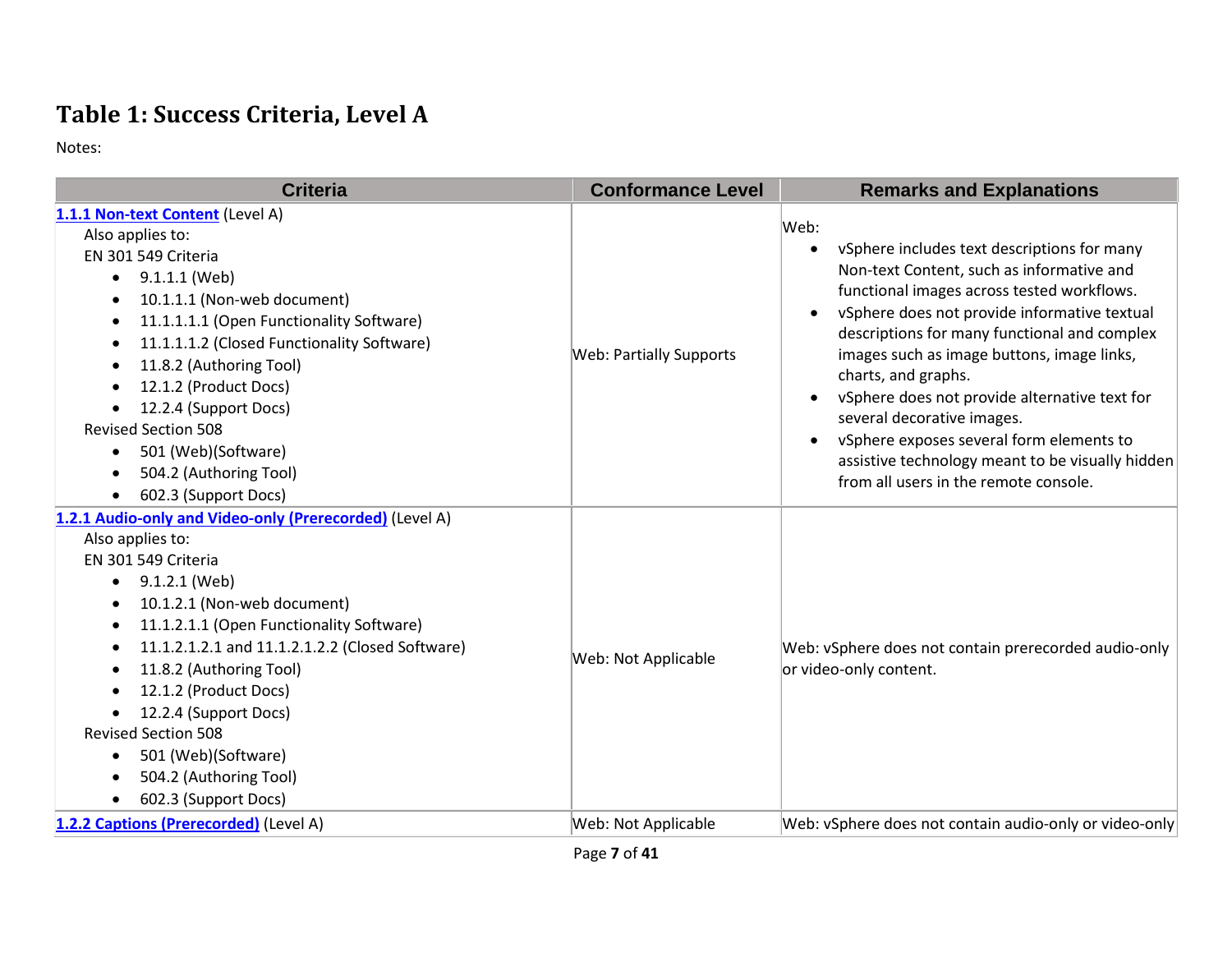| <b>Criteria</b>                                                                                                                                                                                                                                                                                                                                                                                                                                                                               | <b>Conformance Level</b>       | <b>Remarks and Explanations</b>                                                                                                                                                                                                                                            |
|-----------------------------------------------------------------------------------------------------------------------------------------------------------------------------------------------------------------------------------------------------------------------------------------------------------------------------------------------------------------------------------------------------------------------------------------------------------------------------------------------|--------------------------------|----------------------------------------------------------------------------------------------------------------------------------------------------------------------------------------------------------------------------------------------------------------------------|
| Also applies to:<br>EN 301 549 Criteria<br>9.1.2.2 (Web)<br>$\bullet$<br>10.1.2.2 (Non-web document)<br>11.1.2.2 (Open Functionality Software)<br>$\bullet$<br>11.1.2.2 (Closed Software)<br>11.8.2 (Authoring Tool)<br>12.1.2 (Product Docs)<br>12.2.4 (Support Docs)<br><b>Revised Section 508</b><br>501 (Web)(Software)<br>$\bullet$                                                                                                                                                      |                                | media.                                                                                                                                                                                                                                                                     |
| 504.2 (Authoring Tool)<br>$\bullet$<br>602.3 (Support Docs)<br>$\bullet$                                                                                                                                                                                                                                                                                                                                                                                                                      |                                |                                                                                                                                                                                                                                                                            |
| 1.2.3 Audio Description or Media Alternative (Prerecorded) (Level A)<br>Also applies to:<br>EN 301 549 Criteria<br>$\bullet$ 9.1.2.3 (Web)<br>10.1.2.3 (Non-web document)<br>$\bullet$<br>11.1.2.3.1 (Open Functionality Software)<br>11.1.2.3.2 (Closed Software)<br>11.8.2 (Authoring Tool)<br>12.1.2 (Product Docs)<br>12.2.4 (Support Docs)<br>$\bullet$<br><b>Revised Section 508</b><br>501 (Web)(Software)<br>$\bullet$<br>504.2 (Authoring Tool)<br>602.3 (Support Docs)<br>$\bullet$ | Web: Not Applicable            | Web: vSphere does not contain time-based media or<br>synchronized media.                                                                                                                                                                                                   |
| 1.3.1 Info and Relationships (Level A)<br>Also applies to:<br>EN 301 549 Criteria<br>9.1.3.1 (Web)<br>10.1.3.1 (Non-web document)<br>11.1.3.1.1 (Open Functionality Software)<br>$\bullet$                                                                                                                                                                                                                                                                                                    | <b>Web: Partially Supports</b> | Web:<br>vSphere conveys info and relationships in<br>$\bullet$<br>content that is available in text or can be<br>programmatically determined on many pages.<br>vSphere contains many data tables and data<br>$\bullet$<br>grids that do not correctly associate cells with |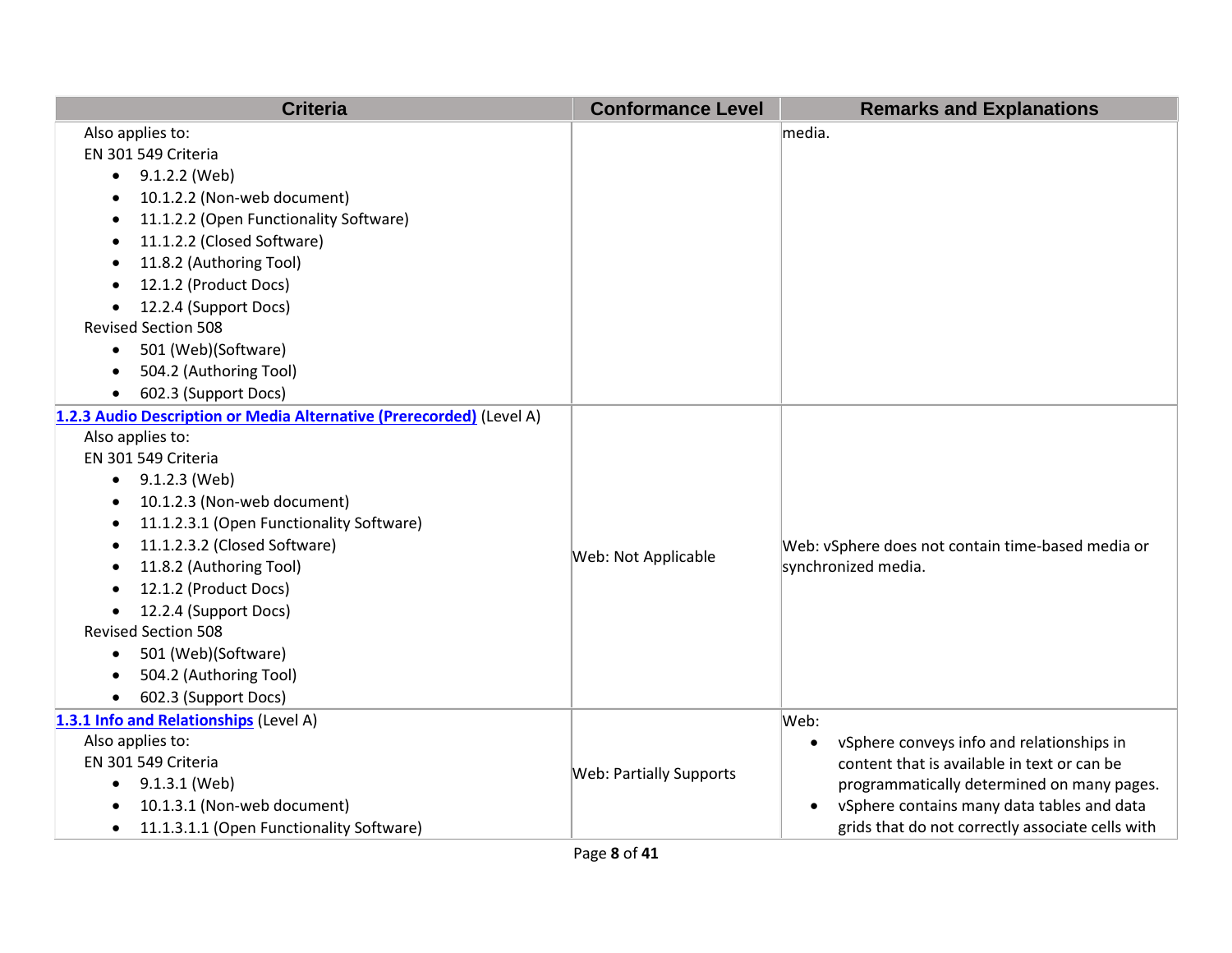| <b>Criteria</b>                                                                                                                                                                                                                                                                                                                                                                                             | <b>Conformance Level</b>       | <b>Remarks and Explanations</b>                                                                                                                                                                                                                                                                                                                                                                                                                                                                                                                                                                                                                                                                                                                                                                                                                            |
|-------------------------------------------------------------------------------------------------------------------------------------------------------------------------------------------------------------------------------------------------------------------------------------------------------------------------------------------------------------------------------------------------------------|--------------------------------|------------------------------------------------------------------------------------------------------------------------------------------------------------------------------------------------------------------------------------------------------------------------------------------------------------------------------------------------------------------------------------------------------------------------------------------------------------------------------------------------------------------------------------------------------------------------------------------------------------------------------------------------------------------------------------------------------------------------------------------------------------------------------------------------------------------------------------------------------------|
| 11.1.3.1.2 (Closed Software)<br>$\bullet$<br>11.8.2 (Authoring Tool)<br>12.1.2 (Product Docs)<br>12.2.4 (Support Docs)<br><b>Revised Section 508</b><br>501 (Web)(Software)<br>$\bullet$<br>504.2 (Authoring Tool)<br>602.3 (Support Docs)                                                                                                                                                                  |                                | column headers.<br>vSphere uses layout tables for content without<br>$\bullet$<br>indicating its presentation purpose on several<br>pages.<br>vSphere relies on styling and proximity to<br>$\bullet$<br>convey the headings of sections, charts, and<br>graphs implicitly on many pages.<br>vSphere contains semantic headings that skip<br>$\bullet$<br>levels and do not match the visual hierarchy<br>they present on many pages.<br>vSphere uses form fields with labels that do not<br>$\bullet$<br>have valid or programmatically associated labels<br>on many pages.<br>vSphere contains form fields, radio buttons,<br>$\bullet$<br>checkboxes, and chart legends that rely on<br>visual placement instead of being semantically<br>grouped on many pages.<br>vSphere does not identify regions of related<br>$\bullet$<br>content on many pages. |
| 1.3.2 Meaningful Sequence (Level A)<br>Also applies to:<br>EN 301 549 Criteria<br>9.1.3.2 (Web)<br>$\bullet$<br>10.1.3.2 (Non-web document)<br>11.1.3.2.1 (Open Functionality Software)<br>11.1.3.2.2 (Closed Software)<br>11.8.2 (Authoring Tool)<br>12.1.2 (Product Docs)<br>12.2.4 (Support Docs)<br><b>Revised Section 508</b><br>501 (Web)(Software)<br>504.2 (Authoring Tool)<br>602.3 (Support Docs) | <b>Web: Partially Supports</b> | Web:<br>In vSphere, content is presented in a meaningful<br>$\bullet$<br>sequence on many pages.<br>vSphere does not provide meaningful sequence<br>$\bullet$<br>for application menus in the Recent Tasks and<br>Alarms footer, which are not rendered in-line<br>with the controls that activate them.                                                                                                                                                                                                                                                                                                                                                                                                                                                                                                                                                   |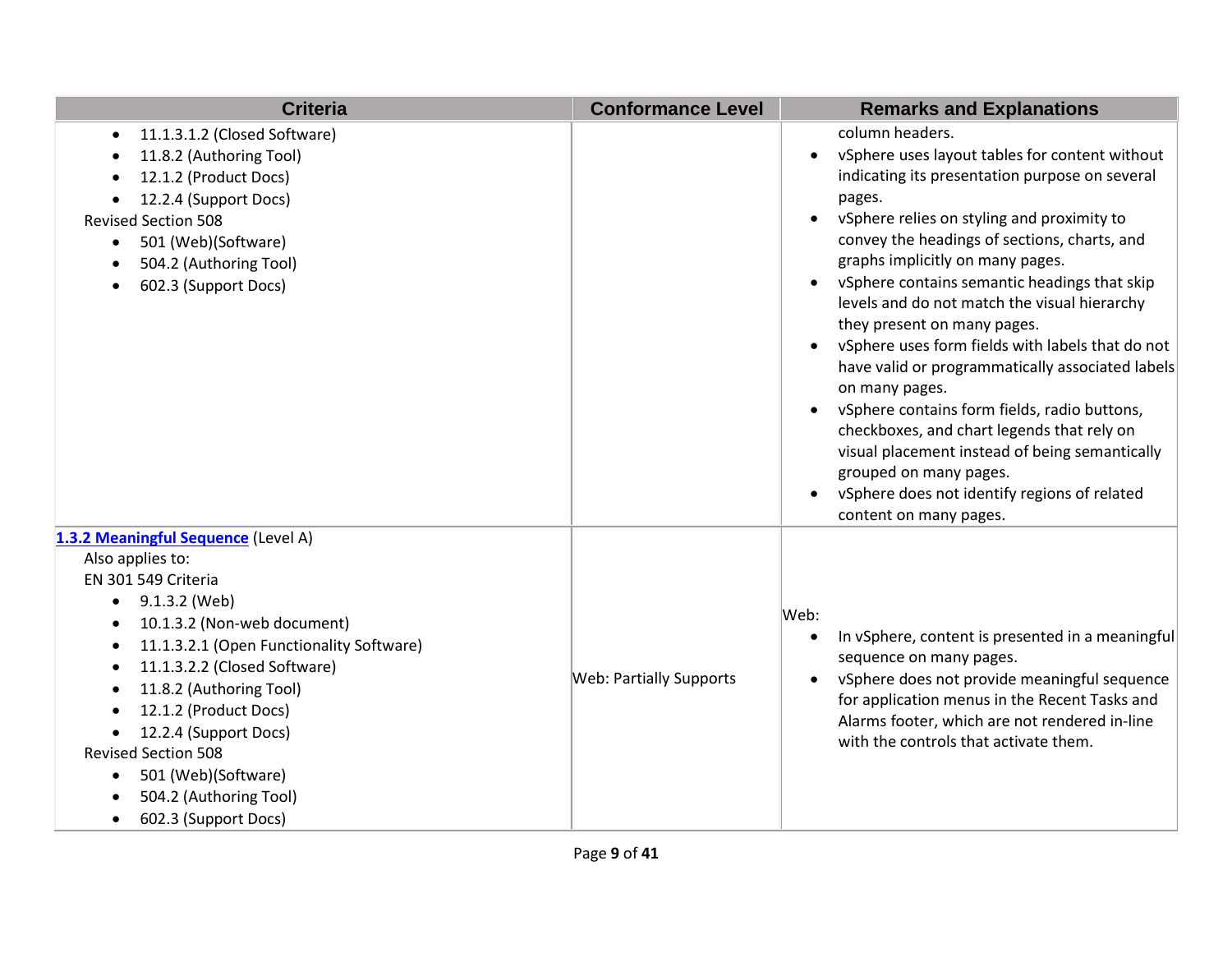| <b>Criteria</b>                                     | <b>Conformance Level</b>       | <b>Remarks and Explanations</b>                                                                            |
|-----------------------------------------------------|--------------------------------|------------------------------------------------------------------------------------------------------------|
| 1.3.3 Sensory Characteristics (Level A)             |                                |                                                                                                            |
| Also applies to:                                    |                                |                                                                                                            |
| EN 301 549 Criteria                                 |                                |                                                                                                            |
| 9.1.3.3 (Web)<br>$\bullet$                          |                                |                                                                                                            |
| 10.1.3.3 (Non-web document)<br>$\bullet$            |                                |                                                                                                            |
| 11.1.3.3 (Open Functionality Software)<br>$\bullet$ |                                |                                                                                                            |
| 11.1.3.3 (Closed Software)<br>$\bullet$             | Web: Supports                  | Web: vSphere includes instructions which are not<br>dependent on Sensory Characteristics for operating and |
| 11.8.2 (Authoring Tool)<br>$\bullet$                |                                | understanding content on several pages.                                                                    |
| 12.1.2 (Product Docs)                               |                                |                                                                                                            |
| 12.2.4 (Support Docs)<br>$\bullet$                  |                                |                                                                                                            |
| <b>Revised Section 508</b>                          |                                |                                                                                                            |
| 501 (Web)(Software)<br>$\bullet$                    |                                |                                                                                                            |
| 504.2 (Authoring Tool)<br>$\bullet$                 |                                |                                                                                                            |
| 602.3 (Support Docs)<br>$\bullet$                   |                                |                                                                                                            |
| 1.4.1 Use of Color (Level A)                        |                                |                                                                                                            |
| Also applies to:                                    |                                |                                                                                                            |
| EN 301 549 Criteria                                 |                                |                                                                                                            |
| $\bullet$ 9.1.4.1 (Web)                             |                                |                                                                                                            |
| 10.1.4.1 (Non-web document)<br>$\bullet$            |                                | Web:                                                                                                       |
| 11.1.4.1 (Open Functionality Software)<br>$\bullet$ |                                | vSphere does not rely on the use of color to<br>$\bullet$                                                  |
| 11.1.4.1 (Closed Software)<br>$\bullet$             | <b>Web: Partially Supports</b> | communicate meaning on many pages.                                                                         |
| 11.8.2 (Authoring Tool)<br>$\bullet$                |                                | vSphere uses color alone in several diagrams to<br>$\bullet$                                               |
| 12.1.2 (Product Docs)                               |                                | convey information about virtual switches and                                                              |
| 12.2.4 (Support Docs)                               |                                | connections on Networking pages.                                                                           |
| <b>Revised Section 508</b>                          |                                |                                                                                                            |
| 501 (Web)(Software)<br>$\bullet$                    |                                |                                                                                                            |
| 504.2 (Authoring Tool)<br>$\bullet$                 |                                |                                                                                                            |
| 602.3 (Support Docs)<br>$\bullet$                   |                                |                                                                                                            |
| 1.4.2 Audio Control (Level A)                       |                                |                                                                                                            |
| Also applies to:                                    |                                |                                                                                                            |
| EN 301 549 Criteria                                 | Web: Not Applicable            | Web: vSphere does not contain audio-only media.                                                            |
| 9.1.4.2 (Web)<br>$\bullet$                          |                                |                                                                                                            |
| 10.1.4.2 (Non-web document)<br>$\bullet$            |                                |                                                                                                            |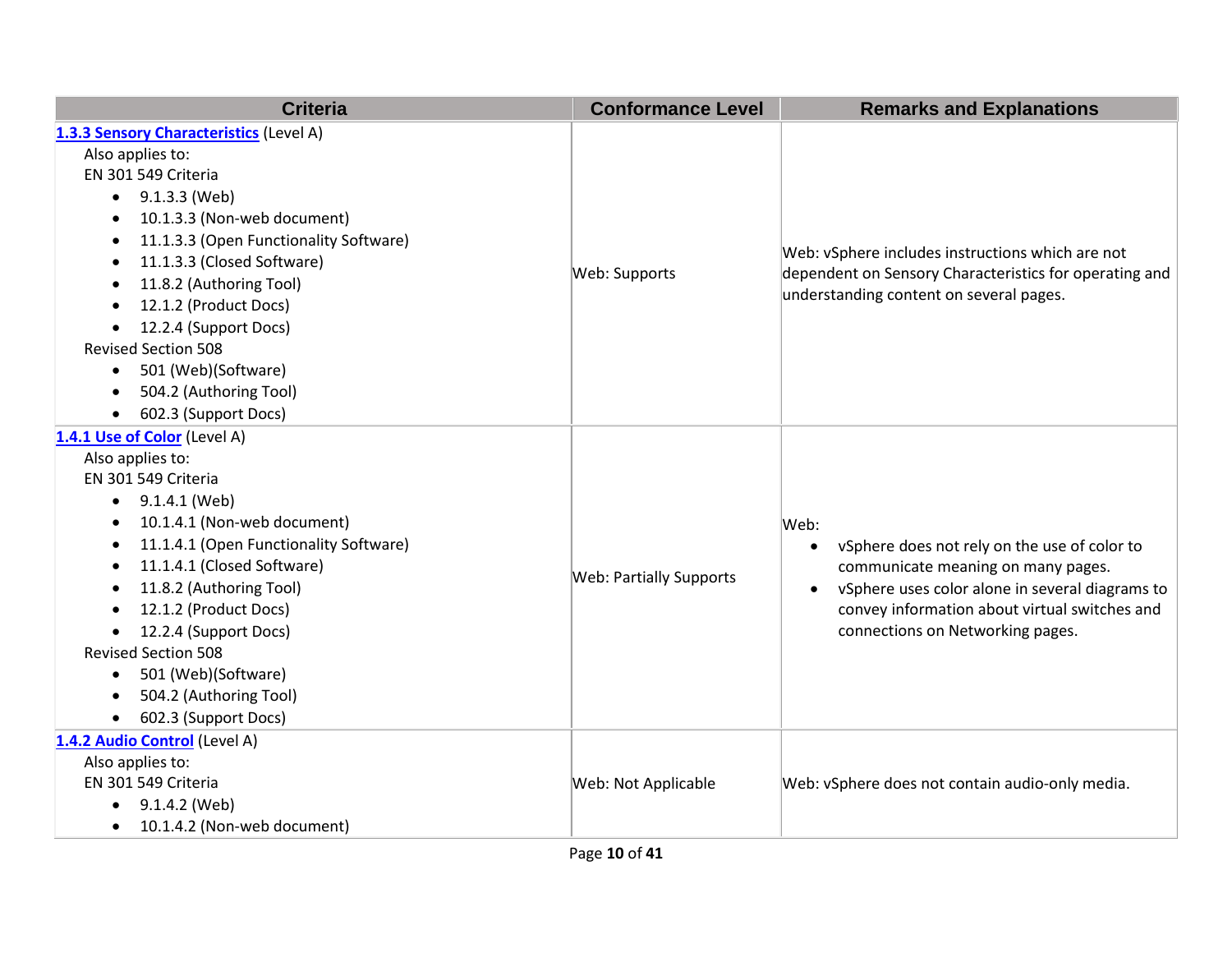| <b>Criteria</b>                                                                                                                                                                                                                                                                                                                                                                                                                                                                                          | <b>Conformance Level</b>       | <b>Remarks and Explanations</b>                                                                                                                                                                                                                                                                                                                                                                                                                                                                                                                                                                                                                                                                                                                                                                                                                                                                                                                                                                                                                                                                                                                |
|----------------------------------------------------------------------------------------------------------------------------------------------------------------------------------------------------------------------------------------------------------------------------------------------------------------------------------------------------------------------------------------------------------------------------------------------------------------------------------------------------------|--------------------------------|------------------------------------------------------------------------------------------------------------------------------------------------------------------------------------------------------------------------------------------------------------------------------------------------------------------------------------------------------------------------------------------------------------------------------------------------------------------------------------------------------------------------------------------------------------------------------------------------------------------------------------------------------------------------------------------------------------------------------------------------------------------------------------------------------------------------------------------------------------------------------------------------------------------------------------------------------------------------------------------------------------------------------------------------------------------------------------------------------------------------------------------------|
| 11.1.4.2 (Open Functionality Software)<br>$\bullet$<br>11.1.4.2 (Closed Software)<br>11.8.2 (Authoring Tool)<br>12.1.2 (Product Docs)<br>12.2.4 (Support Docs)<br><b>Revised Section 508</b><br>501 (Web)(Software)<br>$\bullet$<br>504.2 (Authoring Tool)<br>$\bullet$<br>602.3 (Support Docs)<br>$\bullet$                                                                                                                                                                                             |                                |                                                                                                                                                                                                                                                                                                                                                                                                                                                                                                                                                                                                                                                                                                                                                                                                                                                                                                                                                                                                                                                                                                                                                |
| 2.1.1 Keyboard (Level A)<br>Also applies to:<br>EN 301 549 Criteria<br>9.2.1.1 (Web)<br>$\bullet$<br>10.2.1.1 (Non-web document)<br>$\bullet$<br>11.2.1.1.1 (Open Functionality Software)<br>$\bullet$<br>11.2.1.1.2 (Closed Software)<br>$\bullet$<br>11.8.2 (Authoring Tool)<br>$\bullet$<br>12.1.2 (Product Docs)<br>12.2.4 (Support Docs)<br>$\bullet$<br><b>Revised Section 508</b><br>501 (Web)(Software)<br>$\bullet$<br>504.2 (Authoring Tool)<br>$\bullet$<br>602.3 (Support Docs)<br>$\bullet$ | <b>Web: Partially Supports</b> | Web:<br>vSphere uses interactive elements, many of<br>which can be accessed via keyboard.<br>vSphere provides several interactive charts,<br>$\bullet$<br>graphs, and diagrams with controls and content<br>on hover that cannot be accessed with the<br>keyboard. Examples include charts and graphs<br>on Monitor Performance and Networking pages.<br>vSphere contains many controls that do not<br>$\bullet$<br>receive keyboard focus or cannot be accessed<br>with the keyboard such as filters, menu options,<br>links, signposts, checkboxes, and navigation<br>trees including resizable column headers,<br>menus on the Virtual Switches page, and filter<br>image links in add networking modals.<br>vSphere contains many data grids with resizable<br>$\bullet$<br>headers that cannot be adjusted with the<br>keyboard, such as those on the storage<br>configuration, networking, and workload<br>management pages.<br>vSphere contains content that is revealed<br>$\bullet$<br>through hover navigation that cannot be<br>accessed with the keyboard in several instances<br>including delete-able items in Clone to Template |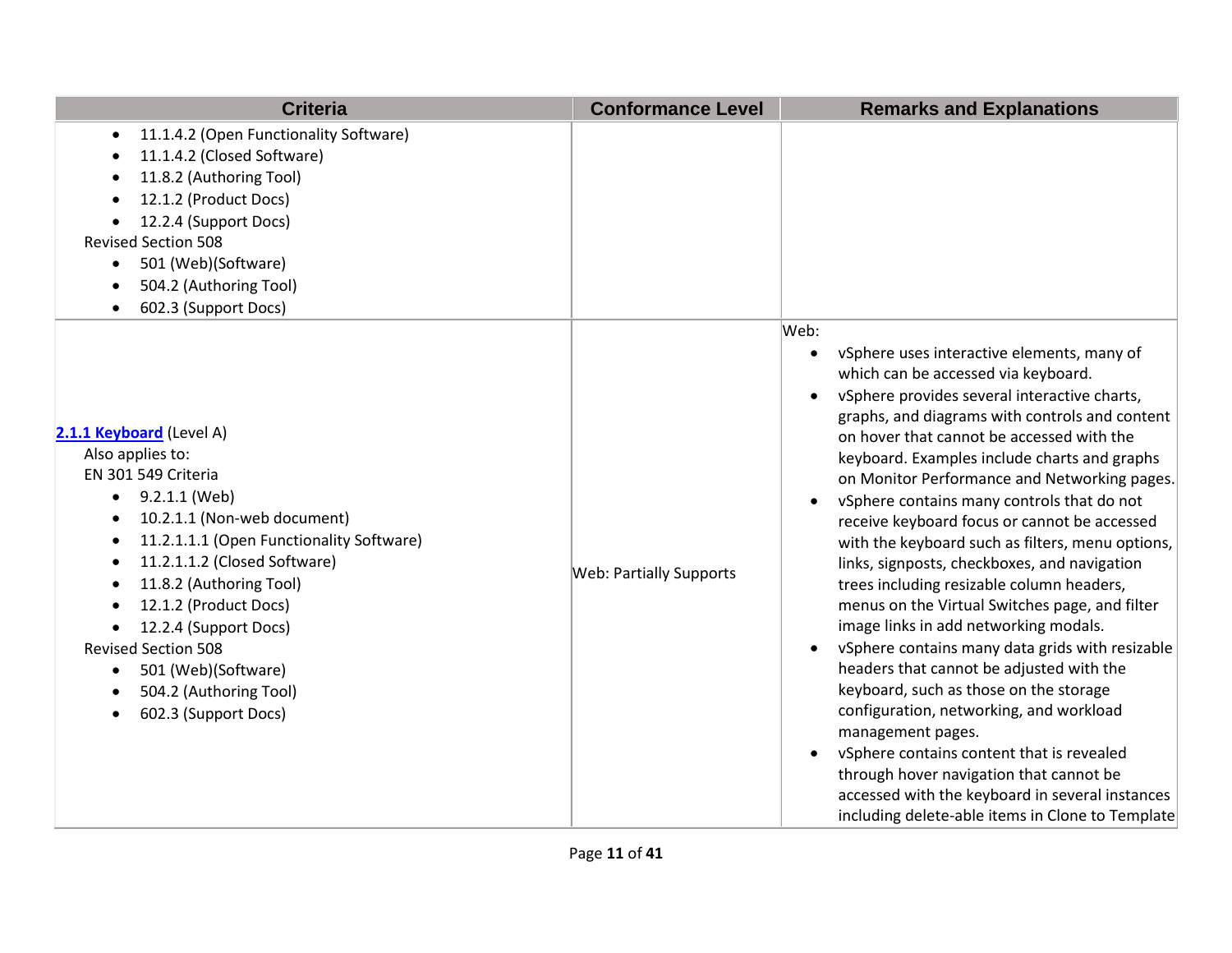| <b>Criteria</b>                                                                                                                                                                                                                                                                                                                                                                                                                                 | <b>Conformance Level</b> | <b>Remarks and Explanations</b>                                       |
|-------------------------------------------------------------------------------------------------------------------------------------------------------------------------------------------------------------------------------------------------------------------------------------------------------------------------------------------------------------------------------------------------------------------------------------------------|--------------------------|-----------------------------------------------------------------------|
|                                                                                                                                                                                                                                                                                                                                                                                                                                                 |                          | and New Resource Pool modals.                                         |
| 2.1.2 No Keyboard Trap (Level A)<br>Also applies to:<br>EN 301 549 Criteria<br>$\bullet$ 9.2.1.2 (Web)<br>10.2.1.2 (Non-web document)<br>$\bullet$<br>11.2.1.2 (Open Functionality Software)<br>$\bullet$<br>11.2.1.2 (Closed Software)<br>٠<br>11.8.2 (Authoring Tool)<br>12.1.2 (Product Docs)<br>$\bullet$<br>12.2.4 (Support Docs)<br>$\bullet$<br><b>Revised Section 508</b><br>501 (Web)(Software)<br>$\bullet$<br>504.2 (Authoring Tool) | Web: Supports            | Web: vSphere does not contain keyboard traps.                         |
| 602.3 (Support Docs)<br>$\bullet$<br>2.1.4 Character Key Shortcuts (Level A 2.1 only)<br>Also applies to:<br>EN 301 549 Criteria<br>$\bullet$ 9.2.1.4 (Web)<br>10.2.1.4 (Non-web document)<br>11.2.1.4.1 (Open Functionality Software)<br>11.2.1.4.2 (Closed Software)<br>$\bullet$<br>11.8.2 (Authoring Tool)<br>12.1.2 (Product Docs)<br>$\bullet$<br>12.2.4 (Support Docs)<br>$\bullet$<br>Revised Section 508 - Does not apply              | Web: Not Applicable      | Web: vSphere does not contain character key shortcuts.                |
| 2.2.1 Timing Adjustable (Level A)<br>Also applies to:<br>EN 301 549 Criteria<br>$\bullet$ 9.2.2.1 (Web)<br>10.2.2.1 (Non-web document)<br>$\bullet$<br>11.2.2.1 (Open Functionality Software)<br>$\bullet$                                                                                                                                                                                                                                      | Web: Does Not Support    | Web: vSphere does not provide a method where timing<br>is adjustable. |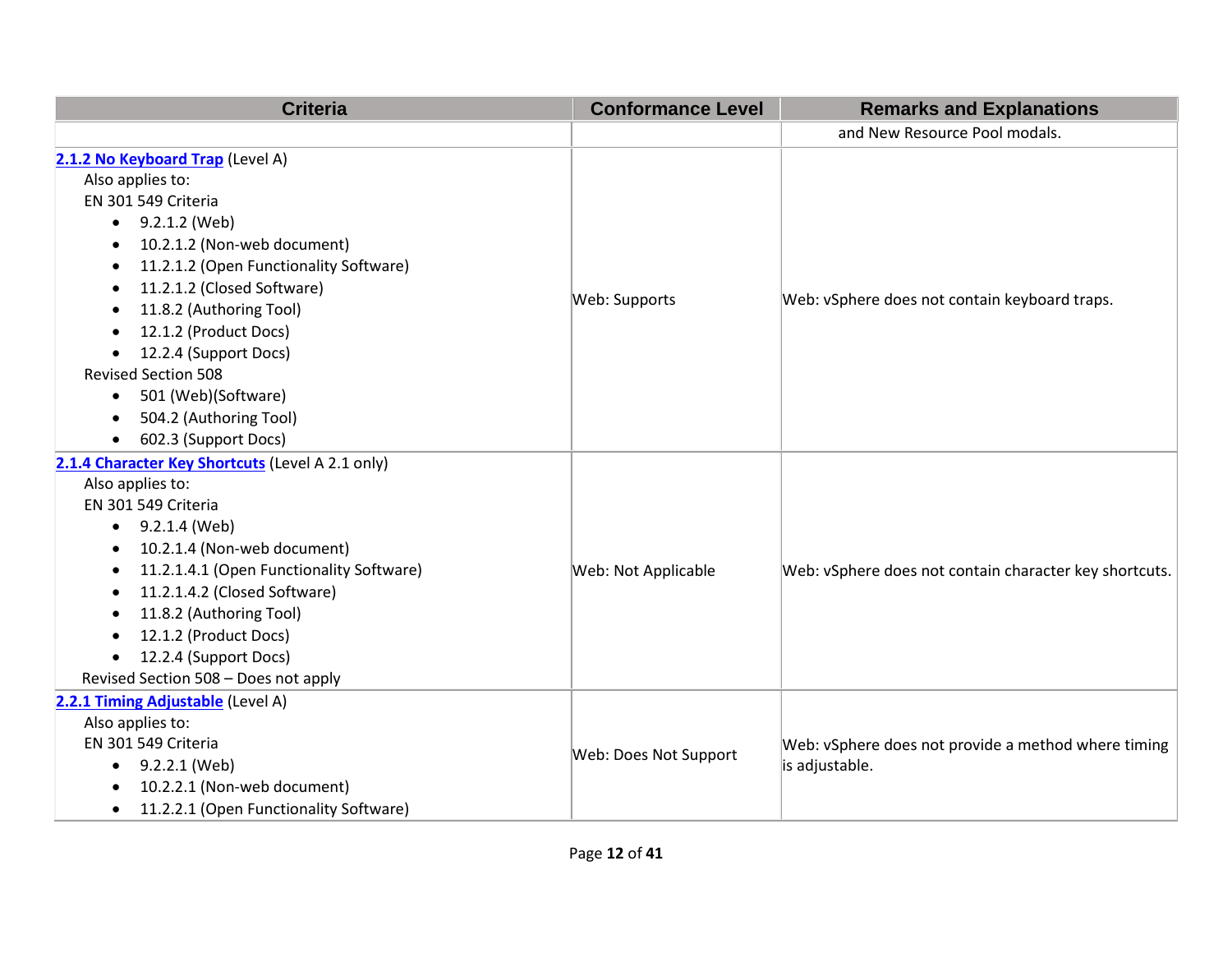| <b>Criteria</b>                                     | <b>Conformance Level</b> | <b>Remarks and Explanations</b>                        |
|-----------------------------------------------------|--------------------------|--------------------------------------------------------|
| 11.2.2.1 (Closed Software)<br>$\bullet$             |                          |                                                        |
| 11.8.2 (Authoring Tool)                             |                          |                                                        |
| 12.1.2 (Product Docs)                               |                          |                                                        |
| 12.2.4 (Support Docs)<br>$\bullet$                  |                          |                                                        |
| <b>Revised Section 508</b>                          |                          |                                                        |
| 501 (Web)(Software)<br>$\bullet$                    |                          |                                                        |
| 504.2 (Authoring Tool)                              |                          |                                                        |
| 602.3 (Support Docs)<br>$\bullet$                   |                          |                                                        |
| 2.2.2 Pause, Stop, Hide (Level A)                   |                          |                                                        |
| Also applies to:                                    |                          |                                                        |
| EN 301 549 Criteria                                 |                          |                                                        |
| 9.2.2.2 (Web)<br>$\bullet$                          |                          |                                                        |
| 10.2.2.2 (Non-web document)                         |                          | Web: vSphere provides a method to pause, stop, or hide |
| 11.2.2.2 (Open Functionality Software)              |                          |                                                        |
| 11.2.2.2 (Closed Software)<br>٠                     | Web: Supports            |                                                        |
| 11.8.2 (Authoring Tool)<br>$\bullet$                |                          | automatically updating content.                        |
| 12.1.2 (Product Docs)                               |                          |                                                        |
| 12.2.4 (Support Docs)                               |                          |                                                        |
| <b>Revised Section 508</b>                          |                          |                                                        |
| 501 (Web)(Software)<br>$\bullet$                    |                          |                                                        |
| 504.2 (Authoring Tool)                              |                          |                                                        |
| 602.3 (Support Docs)<br>$\bullet$                   |                          |                                                        |
| 2.3.1 Three Flashes or Below Threshold (Level A)    |                          |                                                        |
| Also applies to:                                    |                          |                                                        |
| EN 301 549 Criteria                                 |                          |                                                        |
| 9.2.3.1 (Web)<br>$\bullet$                          |                          |                                                        |
| 10.2.3.1 (Non-web document)<br>$\bullet$            |                          |                                                        |
| 11.2.3.1 (Open Functionality Software)<br>$\bullet$ | Web: Not Applicable      | Web: vSphere does not contain flashing content.        |
| 11.2.3.1 (Closed Software)<br>$\bullet$             |                          |                                                        |
| 11.8.2 (Authoring Tool)                             |                          |                                                        |
| 12.1.2 (Product Docs)                               |                          |                                                        |
| 12.2.4 (Support Docs)                               |                          |                                                        |
| <b>Revised Section 508</b>                          |                          |                                                        |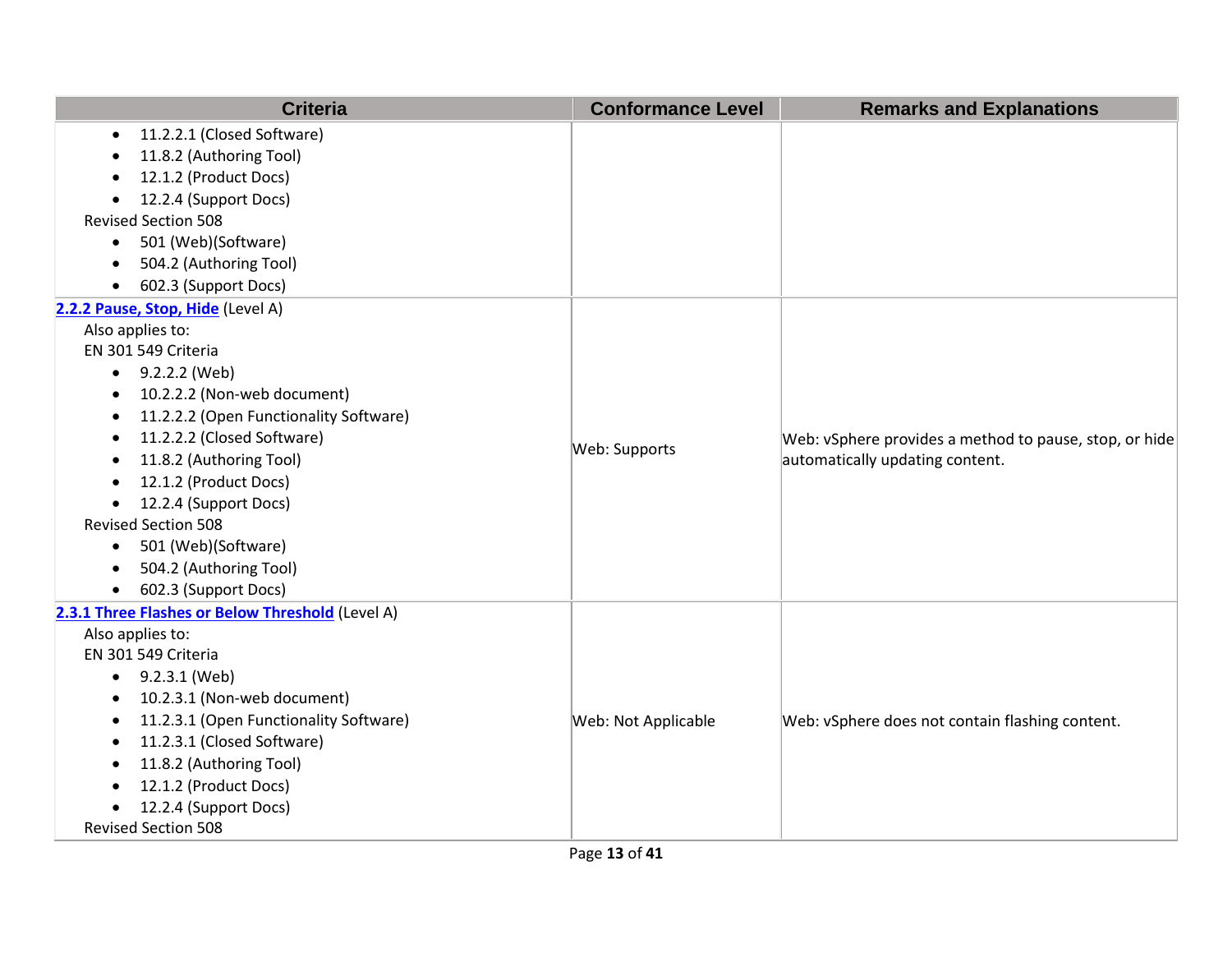| <b>Criteria</b>                                                       | <b>Conformance Level</b>       | <b>Remarks and Explanations</b>                   |
|-----------------------------------------------------------------------|--------------------------------|---------------------------------------------------|
| 501 (Web)(Software)                                                   |                                |                                                   |
| 504.2 (Authoring Tool)                                                |                                |                                                   |
| 602.3 (Support Docs)                                                  |                                |                                                   |
| 2.4.1 Bypass Blocks (Level A)                                         |                                |                                                   |
| Also applies to:                                                      |                                |                                                   |
| EN 301 549 Criteria                                                   |                                |                                                   |
| 9.2.4.1 (Web)                                                         |                                |                                                   |
| 10.2.4.1 (Non-web document) - Does not apply                          |                                | Web:                                              |
| 11.2.4.1 (Open Functionality Software) - Does not apply               |                                | vSphere provides a mechanism to bypass blocks     |
| 11.2.4.1 (Closed Software) - Does not apply                           | <b>Web: Partially Supports</b> | $\bullet$<br>of repeated content on many pages.   |
| 11.8.2 (Authoring Tool)                                               |                                | vSphere does not provide a mechanism to           |
| 12.1.2 (Product Docs)                                                 |                                | $\bullet$<br>bypass blocks on VAMI pages.         |
| 12.2.4 (Support Docs)<br>$\bullet$                                    |                                |                                                   |
| <b>Revised Section 508</b>                                            |                                |                                                   |
| 501 (Web)(Software) - Does not apply to non-web software<br>$\bullet$ |                                |                                                   |
| 504.2 (Authoring Tool)<br>$\bullet$                                   |                                |                                                   |
| 602.3 (Support Docs) – Does not apply to non-web docs<br>$\bullet$    |                                |                                                   |
| 2.4.2 Page Titled (Level A)                                           |                                |                                                   |
| Also applies to:                                                      |                                |                                                   |
| EN 301 549 Criteria                                                   |                                |                                                   |
| $\bullet$ 9.2.4.2 (Web)                                               |                                |                                                   |
| 10.2.4.2 (Non-web document)                                           |                                |                                                   |
| 11.2.4.2 (Open Functionality Software) - Does not apply<br>$\bullet$  |                                |                                                   |
| 11.2.4.2 (Closed Software) - Does not apply                           | Web: Supports                  | Web: vSphere provides web pages that describe the |
| 11.8.2 (Authoring Tool)                                               |                                | topic or purpose.                                 |
| 12.1.2 (Product Docs)                                                 |                                |                                                   |
| 12.2.4 (Support Docs)                                                 |                                |                                                   |
| <b>Revised Section 508</b>                                            |                                |                                                   |
| 501 (Web)(Software)<br>$\bullet$                                      |                                |                                                   |
| 504.2 (Authoring Tool)                                                |                                |                                                   |
| 602.3 (Support Docs)<br>$\bullet$                                     |                                |                                                   |
| 2.4.3 Focus Order (Level A)                                           | <b>Web: Partially Supports</b> | Web:                                              |
| Also applies to:                                                      |                                |                                                   |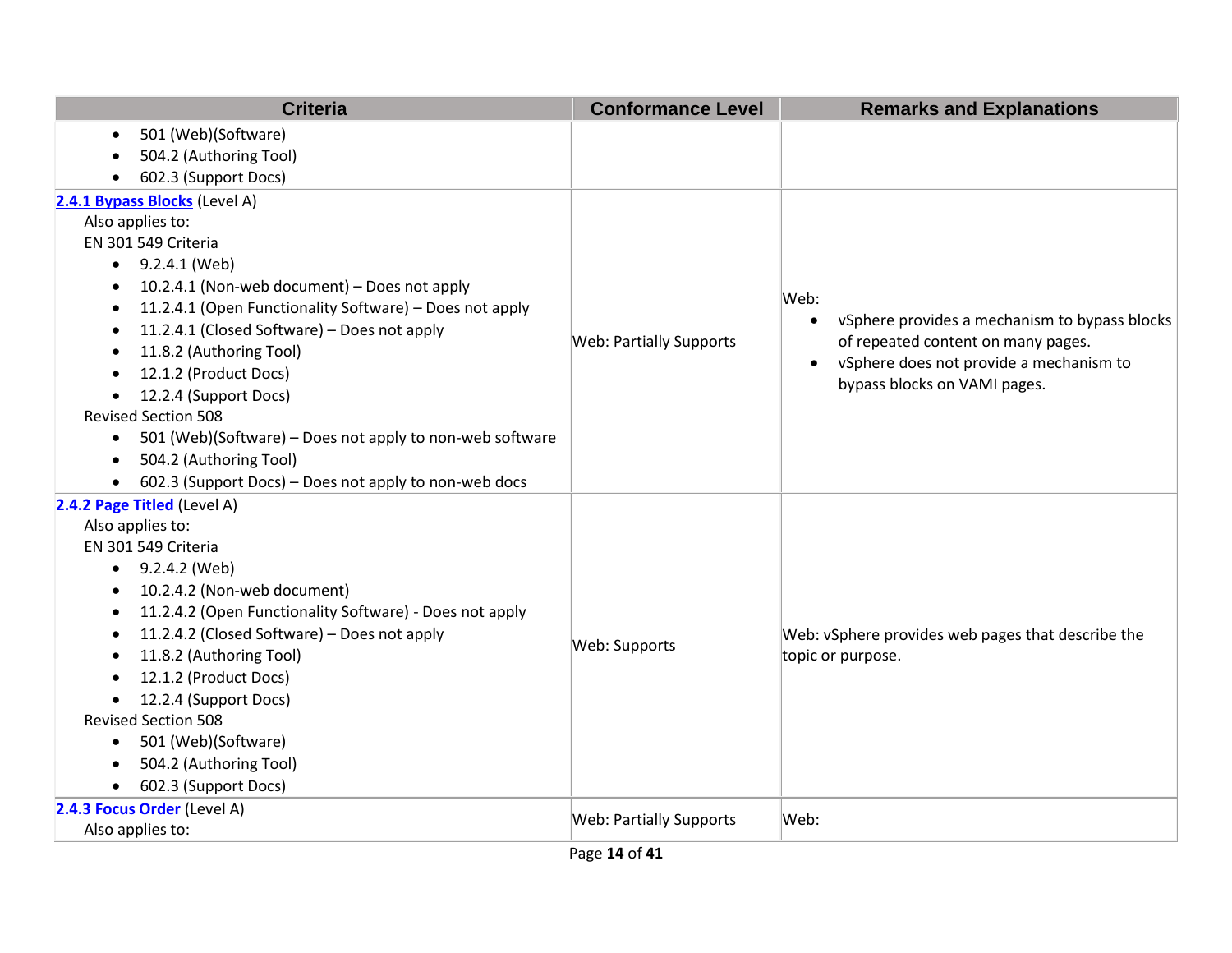| <b>Criteria</b>                                                                                                                                                                                                                                                                                                                                                                                                                                  | <b>Conformance Level</b>       | <b>Remarks and Explanations</b>                                                                                                                                                                                                                                                                                                                  |
|--------------------------------------------------------------------------------------------------------------------------------------------------------------------------------------------------------------------------------------------------------------------------------------------------------------------------------------------------------------------------------------------------------------------------------------------------|--------------------------------|--------------------------------------------------------------------------------------------------------------------------------------------------------------------------------------------------------------------------------------------------------------------------------------------------------------------------------------------------|
| EN 301 549 Criteria<br>9.2.4.3 (Web)<br>$\bullet$<br>10.2.4.3 (Non-web document)<br>11.2.4.3 (Open Functionality Software)<br>$\bullet$<br>11.2.4.3 (Closed Software)<br>$\bullet$<br>11.8.2 (Authoring Tool)<br>12.1.2 (Product Docs)<br>12.2.4 (Support Docs)<br><b>Revised Section 508</b><br>501 (Web)(Software)<br>$\bullet$<br>504.2 (Authoring Tool)<br>$\bullet$<br>602.3 (Support Docs)                                                 |                                | In vSphere, the focus order is meaningful for<br>$\bullet$<br>many pages.<br>vSphere contains many components that do not<br>$\bullet$<br>manage focus in a logical manner. Examples<br>include menus and dialogs on TCIP/IP<br>Configuration pages and poor focus<br>management for modals on "More" dropdowns<br>on the Virtual Switches page. |
| 2.4.4 Link Purpose (In Context) (Level A)<br>Also applies to:<br>EN 301 549 Criteria<br>$\bullet$ 9.2.4.4 (Web)<br>10.2.4.4 (Non-web document)<br>$\bullet$<br>11.2.4.4 (Open Functionality Software)<br>11.2.4.4 (Closed Software<br>11.8.2 (Authoring Tool)<br>12.1.2 (Product Docs)<br>12.2.4 (Support Docs)<br>$\bullet$<br><b>Revised Section 508</b><br>501 (Web)(Software)<br>$\bullet$<br>504.2 (Authoring Tool)<br>602.3 (Support Docs) | <b>Web: Partially Supports</b> | Web:<br>In vSphere, link purpose is identified on several<br>$\bullet$<br>pages.<br>vSphere does not provide clear purpose for<br>$\bullet$<br>some links, such as the timestamp link in the<br>navigation header.                                                                                                                               |
| 2.5.1 Pointer Gestures (Level A 2.1 only)<br>Also applies to:<br>EN 301 549 Criteria<br>$\bullet$ 9.2.5.1 (Web)<br>10.2.5.1 (Non-web document)<br>11.2.5.1 (Open Functionality Software)<br>11.2.5.1 (Closed Software)<br>$\bullet$                                                                                                                                                                                                              | Web: Not Applicable            | Web: vSphere does not use pointer gestures.                                                                                                                                                                                                                                                                                                      |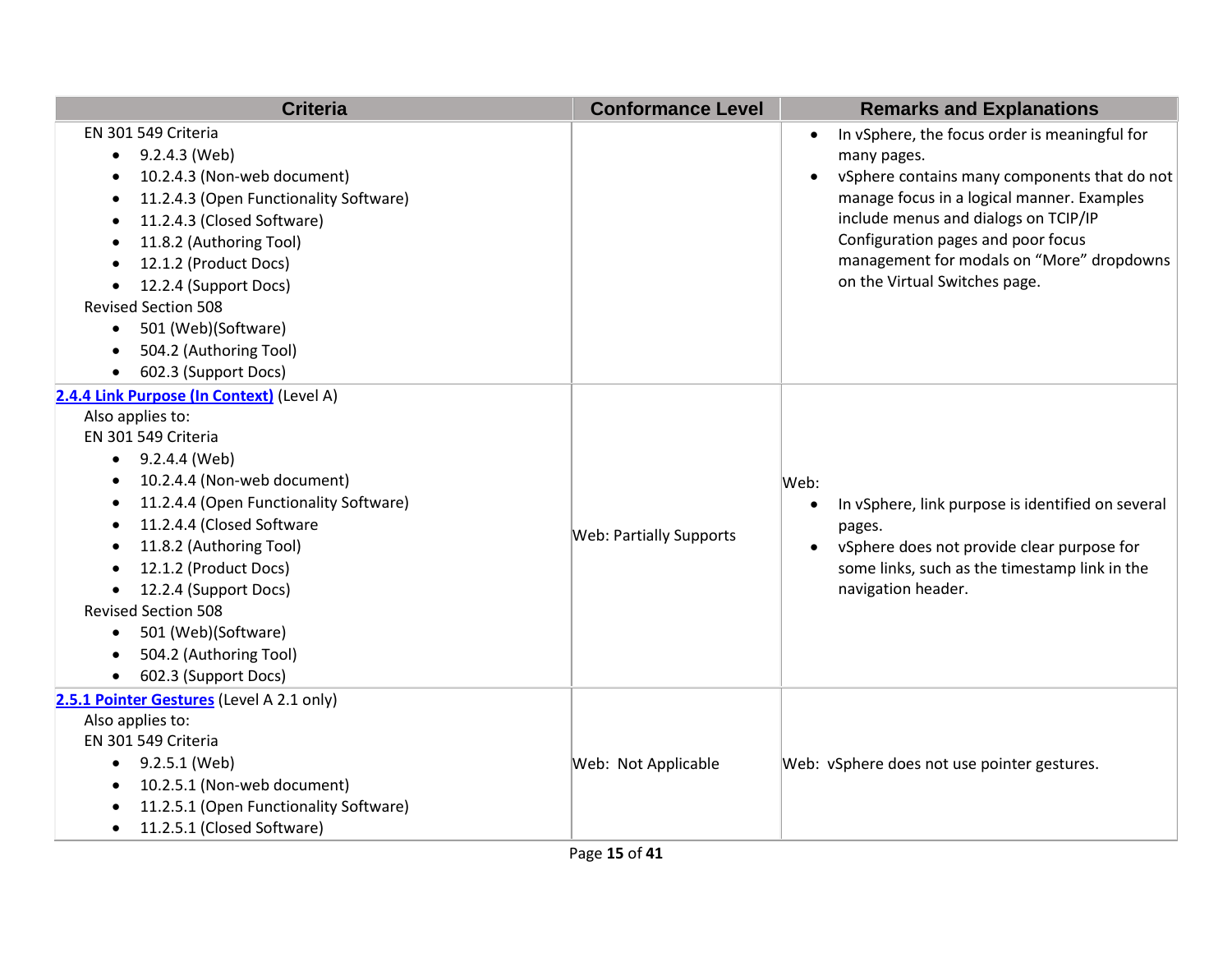| <b>Criteria</b>                                       | <b>Conformance Level</b>       | <b>Remarks and Explanations</b>                                                                                                                                                                                                              |
|-------------------------------------------------------|--------------------------------|----------------------------------------------------------------------------------------------------------------------------------------------------------------------------------------------------------------------------------------------|
| 11.8.2 (Authoring Tool)<br>$\bullet$                  |                                |                                                                                                                                                                                                                                              |
| 12.1.2 (Product Docs)<br>$\bullet$                    |                                |                                                                                                                                                                                                                                              |
| 12.2.4 (Support Docs)<br>$\bullet$                    |                                |                                                                                                                                                                                                                                              |
| Revised Section 508 - Does not apply                  |                                |                                                                                                                                                                                                                                              |
| 2.5.2 Pointer Cancellation (Level A 2.1 only)         |                                |                                                                                                                                                                                                                                              |
| Also applies to:                                      |                                |                                                                                                                                                                                                                                              |
| EN 301 549 Criteria                                   |                                |                                                                                                                                                                                                                                              |
| 9.2.5.2 (Web)<br>$\bullet$                            |                                |                                                                                                                                                                                                                                              |
| 10.2.5.2 (Non-web document)<br>$\bullet$              |                                |                                                                                                                                                                                                                                              |
| 11.2.5.2 (Open Functionality Software)<br>$\bullet$   | Web: Supports                  | Web: vSphere supports pointer cancellation and no<br>down-events.                                                                                                                                                                            |
| 11.2.5.2 (Closed Software)<br>$\bullet$               |                                |                                                                                                                                                                                                                                              |
| 11.8.2 (Authoring Tool)<br>$\bullet$                  |                                |                                                                                                                                                                                                                                              |
| 12.1.2 (Product Docs)<br>$\bullet$                    |                                |                                                                                                                                                                                                                                              |
| 12.2.4 (Support Docs)<br>$\bullet$                    |                                |                                                                                                                                                                                                                                              |
| Revised Section 508 - Does not apply                  |                                |                                                                                                                                                                                                                                              |
| 2.5.3 Label in Name (Level A 2.1 only)                |                                |                                                                                                                                                                                                                                              |
| Also applies to:                                      |                                | Web:                                                                                                                                                                                                                                         |
| EN 301 549 Criteria                                   |                                | In vSphere, accessible names of user interface<br>$\bullet$                                                                                                                                                                                  |
| 9.2.5.3 (Web)<br>$\bullet$                            |                                | components match visible text when text labels                                                                                                                                                                                               |
| 10.2.5.3 (Non-web document)<br>$\bullet$              |                                | are used in many instances.<br>In vSphere, the browse buttons in the Configure<br>$\bullet$<br>vC HA workflow and the "Trust KMS" and "Trust<br>vCenter" buttons in the Add KMS workflow<br>provide visual text labels that are not included |
| 11.2.5.3.1 (Open Functionality Software)<br>$\bullet$ | <b>Web: Partially Supports</b> |                                                                                                                                                                                                                                              |
| 11.2.5.3.2 (Closed Software)<br>$\bullet$             |                                |                                                                                                                                                                                                                                              |
| 11.8.2 (Authoring Tool)<br>$\bullet$                  |                                |                                                                                                                                                                                                                                              |
| 12.1.2 (Product Docs)<br>$\bullet$                    |                                |                                                                                                                                                                                                                                              |
| 12.2.4 (Support Docs)<br>$\bullet$                    |                                | in their accessible names.                                                                                                                                                                                                                   |
| Revised Section 508 - Does not apply                  |                                |                                                                                                                                                                                                                                              |
| 2.5.4 Motion Actuation (Level A 2.1 only)             |                                |                                                                                                                                                                                                                                              |
| Also applies to:                                      |                                |                                                                                                                                                                                                                                              |
| EN 301 549 Criteria                                   | Web: Not Applicable            | Web: vSphere does not include functionality that                                                                                                                                                                                             |
| 9.2.5.4 (Web)<br>$\bullet$                            |                                | requires device motion or user motion.                                                                                                                                                                                                       |
| 10.2.5.4 (Non-web document)<br>$\bullet$              |                                |                                                                                                                                                                                                                                              |
| 11.2.5.4 (Open Functionality Software)<br>$\bullet$   |                                |                                                                                                                                                                                                                                              |
| 11.2.5.4 (Closed Software)<br>$\bullet$               |                                |                                                                                                                                                                                                                                              |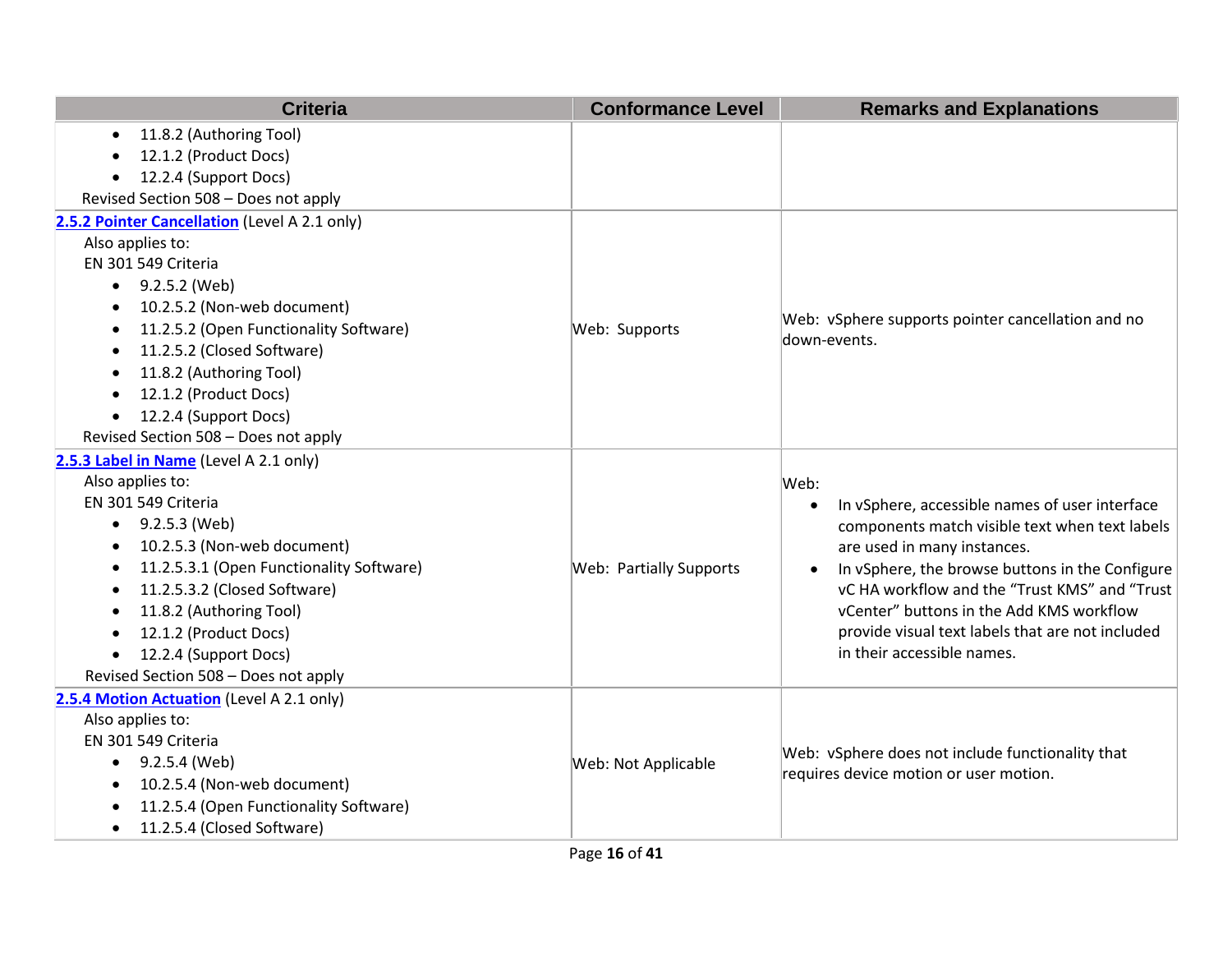| <b>Criteria</b>                                       | <b>Conformance Level</b> | <b>Remarks and Explanations</b>                       |
|-------------------------------------------------------|--------------------------|-------------------------------------------------------|
| 11.8.2 (Authoring Tool)<br>$\bullet$                  |                          |                                                       |
| 12.1.2 (Product Docs)<br>$\bullet$                    |                          |                                                       |
| 12.2.4 (Support Docs)<br>$\bullet$                    |                          |                                                       |
| Revised Section 508 - Does not apply                  |                          |                                                       |
| 3.1.1 Language of Page (Level A)                      |                          |                                                       |
| Also applies to:                                      |                          |                                                       |
| EN 301 549 Criteria                                   |                          |                                                       |
| 9.3.1.1 (Web)<br>$\bullet$                            |                          |                                                       |
| 10.3.1.1 (Non-web document)<br>٠                      |                          |                                                       |
| 11.3.1.1.1 (Open Functionality Software)<br>$\bullet$ |                          |                                                       |
| 11.3.1.1.2 (Closed Software)<br>٠                     | Web: Supports            | Web: In vSphere, the primary language is defined      |
| 11.8.2 (Authoring Tool)<br>٠                          |                          | programmatically.                                     |
| 12.1.2 (Product Docs)<br>$\bullet$                    |                          |                                                       |
| 12.2.4 (Support Docs)<br>$\bullet$                    |                          |                                                       |
| <b>Revised Section 508</b>                            |                          |                                                       |
| 501 (Web)(Software)<br>$\bullet$                      |                          |                                                       |
| 504.2 (Authoring Tool)<br>$\bullet$                   |                          |                                                       |
| 602.3 (Support Docs)<br>$\bullet$                     |                          |                                                       |
| 3.2.1 On Focus (Level A)                              |                          |                                                       |
| Also applies to:                                      |                          |                                                       |
| EN 301 549 Criteria                                   |                          |                                                       |
| 9.3.2.1 (Web)<br>$\bullet$                            |                          |                                                       |
| 10.3.2.1 (Non-web document)<br>$\bullet$              |                          |                                                       |
| 11.3.2.1 (Open Functionality Software)<br>$\bullet$   |                          |                                                       |
| 11.3.2.1 (Closed Software)<br>٠                       | Web: Supports            | Web: vSphere includes components that do not initiate |
| 11.8.2 (Authoring Tool)<br>$\bullet$                  |                          | a change of context when they receive focus.          |
| 12.1.2 (Product Docs)<br>$\bullet$                    |                          |                                                       |
| 12.2.4 (Support Docs)<br>$\bullet$                    |                          |                                                       |
| <b>Revised Section 508</b>                            |                          |                                                       |
| 501 (Web)(Software)<br>$\bullet$                      |                          |                                                       |
| 504.2 (Authoring Tool)<br>$\bullet$                   |                          |                                                       |
| 602.3 (Support Docs)<br>$\bullet$                     |                          |                                                       |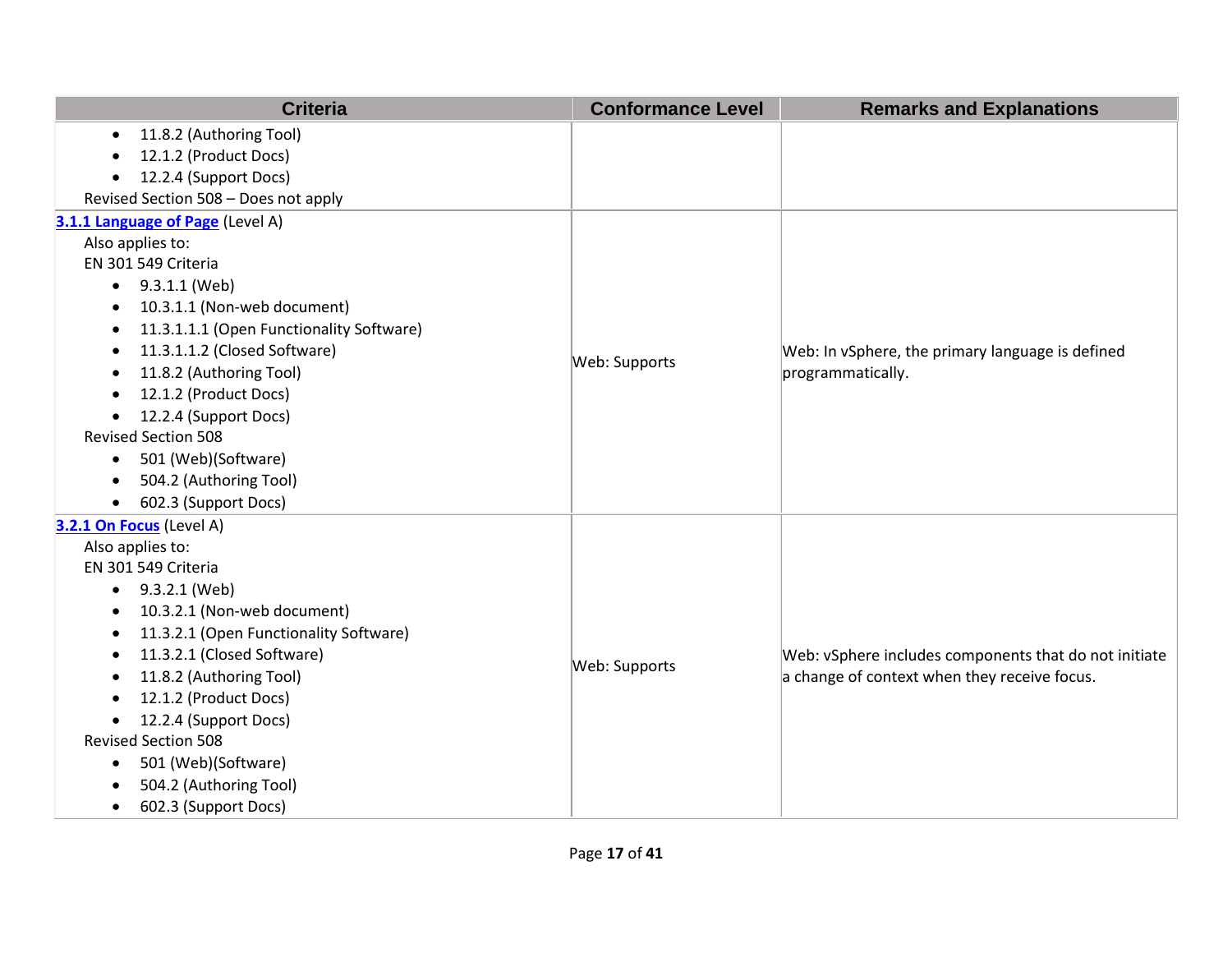| <b>Criteria</b>                                       | <b>Conformance Level</b>       | <b>Remarks and Explanations</b>                 |
|-------------------------------------------------------|--------------------------------|-------------------------------------------------|
| 3.2.2 On Input (Level A)                              |                                | Web:                                            |
| Also applies to:                                      |                                | vSphere does not include components which       |
| EN 301 549 Criteria                                   |                                | initiate a change of context on input on many   |
| 9.3.2.2 (Web)<br>$\bullet$                            |                                | pages.                                          |
| 10.3.2.2 (Non-web document)<br>$\bullet$              |                                | vSphere contains several components that        |
| 11.3.2.2 (Open Functionality Software)<br>$\bullet$   |                                | trigger additional actions on input. Examples   |
| 11.3.2.2 (Closed Software)<br>$\bullet$               | <b>Web: Partially Supports</b> | include checkboxes and disclosure the "edit     |
| 11.8.2 (Authoring Tool)<br>$\bullet$                  |                                | cluster settings" on the DRS page and the       |
| 12.1.2 (Product Docs)<br>$\bullet$                    |                                | "create virtual machine" modals.                |
| 12.2.4 (Support Docs)<br>$\bullet$                    |                                | vSphere contains several object trees in the    |
| <b>Revised Section 508</b>                            |                                | "Clone VM", "Clone to Template", and "Import    |
| 501 (Web)(Software)<br>$\bullet$                      |                                | from OVF" workflows that shift keyboard focus   |
| 504.2 (Authoring Tool)<br>$\bullet$                   |                                | to the beginning of the page or modal content   |
| 602.3 (Support Docs)<br>$\bullet$                     |                                | when selected.                                  |
| 3.3.1 Error Identification (Level A)                  |                                |                                                 |
| Also applies to:                                      |                                |                                                 |
| EN 301 549 Criteria                                   |                                |                                                 |
| 9.3.3.1 (Web)<br>$\bullet$                            |                                | Web:                                            |
| 10.3.3.1 (Non-web document)<br>$\bullet$              |                                | vSphere uses error identification in many       |
| 11.3.3.1.1 (Open Functionality Software)<br>$\bullet$ |                                | workflows.                                      |
| 11.3.3.1.2 (Closed Software)<br>$\bullet$             | Web: Partially Supports        | vSphere does not provide or clearly identify    |
| 11.8.2 (Authoring Tool)<br>$\bullet$                  |                                | errors for many form fields, such as within the |
| 12.1.2 (Product Docs)<br>$\bullet$                    |                                | "add networking" on the Virtual Switches page,  |
| 12.2.4 (Support Docs)                                 |                                | and the "edit" modal on the "TCP/IP             |
| <b>Revised Section 508</b>                            |                                | Configuration" page.                            |
| 501 (Web)(Software)<br>$\bullet$                      |                                |                                                 |
| 504.2 (Authoring Tool)<br>$\bullet$                   |                                |                                                 |
| 602.3 (Support Docs)<br>$\bullet$                     |                                |                                                 |
| 3.3.2 Labels or Instructions (Level A)                |                                | Web:                                            |
| Also applies to:                                      |                                | vSphere provides labels or instructions for     |
| EN 301 549 Criteria                                   | <b>Web: Partially Supports</b> | required input on many pages.                   |
| 9.3.3.2 (Web)<br>$\bullet$                            |                                | vSphere does not indicate required form fields  |
| 10.3.3.2 (Non-web document)<br>$\bullet$              |                                | in several modal wizards, such as those on the  |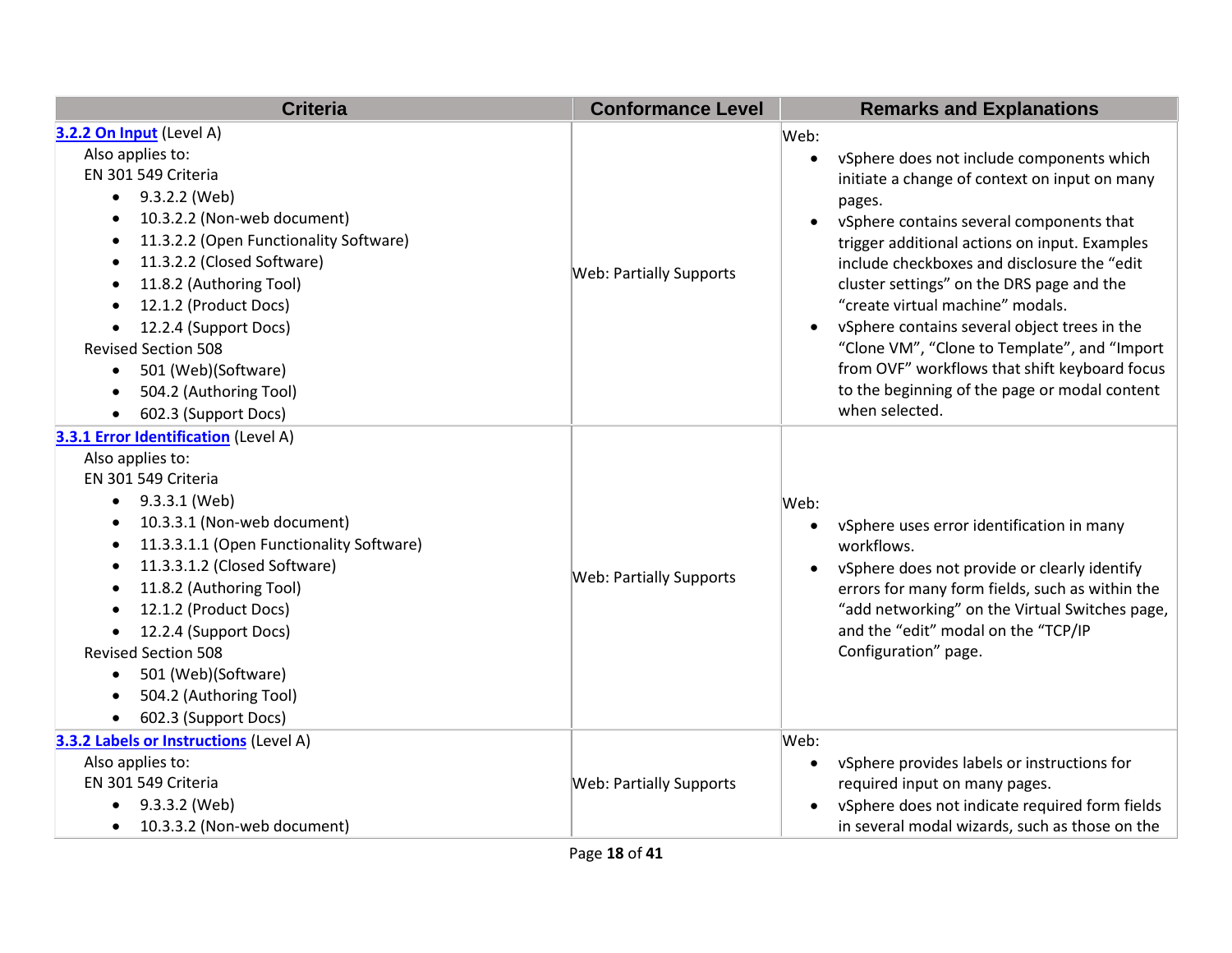| <b>Criteria</b>                                            | <b>Conformance Level</b>       | <b>Remarks and Explanations</b>                |
|------------------------------------------------------------|--------------------------------|------------------------------------------------|
| 11.3.3.2 (Open Functionality Software)<br>$\bullet$        |                                | "Virtual Switches" and "TCP/IP Configuration"  |
| 11.3.3.2 (Closed Software)<br>٠                            |                                | pages.                                         |
| 11.8.2 (Authoring Tool)<br>$\bullet$                       |                                |                                                |
| 12.1.2 (Product Docs)                                      |                                |                                                |
| 12.2.4 (Support Docs)                                      |                                |                                                |
| <b>Revised Section 508</b>                                 |                                |                                                |
| 501 (Web)(Software)<br>$\bullet$                           |                                |                                                |
| 504.2 (Authoring Tool)                                     |                                |                                                |
| 602.3 (Support Docs)<br>$\bullet$                          |                                |                                                |
| 4.1.1 Parsing (Level A)                                    |                                |                                                |
| Also applies to:                                           |                                |                                                |
| EN 301 549 Criteria                                        |                                | Web:                                           |
| 9.4.1.1 (Web)<br>$\bullet$                                 |                                | vSphere contains complete start and end tags,  |
| 10.4.1.1 (Non-web document)<br>$\bullet$                   |                                | and elements do not contain duplicate          |
| 11.4.1.1.1 (Open Functionality Software)<br>$\bullet$      |                                | attributes on many pages.                      |
| 11.4.1.1.2 (Closed Software) - Does not apply<br>$\bullet$ | <b>Web: Partially Supports</b> | vSphere contains several parsing errors        |
| 11.8.2 (Authoring Tool)                                    |                                | including incorrect ARIA and improperly nested |
| 12.1.2 (Product Docs)                                      |                                | elements such as the cluster wizard on the     |
| 12.2.4 (Support Docs)                                      |                                | Workload Management page, scheduling tasks     |
| <b>Revised Section 508</b>                                 |                                | for a virtual machine, and interacting with    |
| 501 (Web)(Software)<br>$\bullet$                           |                                | settings modals on Lifecycle Manager pages.    |
| 504.2 (Authoring Tool)<br>$\bullet$                        |                                |                                                |
| 602.3 (Support Docs)                                       |                                |                                                |
| 4.1.2 Name, Role, Value (Level A)                          |                                | Web:                                           |
| Also applies to:                                           |                                | vSphere follows HTML specifications that       |
| EN 301 549 Criteria                                        |                                | facilitates accessibility on many pages.       |
| 9.4.1.2 (Web)<br>$\bullet$                                 |                                | vSphere provides many custom controls that do  |
| 10.4.1.2 (Non-web document)<br>$\bullet$                   | <b>Web: Partially Supports</b> | not have programmatically determinable         |
| 11.4.1.2.1 (Open Functionality Software)<br>$\bullet$      |                                | names, roles, and states including image       |
| 11.4.1.2.2 (Closed Software) - Not required<br>$\bullet$   |                                | buttons, controls in data grids, menus, page   |
| 11.8.2 (Authoring Tool)<br>٠                               |                                | tabs, date pickers, and navigation trees on    |
| 12.1.2 (Product Docs)                                      |                                | Networking, VMkernal Adapters, and Physical    |
| 12.2.4 (Support Docs)<br>$\bullet$                         |                                | Adapters pages.                                |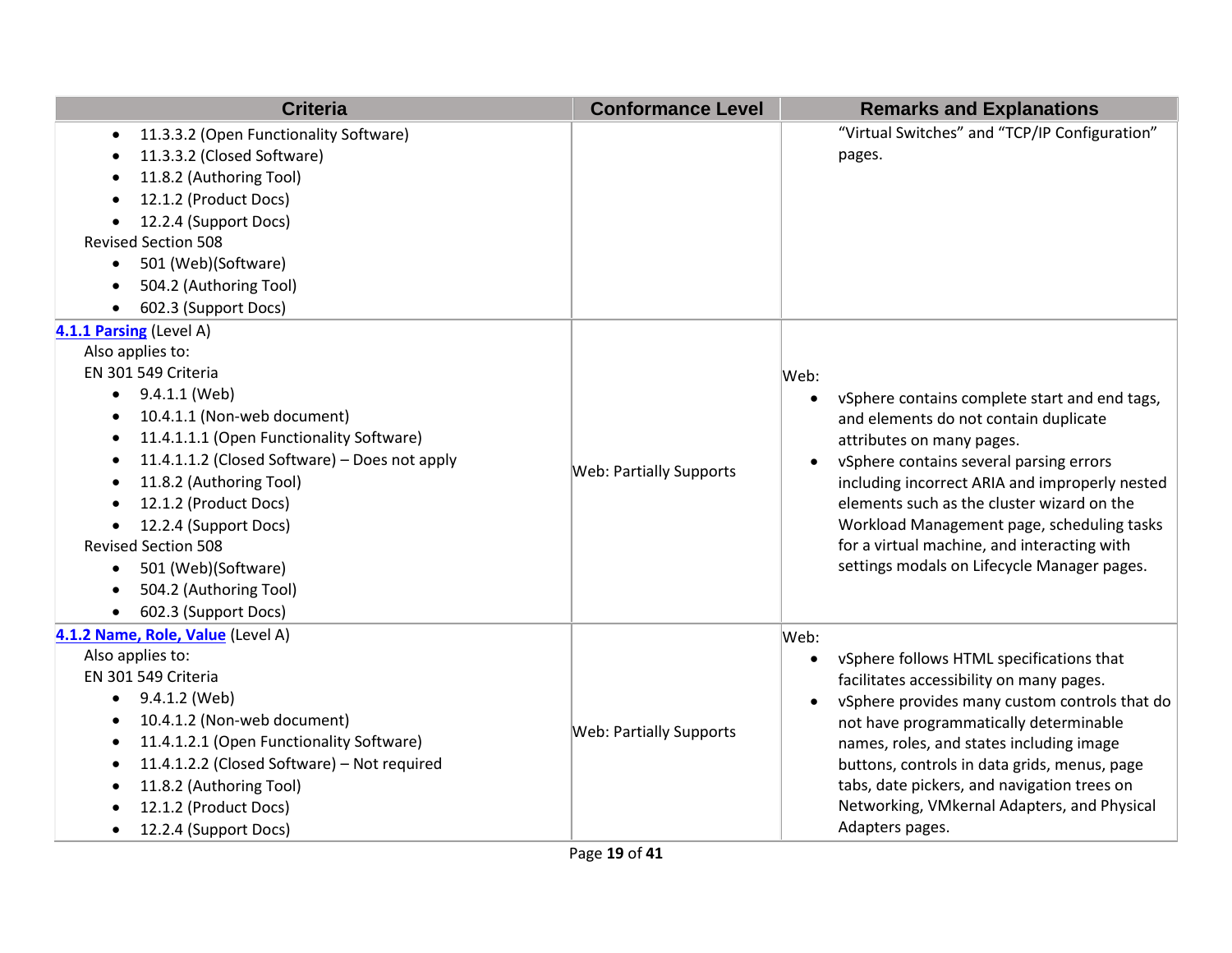| <b>Criteria</b>            | <b>Conformance Level</b> | <b>Remarks and Explanations</b>                |
|----------------------------|--------------------------|------------------------------------------------|
| <b>Revised Section 508</b> |                          | vSphere contains static text that is announced |
| 501 (Web)(Software)        |                          | as actionable in several instances.            |
| 504.2 (Authoring Tool)     |                          |                                                |
| 602.3 (Support Docs)       |                          |                                                |

## **Table 2: Success Criteria, Level AA**

Notes:

| <b>Criteria</b>                                                                                                                                                                                                                                                                                                                                                                                                                                                            | <b>Conformance Level</b> | <b>Remarks and Explanations</b>                                 |
|----------------------------------------------------------------------------------------------------------------------------------------------------------------------------------------------------------------------------------------------------------------------------------------------------------------------------------------------------------------------------------------------------------------------------------------------------------------------------|--------------------------|-----------------------------------------------------------------|
| 1.2.4 Captions (Live) (Level AA)<br>Also applies to:<br>EN 301 549 Criteria<br>9.1.2.4 (Web)<br>$\bullet$<br>10.1.2.4 (Non-web document)<br>$\bullet$<br>11.1.2.4 (Open Functionality Software)<br>$\bullet$<br>11.1.2.4 (Closed Software)<br>11.8.2 (Authoring Tool)<br>$\bullet$<br>12.1.2 (Product Docs)<br>$\bullet$<br>12.2.4 (Support Docs)<br>٠<br><b>Revised Section 508</b><br>501 (Web)(Software)<br>$\bullet$<br>504.2 (Authoring Tool)<br>602.3 (Support Docs) | Web: Not Applicable      | Web: vSphere does not contain live audio content.               |
| 1.2.5 Audio Description (Prerecorded) (Level AA)<br>Also applies to:<br>EN 301 549 Criteria<br>9.1.2.5 (Web)<br>$\bullet$<br>10.1.2.5 (Non-web document)<br>$\bullet$<br>11.1.2.5 (Open Functionality Software)<br>11.1.2.5 (Closed Software)<br>$\bullet$<br>11.8.2 (Authoring Tool)<br>$\bullet$                                                                                                                                                                         | Web: Not Applicable      | Web: vSphere does not include audio descriptions for<br>videos. |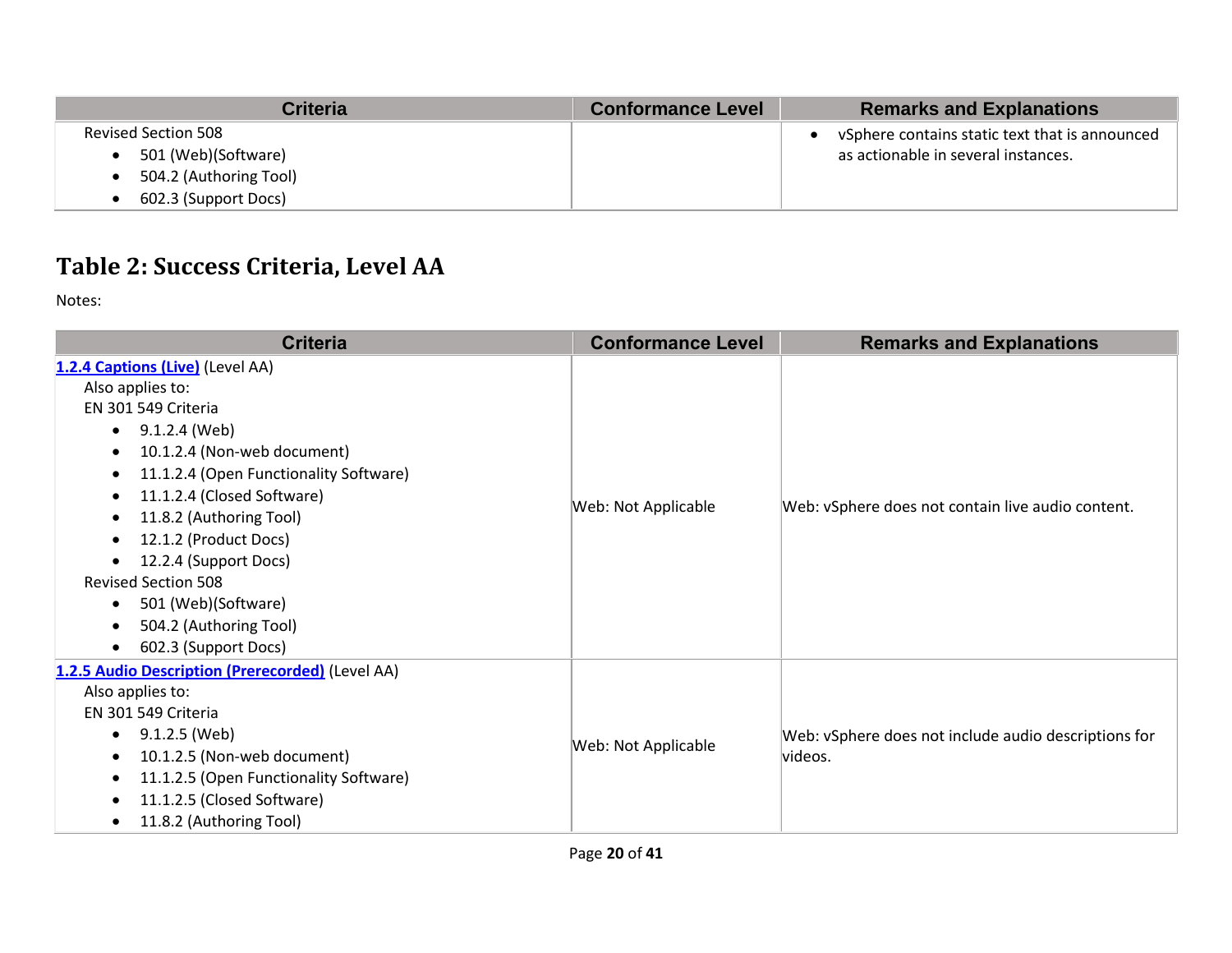|                  | <b>Criteria</b>                                  | <b>Conformance Level</b>       | <b>Remarks and Explanations</b>                               |
|------------------|--------------------------------------------------|--------------------------------|---------------------------------------------------------------|
| $\bullet$        | 12.1.2 (Product Docs)                            |                                |                                                               |
|                  | 12.2.4 (Support Docs)                            |                                |                                                               |
|                  | <b>Revised Section 508</b>                       |                                |                                                               |
| $\bullet$        | 501 (Web)(Software)                              |                                |                                                               |
|                  | 504.2 (Authoring Tool)                           |                                |                                                               |
|                  | 602.3 (Support Docs)                             |                                |                                                               |
|                  | 1.3.4 Orientation (Level AA 2.1 only)            |                                |                                                               |
| Also applies to: |                                                  |                                |                                                               |
|                  | EN 301 549 Criteria                              |                                |                                                               |
|                  | $\bullet$ 9.1.3.4 (Web)                          |                                |                                                               |
| ٠                | 10.1.3.4 (Non-web document)                      |                                |                                                               |
|                  | 11.1.3.4 (Open Functionality Software)           | Web: Supports                  | Web: vSphere does not restrict content views and              |
| $\bullet$        | 11.1.3.4 (Closed Software)                       |                                | operation to a single display orientation.                    |
| $\bullet$        | 11.8.2 (Authoring Tool)                          |                                |                                                               |
| $\bullet$        | 12.1.2 (Product Docs)                            |                                |                                                               |
| $\bullet$        | 12.2.4 (Support Docs)                            |                                |                                                               |
|                  | Revised Section 508 - Does not apply             |                                |                                                               |
|                  | 1.3.5 Identify Input Purpose (Level AA 2.1 only) |                                |                                                               |
| Also applies to: |                                                  |                                |                                                               |
|                  | EN 301 549 Criteria                              |                                |                                                               |
|                  | $\bullet$ 9.1.3.5 (Web)                          |                                |                                                               |
|                  | 10.1.3.5 (Non-web document)                      |                                | Web: vSphere does not contain form fields that collect        |
|                  | 11.1.3.5.1 (Open Functionality Software)         | Web: Supports                  | information about the user.                                   |
|                  | 11.1.3.5.2 (Closed Software)                     |                                |                                                               |
|                  | 11.8.2 (Authoring Tool)                          |                                |                                                               |
| $\bullet$        | 12.1.2 (Product Docs)                            |                                |                                                               |
| $\bullet$        | 12.2.4 (Support Docs)                            |                                |                                                               |
|                  | Revised Section 508 - Does not apply             |                                |                                                               |
|                  | 1.4.3 Contrast (Minimum) (Level AA)              |                                | Web:                                                          |
| Also applies to: |                                                  | <b>Web: Partially Supports</b> | vSphere provides sufficient contrast for text in<br>$\bullet$ |
|                  | EN 301 549 Criteria                              |                                | many workflows.                                               |
| $\bullet$        | 9.1.4.3 (Web)                                    |                                | vSphere has several elements that do not meet<br>$\bullet$    |
|                  | 10.1.4.3 (Non-web document)                      |                                | the minimum contrast requirements such as link                |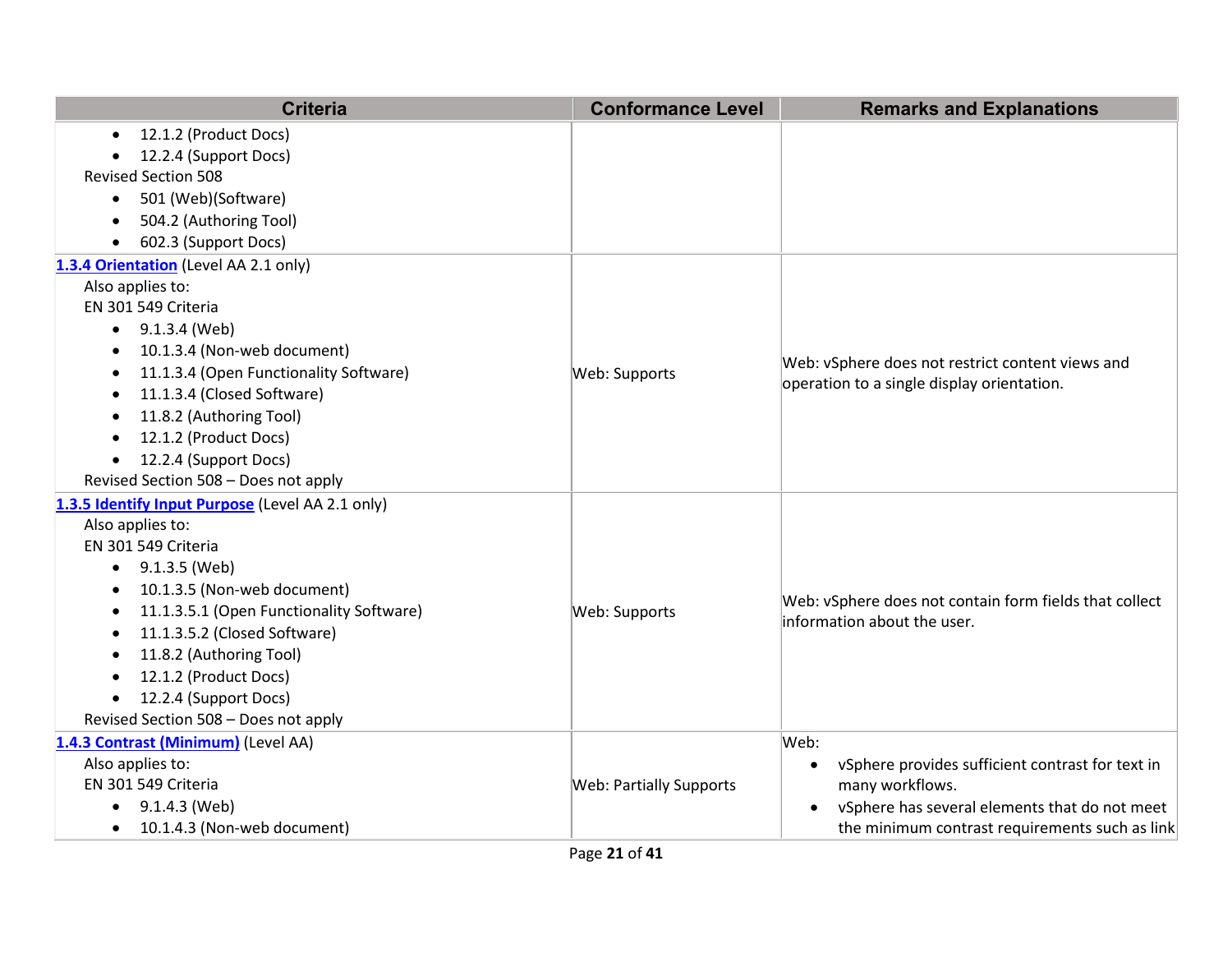| <b>Criteria</b>                                                                                                                                                                                                                                                                                                                                                                                                                                                                                 | <b>Conformance Level</b>       | <b>Remarks and Explanations</b>                                                                                                                                                                                                                                                             |
|-------------------------------------------------------------------------------------------------------------------------------------------------------------------------------------------------------------------------------------------------------------------------------------------------------------------------------------------------------------------------------------------------------------------------------------------------------------------------------------------------|--------------------------------|---------------------------------------------------------------------------------------------------------------------------------------------------------------------------------------------------------------------------------------------------------------------------------------------|
| 11.1.4.3 (Open Functionality Software)<br>$\bullet$<br>11.1.4.3 (Closed Software)<br>$\bullet$<br>11.8.2 (Authoring Tool)<br>٠<br>12.1.2 (Product Docs)<br>$\bullet$<br>12.2.4 (Support Docs)<br><b>Revised Section 508</b><br>501 (Web)(Software)<br>$\bullet$<br>504.2 (Authoring Tool)<br>$\bullet$<br>602.3 (Support Docs)<br>$\bullet$                                                                                                                                                     |                                | text, buttons, and charts on the Key Providers,<br>Administration, and Workload Management<br>pages.                                                                                                                                                                                        |
| 1.4.4 Resize text (Level AA)<br>Also applies to:<br>EN 301 549 Criteria<br>9.1.4.4 (Web)<br>$\bullet$<br>10.1.4.4 (Non-web document)<br>$\bullet$<br>11.1.4.4.1 (Open Functionality Software)<br>$\bullet$<br>11.1.4.4.2 (Closed Software)<br>$\bullet$<br>11.8.2 (Authoring Tool)<br>$\bullet$<br>12.1.2 (Product Docs)<br>12.2.4 (Support Docs)<br><b>Revised Section 508</b><br>501 (Web)(Software)<br>$\bullet$<br>504.2 (Authoring Tool)<br>$\bullet$<br>602.3 (Support Docs)<br>$\bullet$ | <b>Web: Partially Supports</b> | Web:<br>vSphere allows text to be resized up to 200<br>percent without loss of content or functionality<br>in many workflows.<br>vSphere includes several instances where<br>content and functionality is lost such as the<br>Virtual Switch, VMkernal Adapter, and<br>Configure DRS pages. |
| 1.4.5 Images of Text (Level AA)<br>Also applies to:<br>EN 301 549 Criteria<br>9.1.4.5 (Web)<br>٠<br>10.1.4.5 (Non-web document)<br>$\bullet$<br>11.1.4.5.1 (Open Functionality Software)<br>$\bullet$<br>11.1.4.5.2 (Closed Software) - Does not apply<br>$\bullet$<br>11.8.2 (Authoring Tool)<br>12.1.2 (Product Docs)<br>12.2.4 (Support Docs)<br>$\bullet$                                                                                                                                   | Web: Supports                  | Web: vSphere provides information with plain text<br>rather than images of text.                                                                                                                                                                                                            |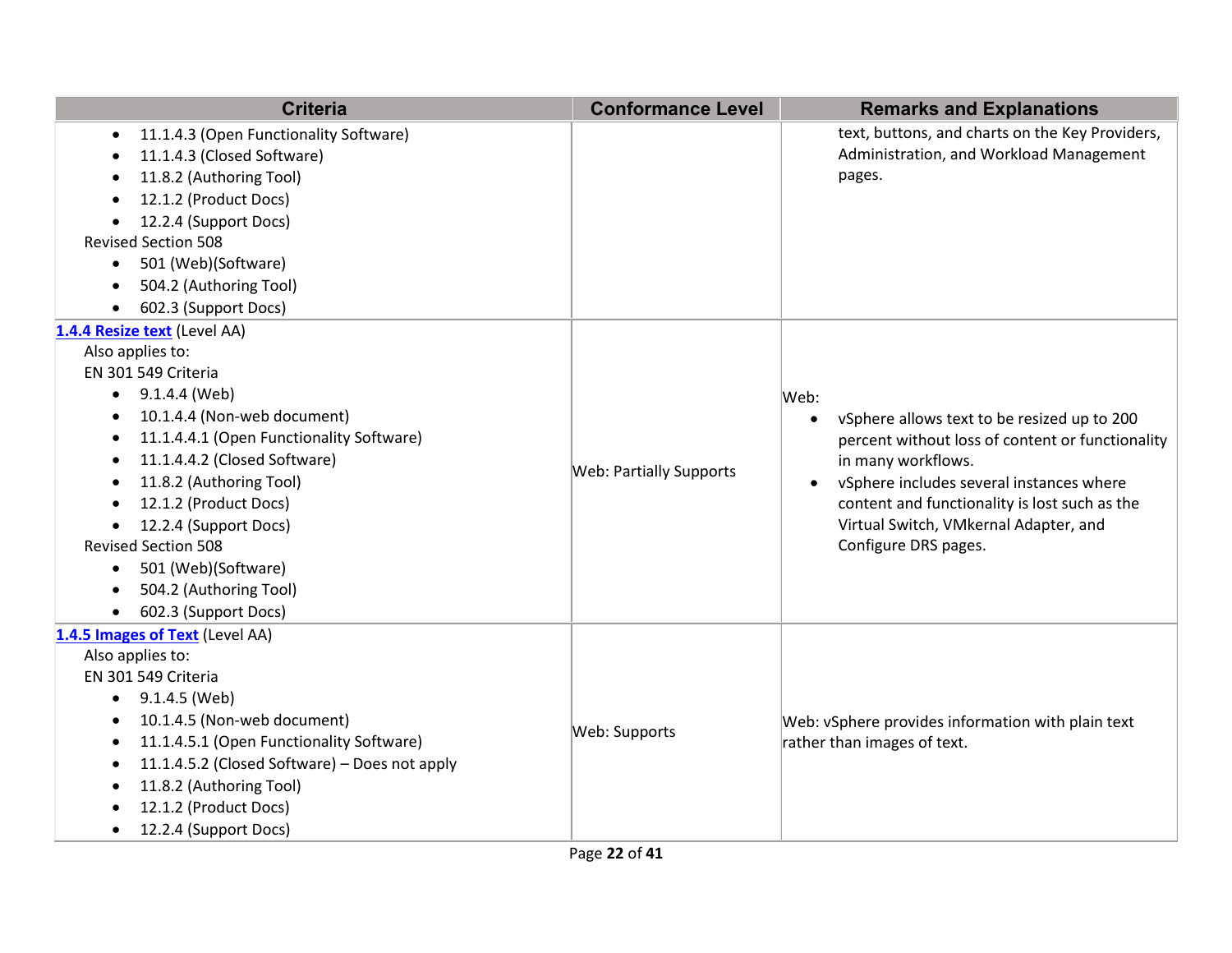| <b>Criteria</b>                                                                                                                                                                                                                                                                                                                                                                                                                     | <b>Conformance Level</b>       | <b>Remarks and Explanations</b>                                                                                                                                                                                                                                                                                                                                                                                                                                                                                       |
|-------------------------------------------------------------------------------------------------------------------------------------------------------------------------------------------------------------------------------------------------------------------------------------------------------------------------------------------------------------------------------------------------------------------------------------|--------------------------------|-----------------------------------------------------------------------------------------------------------------------------------------------------------------------------------------------------------------------------------------------------------------------------------------------------------------------------------------------------------------------------------------------------------------------------------------------------------------------------------------------------------------------|
| <b>Revised Section 508</b><br>501 (Web)(Software)<br>$\bullet$<br>504.2 (Authoring Tool)<br>$\bullet$<br>602.3 (Support Docs)<br>$\bullet$                                                                                                                                                                                                                                                                                          |                                |                                                                                                                                                                                                                                                                                                                                                                                                                                                                                                                       |
| 1.4.10 Reflow (Level AA 2.1 only)<br>Also applies to:<br>EN 301 549 Criteria<br>9.1.4.10 (Web)<br>$\bullet$<br>10.1.4.10 (Non-web document)<br>$\bullet$<br>11.1.4.10 (Open Functionality Software)<br>$\bullet$<br>11.1.4.10 (Closed Software)<br>$\bullet$<br>11.8.2 (Authoring Tool)<br>٠<br>12.1.2 (Product Docs)<br>$\bullet$<br>12.2.4 (Support Docs)<br>$\bullet$<br>Revised Section 508 - Does not apply                    | Web: Does Not Support          | Web: In vSphere, content cannot be presented without<br>loss of information or functionality or without scrolling<br>in two dimensions, at the dimensions required by this<br>criterion.                                                                                                                                                                                                                                                                                                                              |
| 1.4.11 Non-text Contrast (Level AA 2.1 only)<br>Also applies to:<br>EN 301 549 Criteria<br>9.1.4.11 (Web)<br>$\bullet$<br>10.1.4.11 (Non-web document)<br>$\bullet$<br>11.1.4.11 (Open Functionality Software)<br>$\bullet$<br>11.1.4.11 (Closed Software)<br>$\bullet$<br>11.8.2 (Authoring Tool)<br>$\bullet$<br>12.1.2 (Product Docs)<br>$\bullet$<br>12.2.4 (Support Docs)<br>$\bullet$<br>Revised Section 508 - Does not apply | <b>Web: Partially Supports</b> | Web:<br>vSphere provides sufficient color contrast for<br>user interface components and graphical<br>objects on many pages.<br>vSphere contains many instances where non-<br>text content provides insufficient contrast<br>including interactive charts, image links, and<br>image buttons on Monitor and TCP/IP<br>Configuration pages, primary navigation<br>regions.<br>vSphere provides keyboard focus indication for<br>actionable elements that do not have sufficient<br>color contrast in several instances. |
| 1.4.12 Text Spacing (Level AA 2.1 only)<br>Also applies to:<br>EN 301 549 Criteria<br>9.1.4.12 (Web)<br>10.1.4.12 (Non-web document)<br>$\bullet$                                                                                                                                                                                                                                                                                   | <b>Web: Partially Supports</b> | Web:<br>In vSphere, no loss of content or functionality<br>occurs when text spacing is increased according<br>to the guidelines in this criterion on many<br>pages.                                                                                                                                                                                                                                                                                                                                                   |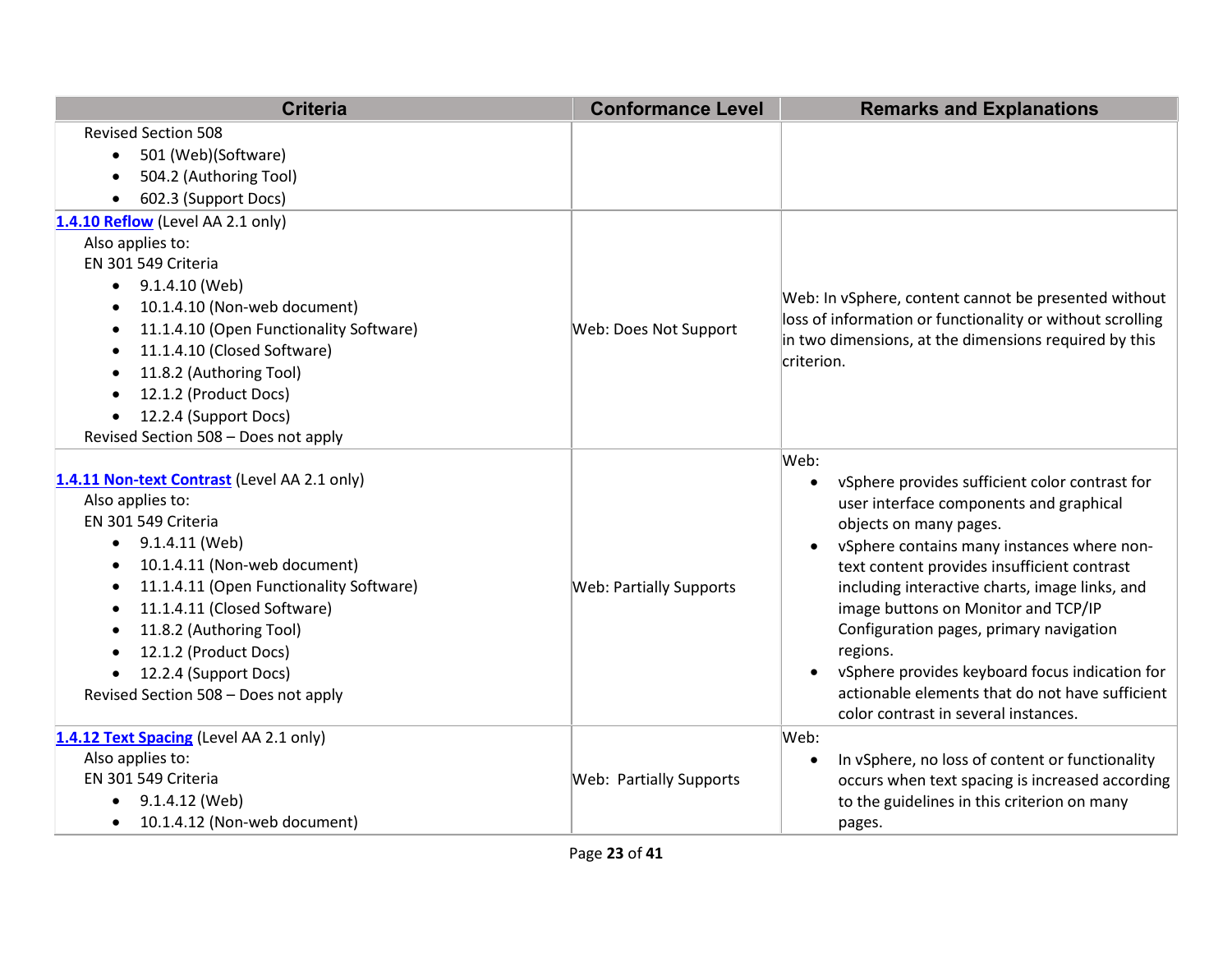| <b>Criteria</b>                                                                                                                                                                                                                                                                                                                                                                                                                                                                              | <b>Conformance Level</b>       | <b>Remarks and Explanations</b>                                                                                                                                                                                                                                                                                                                                                                                                                                                                                                                                                                      |
|----------------------------------------------------------------------------------------------------------------------------------------------------------------------------------------------------------------------------------------------------------------------------------------------------------------------------------------------------------------------------------------------------------------------------------------------------------------------------------------------|--------------------------------|------------------------------------------------------------------------------------------------------------------------------------------------------------------------------------------------------------------------------------------------------------------------------------------------------------------------------------------------------------------------------------------------------------------------------------------------------------------------------------------------------------------------------------------------------------------------------------------------------|
| 11.1.4.12 (Open Functionality Software)<br>$\bullet$<br>11.1.4.12 (Closed Software)<br>11.8.2 (Authoring Tool)<br>12.1.2 (Product Docs)<br>12.2.4 (Support Docs)<br>Revised Section 508 - Does not apply                                                                                                                                                                                                                                                                                     |                                | vSphere contains content that is lost when text<br>style properties are applied in a couple of<br>instances, such as the Create Resource Pool<br>modal and tooltip content for graph datapoints<br>on Monitor pages.                                                                                                                                                                                                                                                                                                                                                                                 |
| 1.4.13 Content on Hover or Focus (Level AA 2.1 only)<br>Also applies to:<br>EN 301 549 Criteria<br>9.1.4.13 (Web)<br>$\bullet$<br>10.1.4.13 (Non-web document)<br>11.1.4.13 (Open Functionality Software)<br>11.1.4.13 (Closed Software)<br>$\bullet$<br>11.8.2 (Authoring Tool)<br>12.1.2 (Product Docs)<br>12.2.4 (Support Docs)<br>Revised Section 508 - Does not apply                                                                                                                   | <b>Web: Partially Supports</b> | Web:<br>vSphere includes content that becomes<br>available on hover or focus, which can be<br>dismissed by users without losing their location<br>as well as content that is hoverable, focusable,<br>and remains persistent until the user dismisses<br>it on many pages.<br>vSphere contains content that appears on hover<br>or focus in several instances where the content<br>is not dismissible or persistent, including graphs<br>and data grid content on VAMI Monitoring<br>pages and custom controls inside the Clone<br><b>Existing Virtual Machines and New Resource</b><br>Pool modals. |
| 2.4.5 Multiple Ways (Level AA)<br>Also applies to:<br>EN 301 549 Criteria<br>9.2.4.5 (Web)<br>10.2.4.5 (Non-web document) - Does not apply<br>11.2.4.5 (Open Functionality Software) - Does not apply<br>11.2.4.5 (Closed Software) - Does not apply<br>$\bullet$<br>11.8.2 (Authoring Tool)<br>12.1.2 (Product Docs)<br>12.2.4 (Support Docs)<br><b>Revised Section 508</b><br>501 (Web)(Software) – Does not apply to non-web software<br>$\bullet$<br>504.2 (Authoring Tool)<br>$\bullet$ | Web: Supports                  | Web: vSphere provides multiple ways for users to locate<br>required content.                                                                                                                                                                                                                                                                                                                                                                                                                                                                                                                         |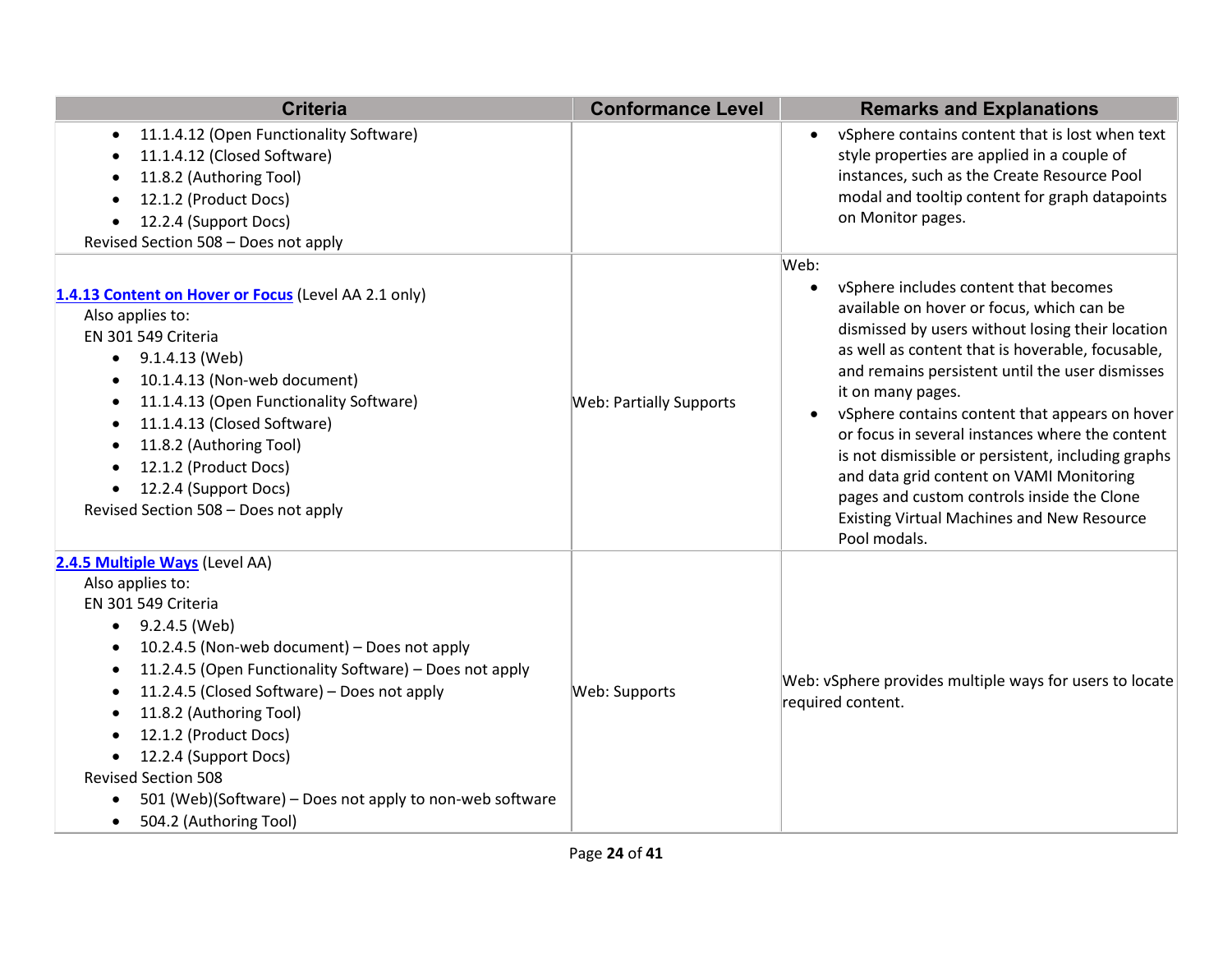| <b>Criteria</b>                                                                                                                                                                                                                                                                                                                                                                                                                                              | <b>Conformance Level</b>       | <b>Remarks and Explanations</b>                                                                                                                                                                                                                                                                                                                               |
|--------------------------------------------------------------------------------------------------------------------------------------------------------------------------------------------------------------------------------------------------------------------------------------------------------------------------------------------------------------------------------------------------------------------------------------------------------------|--------------------------------|---------------------------------------------------------------------------------------------------------------------------------------------------------------------------------------------------------------------------------------------------------------------------------------------------------------------------------------------------------------|
| 602.3 (Support Docs) - Does not apply to non-web docs<br>$\bullet$                                                                                                                                                                                                                                                                                                                                                                                           |                                |                                                                                                                                                                                                                                                                                                                                                               |
| 2.4.6 Headings and Labels (Level AA)<br>Also applies to:<br>EN 301 549 Criteria<br>9.2.4.6 (Web)<br>$\bullet$<br>10.2.4.6 (Non-web document)<br>$\bullet$<br>11.2.4.6 (Open Functionality Software)<br>11.2.4.6 (Closed Software)<br>$\bullet$<br>11.8.2 (Authoring Tool)<br>12.1.2 (Product Docs)<br>$\bullet$<br>12.2.4 (Support Docs)<br><b>Revised Section 508</b><br>501 (Web)(Software)<br>$\bullet$<br>504.2 (Authoring Tool)<br>602.3 (Support Docs) | <b>Web: Partially Supports</b> | Web:<br>vSphere contains page headings and labels for<br>$\bullet$<br>form fields and interactive controls that are<br>informative on many pages.<br>vSphere includes many labels for menus and<br>buttons that are redundant or generic, such as<br>those on vSphere DRS, vSphere Cluster<br>Availability, and Key Providers pages.                          |
| 2.4.7 Focus Visible (Level AA)<br>Also applies to:<br>EN 301 549 Criteria<br>9.2.4.7 (Web)<br>$\bullet$<br>10.2.4.7 (Non-web document)<br>11.2.4.7 (Open Functionality Software)<br>$\bullet$<br>11.2.4.7 (Closed Software)<br>$\bullet$<br>11.8.2 (Authoring Tool)<br>$\bullet$<br>12.1.2 (Product Docs)<br>12.2.4 (Support Docs)<br><b>Revised Section 508</b><br>501 (Web)(Software)<br>504.2 (Authoring Tool)<br>602.3 (Support Docs)                    | <b>Web: Partially Supports</b> | Web:<br>vSphere contains user interfaces where the<br>keyboard focus indicator is visible on many<br>pages.<br>vSphere does not provide a visual keyboard<br>$\bullet$<br>focus indicator for many components including<br>date pickers, data grids, stack views, and form<br>controls on the Configure DRS, Key Providers,<br>and Workload Management pages. |
| 3.1.2 Language of Parts (Level AA)<br>Also applies to:<br>EN 301 549 Criteria                                                                                                                                                                                                                                                                                                                                                                                | Web: Not Applicable            | Web: vSphere does not change languages in its pages.                                                                                                                                                                                                                                                                                                          |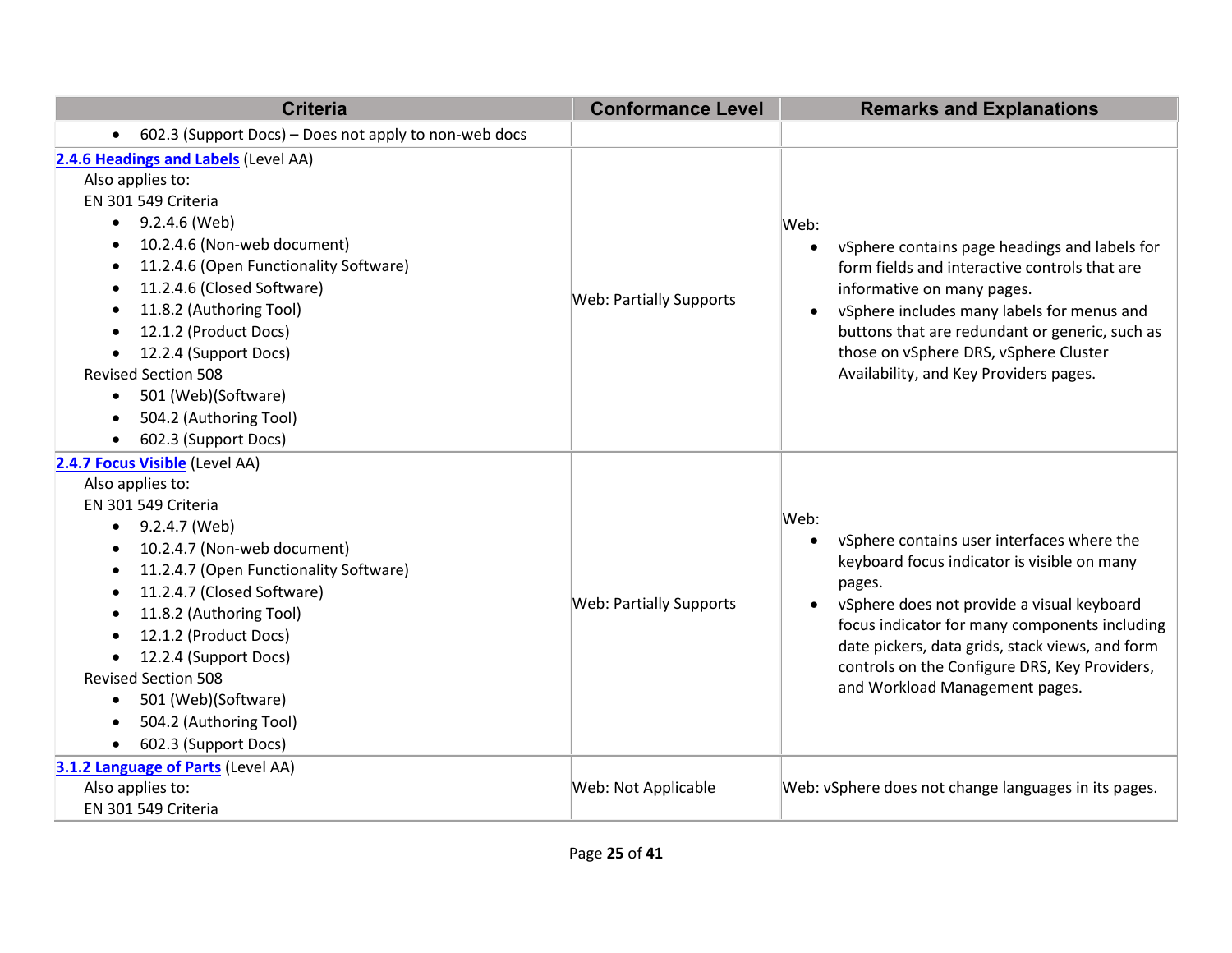| <b>Criteria</b>                                                       | <b>Conformance Level</b> | <b>Remarks and Explanations</b>                                           |
|-----------------------------------------------------------------------|--------------------------|---------------------------------------------------------------------------|
| 9.3.1.2 (Web)<br>$\bullet$                                            |                          |                                                                           |
| 10.3.1.2 (Non-web document)                                           |                          |                                                                           |
| 11.3.1.2 (Open Functionality Software) - Does not apply<br>$\bullet$  |                          |                                                                           |
| 11.3.1.2 (Closed Software) - Does not apply                           |                          |                                                                           |
| 11.8.2 (Authoring Tool)                                               |                          |                                                                           |
| 12.1.2 (Product Docs)                                                 |                          |                                                                           |
| 12.2.4 (Support Docs)                                                 |                          |                                                                           |
| <b>Revised Section 508</b>                                            |                          |                                                                           |
| 501 (Web)(Software)<br>$\bullet$                                      |                          |                                                                           |
| 504.2 (Authoring Tool)<br>$\bullet$                                   |                          |                                                                           |
| 602.3 (Support Docs)                                                  |                          |                                                                           |
| 3.2.3 Consistent Navigation (Level AA)                                |                          |                                                                           |
| Also applies to:                                                      |                          |                                                                           |
| EN 301 549 Criteria                                                   |                          |                                                                           |
| 9.3.2.3 (Web)<br>$\bullet$                                            |                          | Web: vSphere provides a consistent navigation<br>mechanism for all pages. |
| 10.3.2.3 (Non-web document) - Does not apply<br>$\bullet$             |                          |                                                                           |
| 11.3.2.3 (Open Functionality Software) - Does not apply<br>$\bullet$  |                          |                                                                           |
| 11.3.2.3 (Closed Software) - Does not apply                           | Web: Supports            |                                                                           |
| 11.8.2 (Authoring Tool)<br>٠                                          |                          |                                                                           |
| 12.1.2 (Product Docs)                                                 |                          |                                                                           |
| 12.2.4 (Support Docs)<br>$\bullet$                                    |                          |                                                                           |
| <b>Revised Section 508</b>                                            |                          |                                                                           |
| 501 (Web)(Software) – Does not apply to non-web software<br>$\bullet$ |                          |                                                                           |
| 504.2 (Authoring Tool)<br>$\bullet$                                   |                          |                                                                           |
| 602.3 (Support Docs) – Does not apply to non-web docs                 |                          |                                                                           |
| 3.2.4 Consistent Identification (Level AA)                            |                          |                                                                           |
| Also applies to:                                                      |                          |                                                                           |
| EN 301 549 Criteria                                                   |                          |                                                                           |
| $\bullet$ 9.3.2.4 (Web)                                               | Web: Supports            | Web: vSphere identifies elements consistently on all<br>pages.            |
| 10.3.2.4 (Non-web document) - Does not apply<br>$\bullet$             |                          |                                                                           |
| 11.3.2.4 (Open Functionality Software) - Does not apply               |                          |                                                                           |
| 11.3.2.4 (Closed Software) - Does not apply                           |                          |                                                                           |
| 11.8.2 (Authoring Tool)<br>$\bullet$                                  |                          |                                                                           |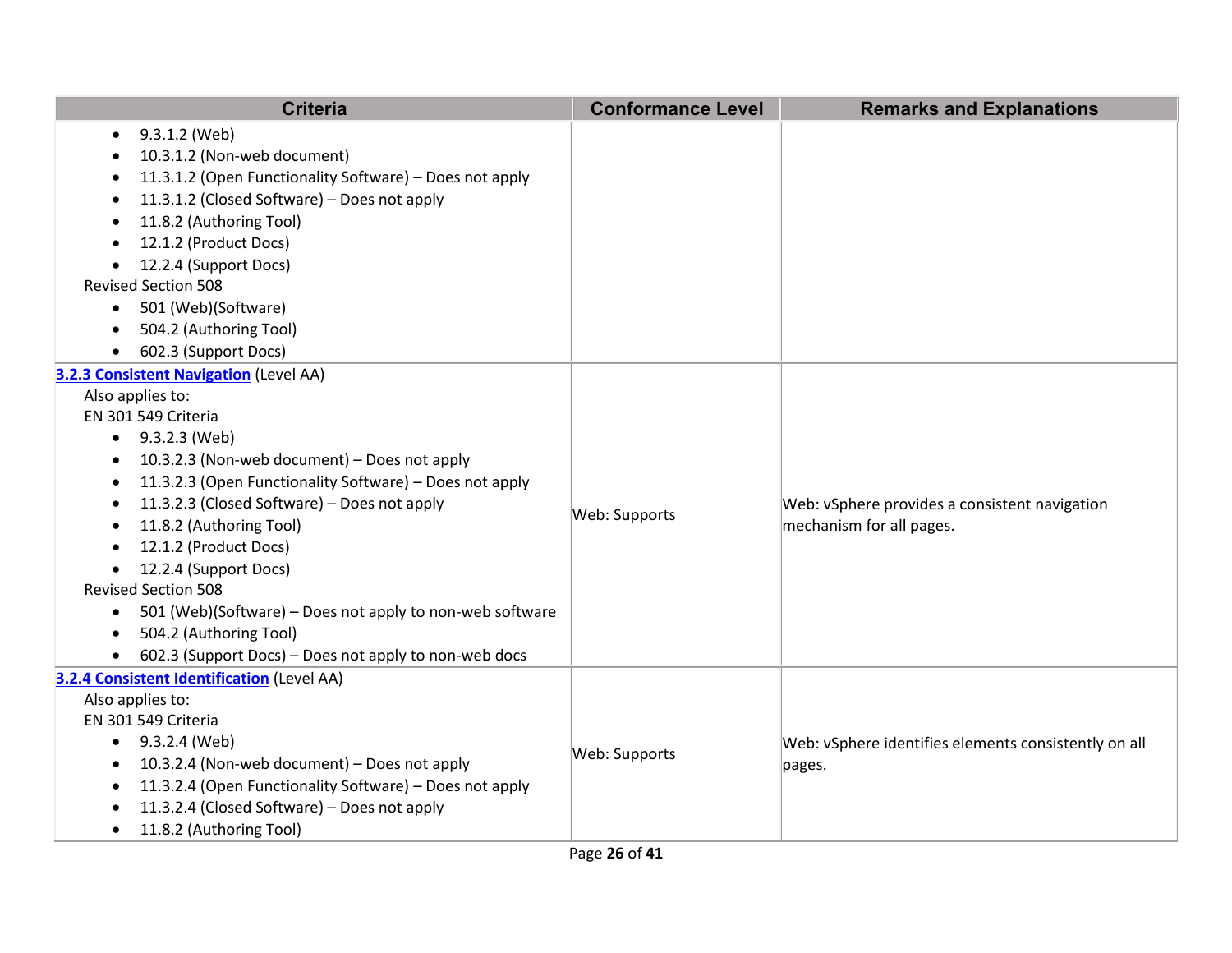|           | <b>Criteria</b>                                            | <b>Conformance Level</b>       | <b>Remarks and Explanations</b>                                                                                                   |
|-----------|------------------------------------------------------------|--------------------------------|-----------------------------------------------------------------------------------------------------------------------------------|
| $\bullet$ | 12.1.2 (Product Docs)                                      |                                |                                                                                                                                   |
|           | 12.2.4 (Support Docs)                                      |                                |                                                                                                                                   |
|           | <b>Revised Section 508</b>                                 |                                |                                                                                                                                   |
| $\bullet$ | 501 (Web)(Software) - Does not apply to non-web software   |                                |                                                                                                                                   |
| $\bullet$ | 504.2 (Authoring Tool)                                     |                                |                                                                                                                                   |
|           | 602.3 (Support Docs) - Does not apply to non-web docs      |                                |                                                                                                                                   |
|           | 3.3.3 Error Suggestion (Level AA)                          |                                |                                                                                                                                   |
|           | Also applies to:                                           |                                |                                                                                                                                   |
|           | EN 301 549 Criteria                                        |                                |                                                                                                                                   |
|           | $\bullet$ 9.3.3.3 (Web)                                    |                                | Web:                                                                                                                              |
| $\bullet$ | 10.3.3.3 (Non-web document)                                |                                | vSphere provides descriptive error messages for<br>$\bullet$                                                                      |
| $\bullet$ | 11.3.3.3 (Open Functionality Software)                     |                                | many form fields.                                                                                                                 |
| $\bullet$ | 11.3.3.3 (Closed Software)                                 | <b>Web: Partially Supports</b> | vSphere contains several form fields with errors                                                                                  |
| ٠         | 11.8.2 (Authoring Tool)                                    |                                | that do not provide formatting instructions for                                                                                   |
| $\bullet$ | 12.1.2 (Product Docs)                                      |                                | dates, license keys, IP address ranges, and<br>numerical entries in modals on Virtual Switches<br>and TCP/IP Configuration pages. |
| $\bullet$ | 12.2.4 (Support Docs)                                      |                                |                                                                                                                                   |
|           | <b>Revised Section 508</b>                                 |                                |                                                                                                                                   |
| $\bullet$ | 501 (Web)(Software)                                        |                                |                                                                                                                                   |
|           | 504.2 (Authoring Tool)                                     |                                |                                                                                                                                   |
| $\bullet$ | 602.3 (Support Docs)                                       |                                |                                                                                                                                   |
|           | 3.3.4 Error Prevention (Legal, Financial, Data) (Level AA) |                                |                                                                                                                                   |
|           | Also applies to:                                           |                                |                                                                                                                                   |
|           | EN 301 549 Criteria                                        |                                |                                                                                                                                   |
| $\bullet$ | 9.3.3.4 (Web)                                              |                                |                                                                                                                                   |
|           | 10.3.3.4 (Non-web document)                                |                                | Web: vSphere does not cause legal commitments or                                                                                  |
| ٠         | 11.3.3.4 (Open Functionality Software)                     |                                | financial transactions, and functions that modify or                                                                              |
| $\bullet$ | 11.3.3.4 (Closed Software)                                 | Web: Supports                  | delete user-controllable data can be checked,                                                                                     |
| $\bullet$ | 11.8.2 (Authoring Tool)                                    |                                | confirmed, or reversed.                                                                                                           |
|           | 12.1.2 (Product Docs)                                      |                                |                                                                                                                                   |
|           | 12.2.4 (Support Docs)                                      |                                |                                                                                                                                   |
|           | <b>Revised Section 508</b>                                 |                                |                                                                                                                                   |
| $\bullet$ | 501 (Web)(Software)                                        |                                |                                                                                                                                   |
| $\bullet$ | 504.2 (Authoring Tool)                                     |                                |                                                                                                                                   |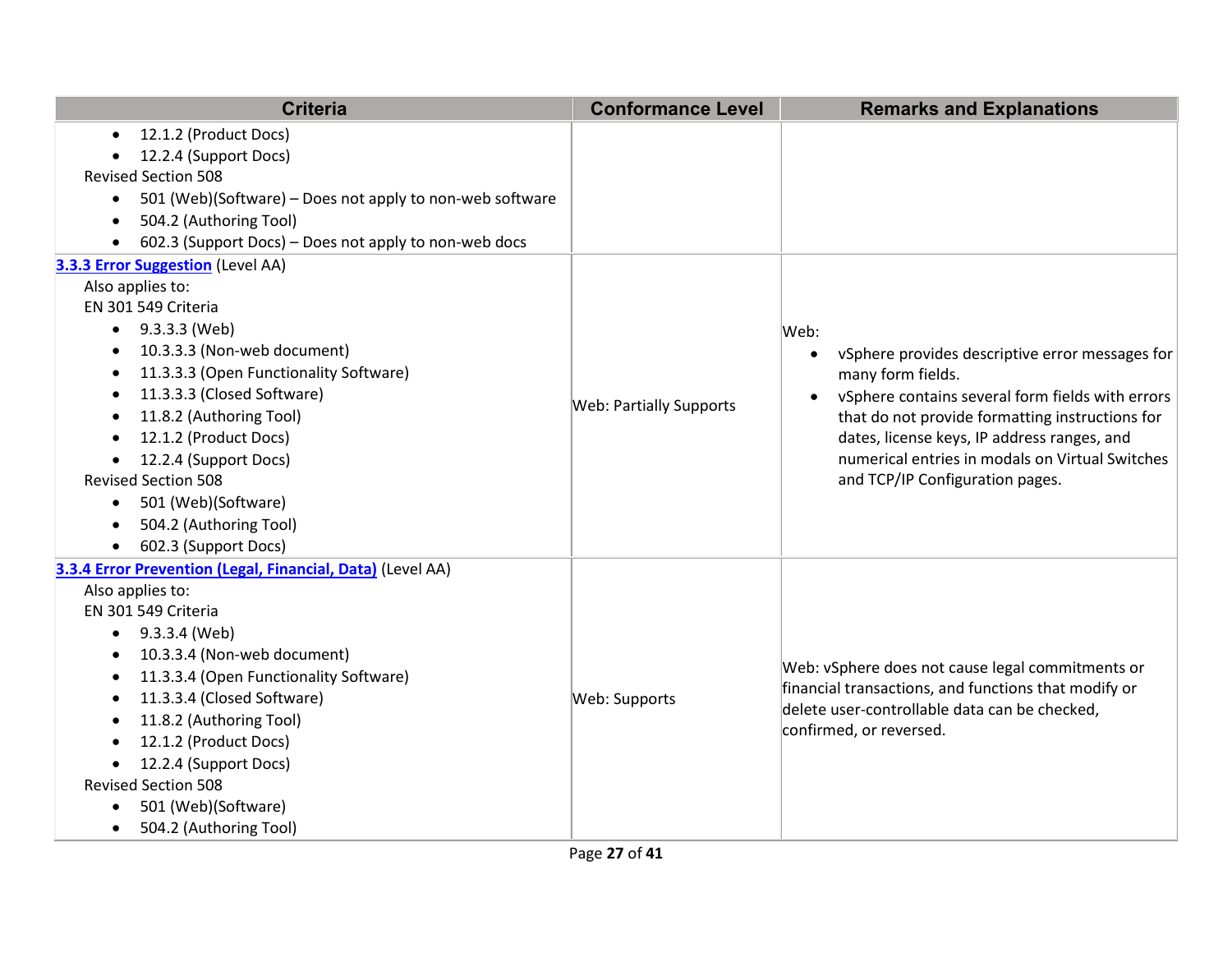| Criteria                                      | <b>Conformance Level</b>       | <b>Remarks and Explanations</b>                  |
|-----------------------------------------------|--------------------------------|--------------------------------------------------|
| 602.3 (Support Docs)<br>$\bullet$             |                                |                                                  |
| 4.1.3 Status Messages (Level AA 2.1 only)     |                                |                                                  |
| Also applies to:                              |                                | Web:                                             |
| EN 301 549 Criteria                           |                                | In vSphere, many status messages are             |
| $\bullet$ 9.4.1.3 (Web)                       |                                | announced.                                       |
| 10.4.1.3 (Non-web document)<br>$\bullet$      |                                | vSphere contains several dynamic status          |
| • 11.4.1.3 (Open Functionality Software)      | <b>Web: Partially Supports</b> | messages for operation failures, validation, and |
| • 11.4.1.3 (Closed Software) – Does not apply |                                | progress that are not announced to screen        |
| 11.8.2 (Authoring Tool)<br>$\bullet$          |                                | reader users for trust processes on the Key      |
| 12.1.2 (Product Docs)<br>$\bullet$            |                                | Providers page, installing guest OS tools on     |
| 12.2.4 (Support Docs)<br>$\bullet$            |                                | virtual machines, and on Auto-deploy pages.      |
| Revised Section 508 - Does not apply          |                                |                                                  |

## **Table 3: Success Criteria, Level AAA**

Notes: AAA Criteria are not evaluated in this report.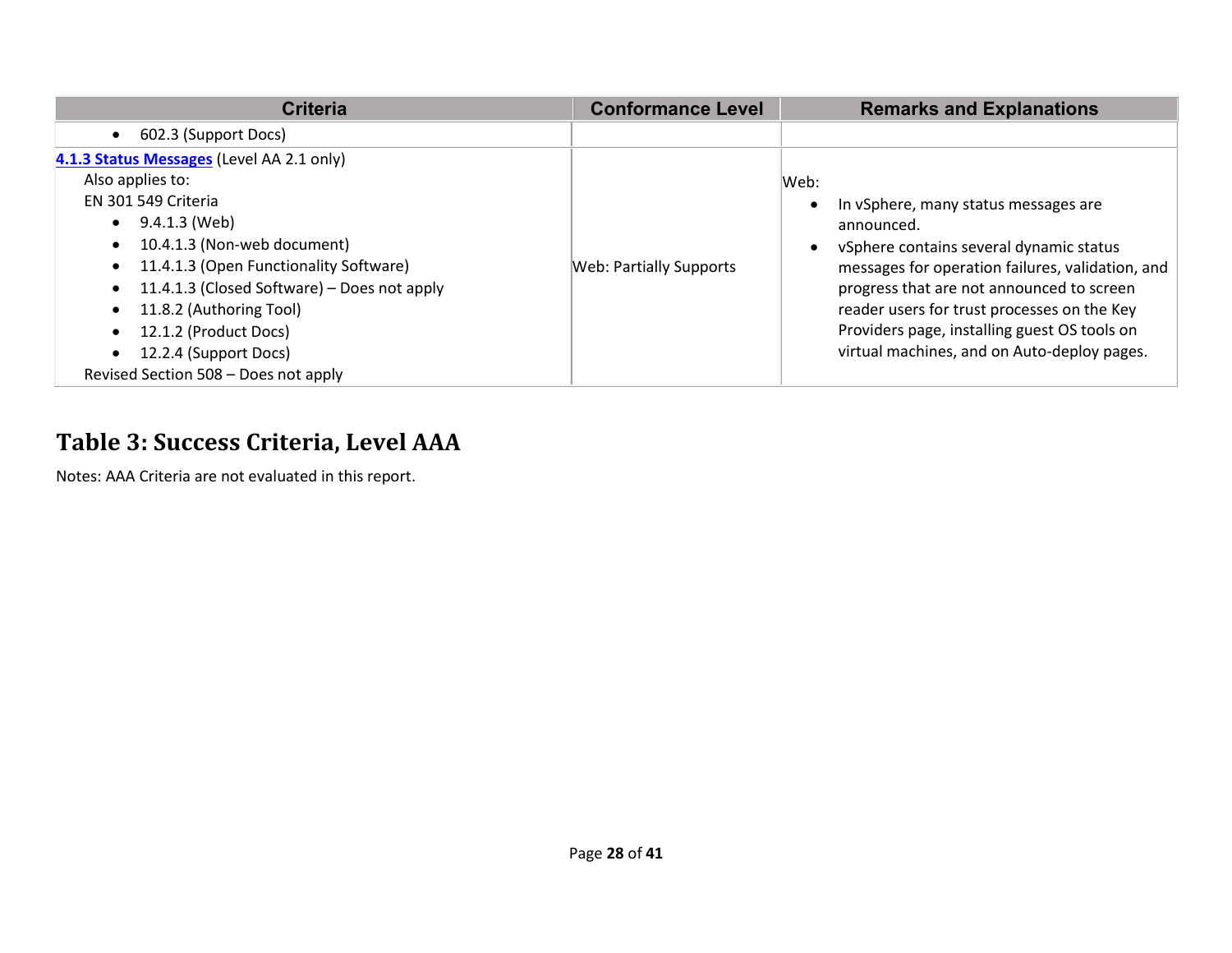## **Revised Section 508 Report**

Notes: Applicable for all 8 workflows and 67 tasks.

#### **Chapter 3: [Functional Performance](https://www.access-board.gov/guidelines-and-standards/communications-and-it/about-the-ict-refresh/final-rule/text-of-the-standards-and-guidelines#302-functional-performance-criteria) Criteria (FPC)**

| <b>Criteria</b>                       | <b>Conformance Level</b> | <b>Remarks and Explanations</b>                                                                                                                                                              |
|---------------------------------------|--------------------------|----------------------------------------------------------------------------------------------------------------------------------------------------------------------------------------------|
| 302.1 Without Vision                  | Partially Supports       | vSphere can be operated by people<br>without vision. Some challenges may occur<br>as disclosed in Table 1: 1.1.1, 1.3.1, 1.3.2,<br>$2.1.1, 2.4.1, 2.4.3, 2.4.4, 3.3.2, 4.1.1,$ and<br>4.1.2. |
| 302.2 With Limited Vision             | Partially Supports       | vSphere can be operated by people with<br>limited vision. Some challenges may occur<br>as disclosed in Table 1: 1.3.2 and 1.4.1, and<br>Table 2: 1.4.3, 1.4.10, 1.4.11, and 2.4.7.           |
| 302.3 Without Perception of Color     | Partially Supports       | vSphere can be operated by people<br>without perception of color. Some<br>challenges may occur as disclosed in Table<br>$1: 1.4.1$ and Table 2: 1.4.3 and 1.4.11.                            |
| 302.4 Without Hearing                 | Supports                 | vSphere can be operated by people<br>without hearing.                                                                                                                                        |
| 302.5 With Limited Hearing            | Supports                 | vSphere can be operated by people with<br>limited hearing.                                                                                                                                   |
| 302.6 Without Speech                  | Supports                 | vSphere can be operated by people<br>without speech.                                                                                                                                         |
| 302.7 With Limited Manipulation       | Partially Supports       | vSphere can be operated by people with<br>limited manipulation. Some challenges<br>may occur as disclosed in Table 1: 2.1.1<br>and Table 2: 2.4.7.                                           |
| 302.8 With Limited Reach and Strength | Partially Supports       | vSphere can be operated by people with                                                                                                                                                       |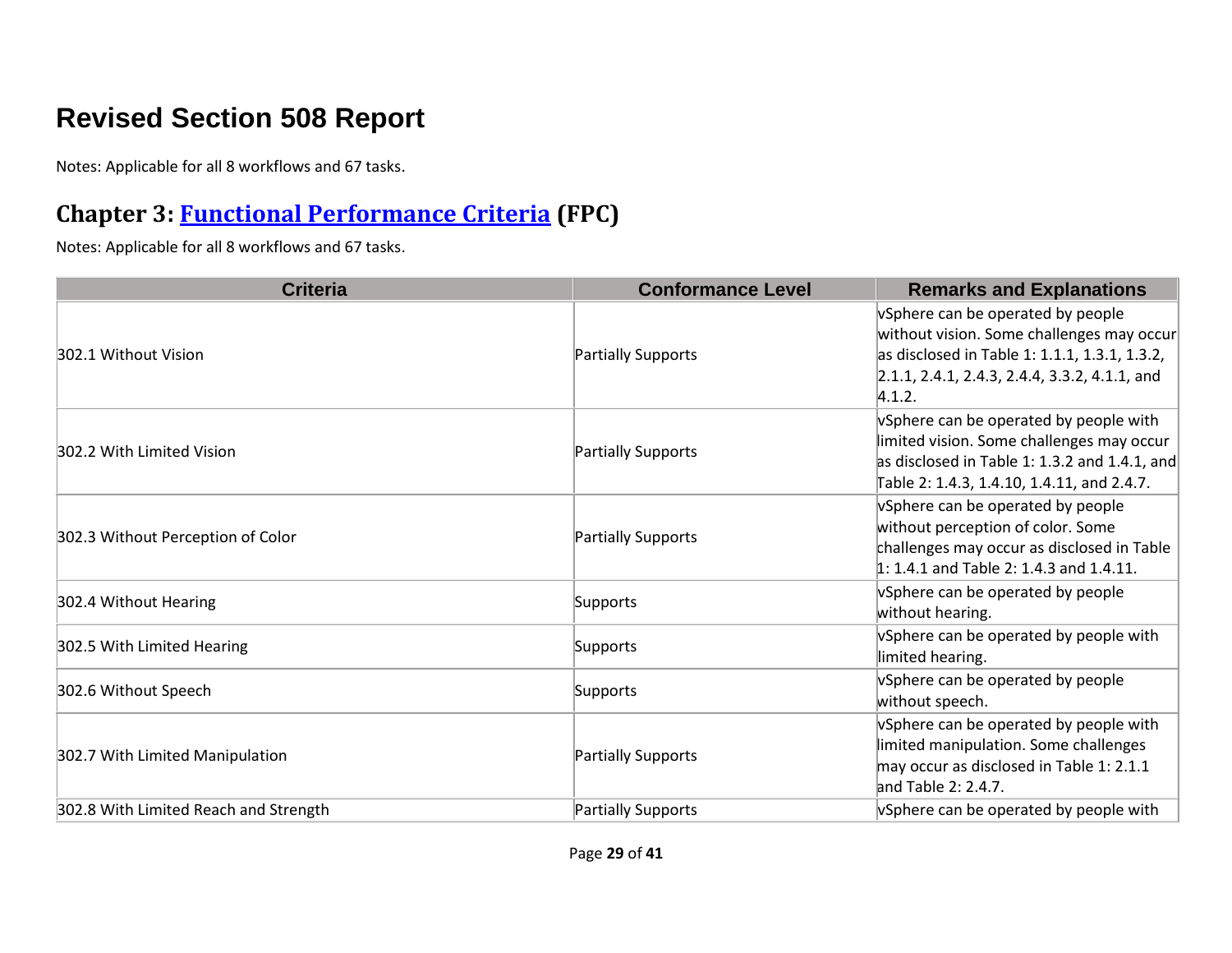| <b>Criteria</b>                                                | <b>Conformance Level</b>  | <b>Remarks and Explanations</b>                                                                                                                                |
|----------------------------------------------------------------|---------------------------|----------------------------------------------------------------------------------------------------------------------------------------------------------------|
|                                                                |                           | limited reach and strength. Some<br>challenges may occur as disclosed in Table<br>$1: 2.1.1$ and Table 2: 2.4.7.                                               |
| 302.9 With Limited Language, Cognitive, and Learning Abilities | <b>Partially Supports</b> | vSphere can be operated by people with<br>limited language, cognitive, and learning<br>abilities. Some challenges may occur as<br>disclosed in Table 1: 3.3.2. |

#### **Chapter 4: [Hardware](https://www.access-board.gov/guidelines-and-standards/communications-and-it/about-the-ict-refresh/final-rule/text-of-the-standards-and-guidelines#401-general)**

Notes: Not Applicable

#### **Chapter 5: [Software](https://www.access-board.gov/guidelines-and-standards/communications-and-it/about-the-ict-refresh/final-rule/text-of-the-standards-and-guidelines#501-general)**

| <b>Criteria</b>                                       | <b>Conformance Level</b>            | <b>Remarks and Explanations</b>     |
|-------------------------------------------------------|-------------------------------------|-------------------------------------|
| 501.1 Scope - Incorporation of WCAG 2.0 AA            | See WCAG 2.1 section                | See information in WCAG 2.x section |
| <b>502 Interoperability with Assistive Technology</b> | Heading cell - no response required | Heading cell - no response required |
| 502.2.1 User Control of Accessibility Features        | Not Applicable                      | vSphere is not platform software    |
| 502.2.2 No Disruption of Accessibility Features       | Not Applicable                      | vSphere is not platform software    |
| <b>502.3 Accessibility Services</b>                   | Heading cell - no response required | Heading cell - no response required |
| 502.3.1 Object Information                            | Not Applicable                      | vSphere is not platform software    |
| 502.3.2 Modification of Object Information            | Not Applicable                      | vSphere is not platform software    |
| 502.3.3 Row, Column, and Headers                      | Not Applicable                      | vSphere is not platform software    |
| 502.3.4 Values                                        | Not Applicable                      | vSphere is not platform software    |
| 502.3.5 Modification of Values                        | Not Applicable                      | vSphere is not platform software    |
| 502.3.6 Label Relationships                           | Not Applicable                      | vSphere is not platform software    |
| 502.3.7 Hierarchical Relationships                    | Not Applicable                      | vSphere is not platform software    |
| 502.3.8 Text                                          | Not Applicable                      | vSphere is not platform software    |
| 502.3.9 Modification of Text                          | Not Applicable                      | vSphere is not platform software    |
| 502.3.10 List of Actions                              | Not Applicable                      | vSphere is not platform software    |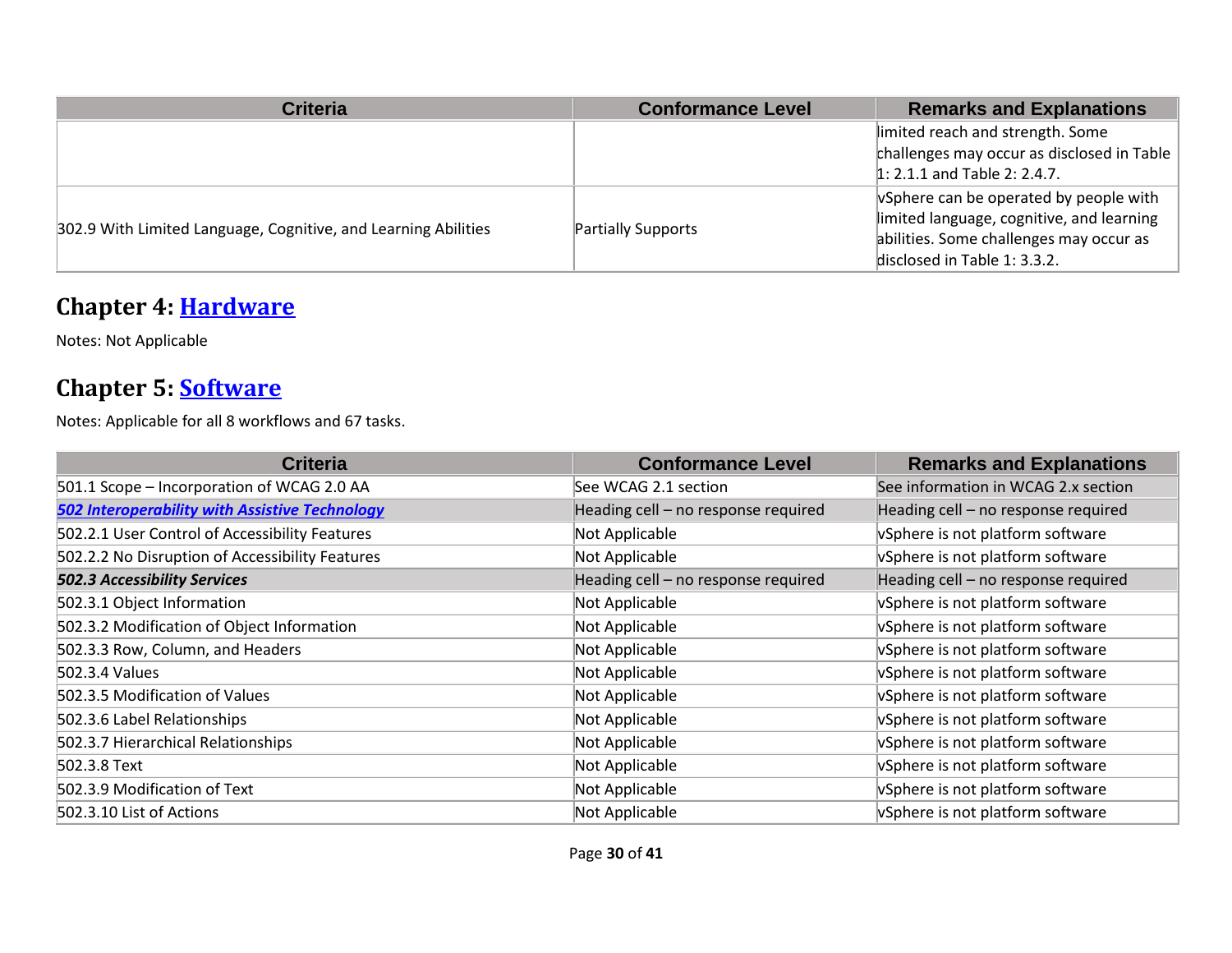| <b>Criteria</b>                                                                        | <b>Conformance Level</b>            | <b>Remarks and Explanations</b>                 |
|----------------------------------------------------------------------------------------|-------------------------------------|-------------------------------------------------|
| 502.3.11 Actions on Objects                                                            | Not Applicable                      | vSphere is not platform software                |
| 502.3.12 Focus Cursor                                                                  | Not Applicable                      | vSphere is not platform software                |
| 502.3.13 Modification of Focus Cursor                                                  | Not Applicable                      | vSphere is not platform software                |
| 502.3.14 Event Notification                                                            | Not Applicable                      | vSphere is not platform software                |
| 502.4 Platform Accessibility Features                                                  | Not Applicable                      | vSphere is not platform software                |
| <b>503 Applications</b>                                                                | Heading cell - no response required | Heading cell - no response required             |
| 503.2 User Preferences                                                                 | Not Applicable                      | vSphere does not contain synchronized<br>media. |
| 503.3 Alternative User Interfaces                                                      | Not Applicable                      | vSphere does not contain synchronized<br>media. |
| 503.4 User Controls for Captions and Audio Description                                 | Heading cell - no response required | Heading cell - no response required             |
| 503.4.1 Caption Controls                                                               | Not Applicable                      | vSphere does not contain synchronized<br>media. |
| 503.4.2 Audio Description Controls                                                     | Not Applicable                      | vSphere does not contain synchronized<br>media. |
| <b>504 Authoring Tools</b>                                                             | Heading cell - no response required | Heading cell - no response required             |
| 504.2 Content Creation or Editing (if not authoring tool, enter "not<br>applicable")   | See WCAG 2.1 section                | See information in WCAG 2.x section             |
| 504.2.1 Preservation of Information Provided for Accessibility in Format<br>Conversion | Not Applicable                      | vSphere is not an authoring tool.               |
| 504.2.2 PDF Export                                                                     | Not Applicable                      | vSphere is not an authoring tool.               |
| 504.3 Prompts                                                                          | Not Applicable                      | vSphere is not an authoring tool.               |
| 504.4 Templates                                                                        | Not Applicable                      | vSphere is not an authoring tool.               |

## **Chapter 6: [Support Documentation and Services](https://www.access-board.gov/guidelines-and-standards/communications-and-it/about-the-ict-refresh/final-rule/text-of-the-standards-and-guidelines#601-general)**

Notes: Support documentation and services of vSphere are not part of the accessibility review.

| Criteria                                       | <b>Conformance Level</b>            | <b>Remarks and Explanations</b>                         |
|------------------------------------------------|-------------------------------------|---------------------------------------------------------|
| 601.1 Scope                                    | Heading cell – no response required | Heading cell - no response required                     |
| <b>602 Support Documentation</b>               | Heading cell – no response required | Heading cell – no response required                     |
| 602.2 Accessibility and Compatibility Features | Not Applicable                      | In vSphere, accessibility and compatibility $\parallel$ |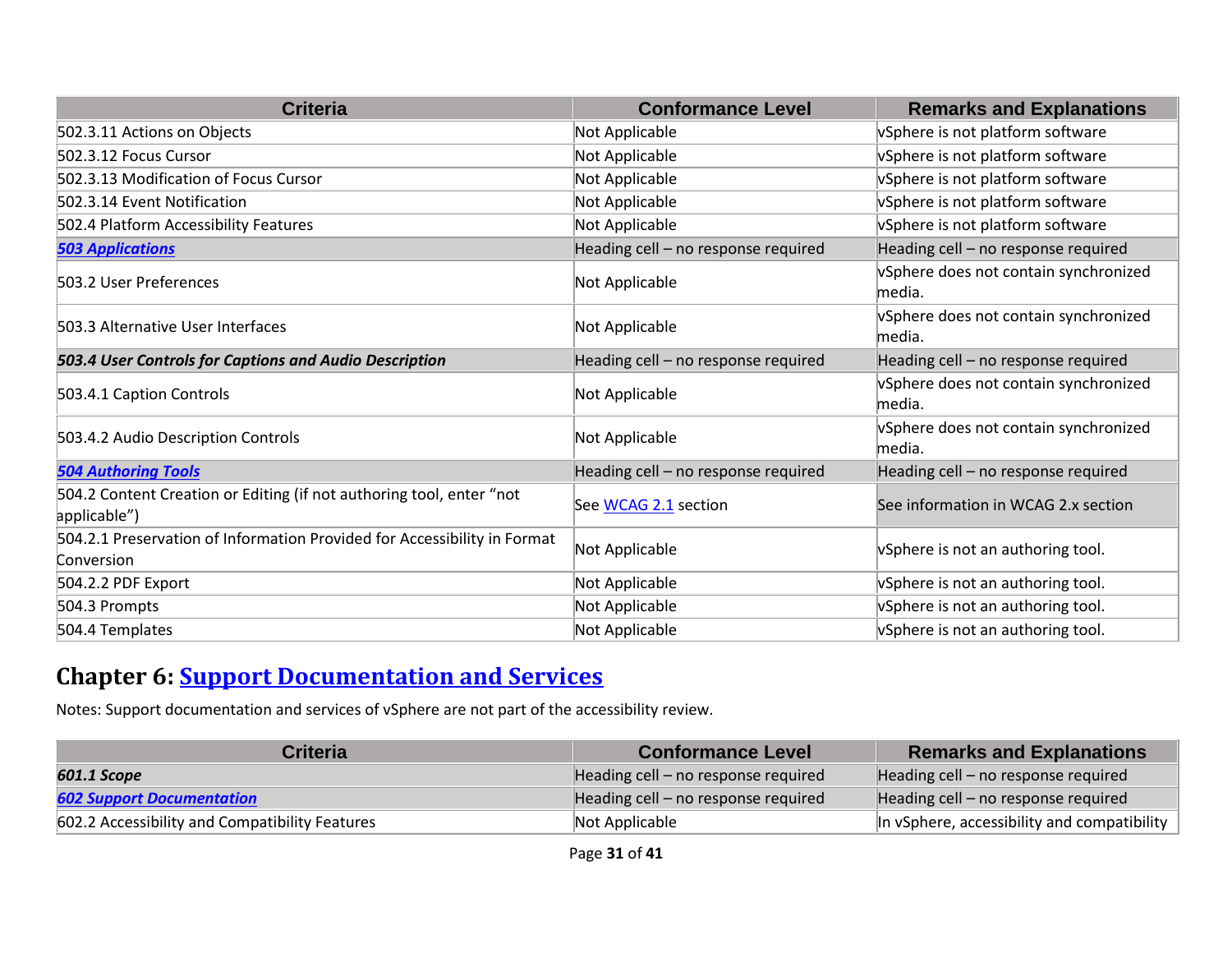| <b>Criteria</b>                                                  | <b>Conformance Level</b>            | <b>Remarks and Explanations</b>             |
|------------------------------------------------------------------|-------------------------------------|---------------------------------------------|
|                                                                  |                                     | features are not part of the accessibility  |
|                                                                  |                                     | review.                                     |
| 602.3 Electronic Support Documentation                           | See WCAG 2.1 section                | See information in WCAG 2.x section         |
| 602.4 Alternate Formats for Non-Electronic Support Documentation | Not Applicable                      | In vSphere, alternate formats are not part  |
|                                                                  |                                     | of the accessibility review.                |
| <b>603 Support Services</b>                                      | Heading cell - no response required | Heading cell - no response required         |
|                                                                  |                                     | In vSphere, information on accessibility    |
| 603.2 Information on Accessibility and Compatibility Features    | Not Applicable                      | and compatibility features is not a part of |
|                                                                  |                                     | the accessibility review.                   |
| 603.3 Accommodation of Communication Needs                       |                                     | In vSphere, accommodation of                |
|                                                                  | Not Applicable                      | communication needs is not a part of the    |
|                                                                  |                                     | accessibility review.                       |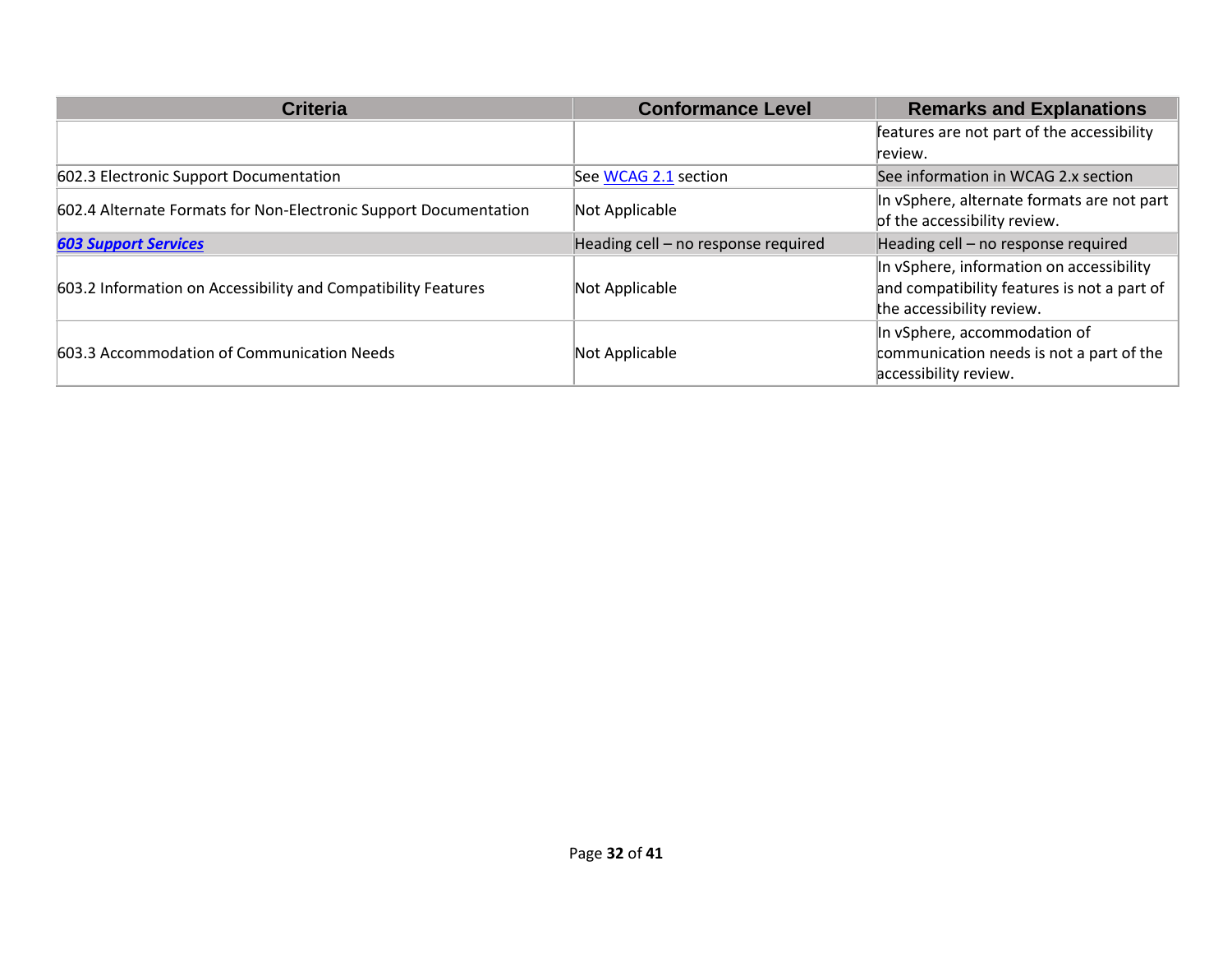## **EN 301 549 Report**

Notes: Applicable for all 8 workflows and 67 tasks.

#### **Chapter 4: [Functional Performance Statements](https://www.etsi.org/deliver/etsi_en/301500_301599/301549/03.01.01_60/en_301549v030101p.pdf#%5B%7B%22num%22%3A38%2C%22gen%22%3A0%7D%2C%7B%22name%22%3A%22XYZ%22%7D%2C54%2C747%2C0%5D) (FPS)**

| <b>Criteria</b>                                   | <b>Conformance Level</b> | <b>Remarks and Explanations</b>                                                                                                                                                            |
|---------------------------------------------------|--------------------------|--------------------------------------------------------------------------------------------------------------------------------------------------------------------------------------------|
| 4.2.1 Usage without vision                        | Partially Supports       | vSphere can be operated by people<br>without vision. Some challenges may occur<br>as disclosed in Table 1: 1.1.1, 1.3.1, 1.3.2,<br>2.1.1, 2.4.1, 2.4.3, 2.4.4, 3.3.2, 4.1.1, and<br>4.1.2. |
| 4.2.2 Usage with limited vision                   | Partially Supports       | vSphere can be operated by people with<br>limited vision. Some challenges may occur<br>as disclosed in Table 1: 1.3.2 and 1.4.1, and<br>Table 2: 1.4.3, 1.4.10, 1.4.11, and 2.4.7.         |
| 4.2.3 Usage without perception of colour          | Partially Supports       | VSphere can be operated by people<br>without perception of colour. Some<br>challenges may occur as disclosed in Table<br>1: 1.4.1 and Table 2: 1.4.3 and 1.4.11.                           |
| 4.2.4 Usage without hearing                       | Supports                 | vSphere can be operated by people<br>without hearing.                                                                                                                                      |
| 4.2.5 Usage with limited hearing                  | Supports                 | vSphere can be operated by people with<br>limited hearing.                                                                                                                                 |
| 4.2.6 Usage with no or limited vocal capability   | Supports                 | vSphere can be operated by people with<br>no or limited vocal capability.                                                                                                                  |
| 4.2.7 Usage with limited manipulation or strength | Partially Supports       | vSphere can be operated by people with<br>limited manipulation or strength. Some<br>challenges may occur as disclosed in Table<br>$1: 2.1.1$ and Table 2: 2.4.7.                           |
| 4.2.8 Usage with limited reach                    | Partially Supports       | vSphere can be operated by people with<br>limited reach. Some challenges may occur                                                                                                         |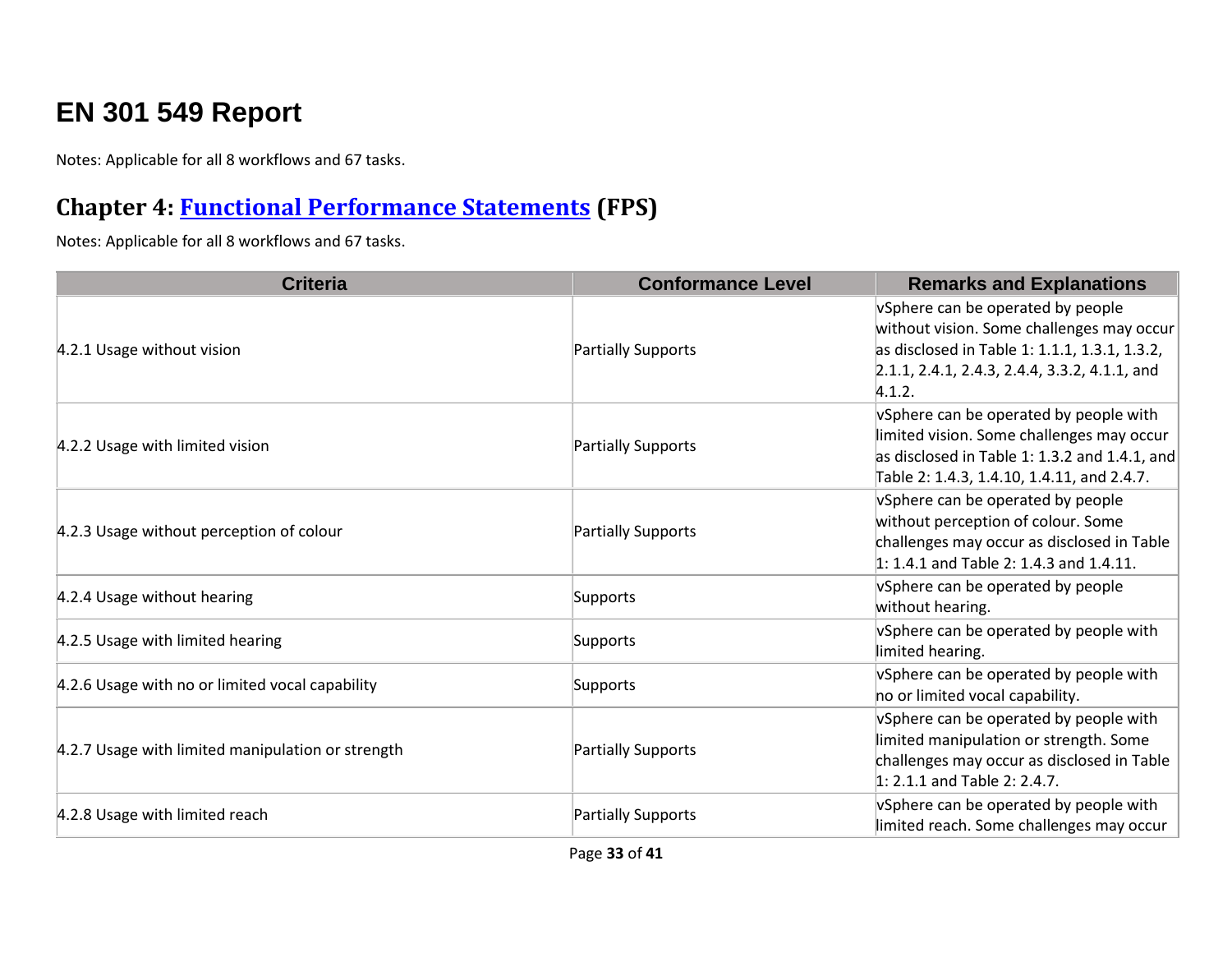| <b>Criteria</b>                                           | <b>Conformance Level</b> | <b>Remarks and Explanations</b>                                |
|-----------------------------------------------------------|--------------------------|----------------------------------------------------------------|
|                                                           |                          | as disclosed in Table 1: 2.1.1 and Table 2:                    |
|                                                           |                          | 2.4.7.                                                         |
|                                                           |                          | $\sqrt{v}$ Sphere does not include any content that $\sqrt{v}$ |
| 4.2.9 Minimize photosensitive seizure triggers            | Supports                 | triggers photosensitive seizures in the                        |
|                                                           |                          | application.                                                   |
|                                                           | Partially Supports       | vSphere can be operated by people with                         |
| 4.2.10 Usage with limited cognition, language or learning |                          | limited cognition, language, or learning                       |
|                                                           |                          | abilities. Some challenges may occur as                        |
|                                                           |                          | disclosed in Table 1: 3.3.2.                                   |
| $4.2.11$ Privacy                                          | Supports                 | vSphere features respect the privacy of                        |
|                                                           |                          | assistive technology users.                                    |

#### **Chapter [5: Generic Requirements](https://www.etsi.org/deliver/etsi_en/301500_301599/301549/03.01.01_60/en_301549v030101p.pdf#%5B%7B%22num%22%3A45%2C%22gen%22%3A0%7D%2C%7B%22name%22%3A%22XYZ%22%7D%2C54%2C747%2C0%5D)**

Notes: vSphere supports standard assistive technologies and is, therefore, not subject to the Closed Functionality criteria described in this chapter.

| <b>Criteria</b>                                   | <b>Conformance Level</b>            | <b>Remarks and Explanations</b>                                                                                                                          |
|---------------------------------------------------|-------------------------------------|----------------------------------------------------------------------------------------------------------------------------------------------------------|
| <b>5.1 Closed functionality</b>                   | Heading cell - no response required | Heading cell - no response required                                                                                                                      |
| 5.1.2 General                                     | Heading cell - no response required | Heading cell - no response required                                                                                                                      |
| 5.1.2.1 Closed functionality                      | See 5.2 through 13                  | See information in 5.2 through 13                                                                                                                        |
| 5.1.2.2 Assistive technology                      | See 5.1.3 through 5.1.6             | See information in 5.1.3 through 5.1.6                                                                                                                   |
| 5.1.3 Non-visual access                           | Heading cell - no response required | Heading cell - no response required                                                                                                                      |
| 5.1.3.1 Audio output of visual information        | Not Applicable                      | vSphere supports standard assistive<br>technologies and is, therefore, not subject<br>to the Closed Functionality criteria<br>described in this Chapter. |
| 5.1.3.2 Auditory output delivery including speech | Not Applicable                      | vSphere supports standard assistive<br>technologies and is, therefore, not subject<br>to the Closed Functionality criteria<br>described in this Chapter. |
| 5.1.3.3 Auditory output correlation               | Not Applicable                      | vSphere supports standard assistive<br>technologies and is, therefore, not subject                                                                       |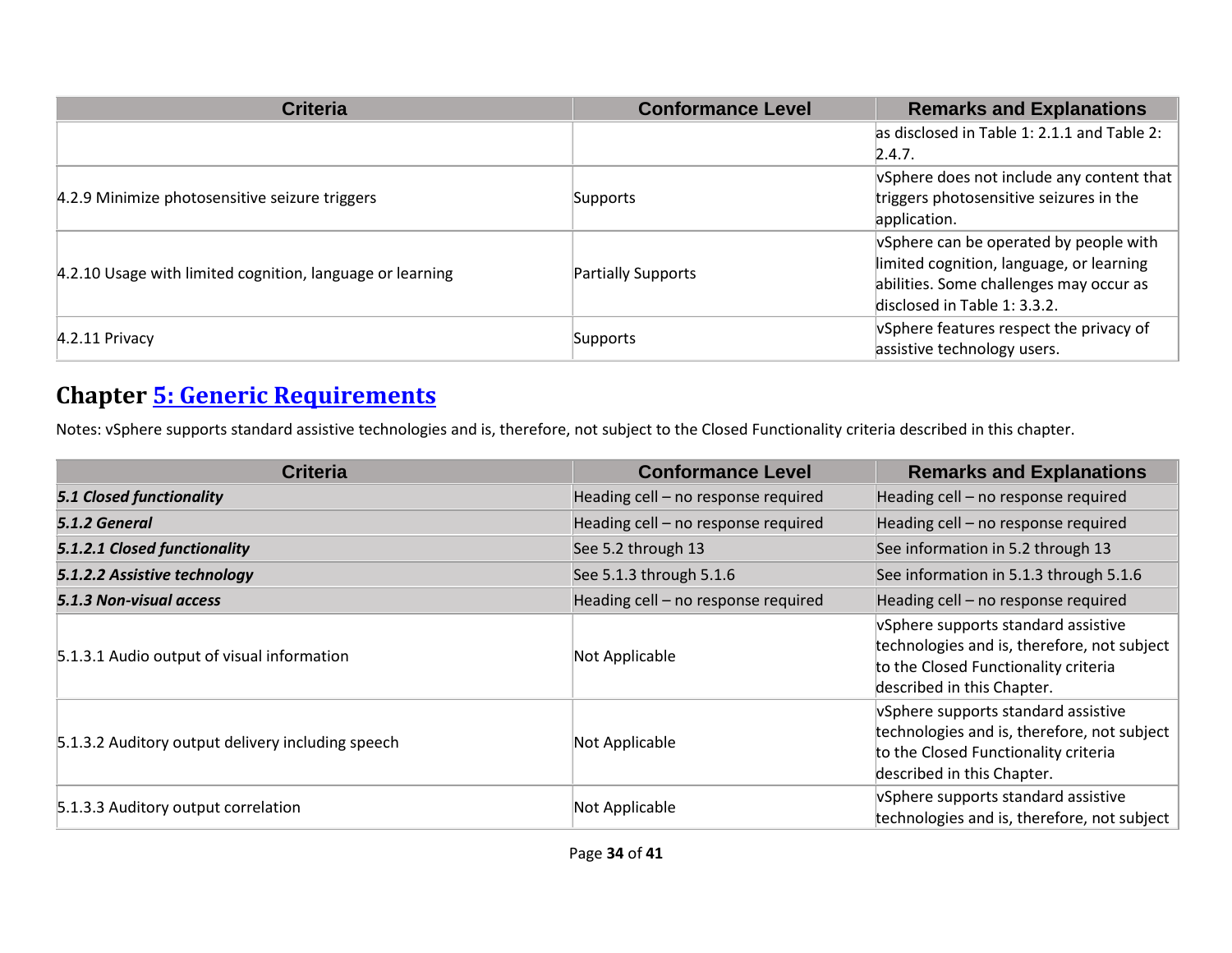| <b>Criteria</b>                              | <b>Conformance Level</b> | <b>Remarks and Explanations</b>                                                                                                                          |
|----------------------------------------------|--------------------------|----------------------------------------------------------------------------------------------------------------------------------------------------------|
|                                              |                          | to the Closed Functionality criteria<br>described in this Chapter.                                                                                       |
| 5.1.3.4 Speech output user control           | Not Applicable           | vSphere supports standard assistive<br>technologies and is, therefore, not subject<br>to the Closed Functionality criteria<br>described in this Chapter. |
| 5.1.3.5 Speech output automatic interruption | Not Applicable           | vSphere supports standard assistive<br>technologies and is, therefore, not subject<br>to the Closed Functionality criteria<br>described in this Chapter. |
| 5.1.3.6 Speech output for non-text content   | Not Applicable           | vSphere supports standard assistive<br>technologies and is, therefore, not subject<br>to the Closed Functionality criteria<br>described in this Chapter. |
| 5.1.3.7 Speech output for video information  | Not Applicable           | vSphere supports standard assistive<br>technologies and is, therefore, not subject<br>to the Closed Functionality criteria<br>described in this Chapter. |
| 5.1.3.8 Masked entry                         | Not Applicable           | vSphere supports standard assistive<br>technologies and is, therefore, not subject<br>to the Closed Functionality criteria<br>described in this Chapter. |
| 5.1.3.9 Private access to personal data      | Not Applicable           | vSphere supports standard assistive<br>technologies and is, therefore, not subject<br>to the Closed Functionality criteria<br>described in this Chapter. |
| 5.1.3.10 Non-interfering audio output        | Not Applicable           | vSphere supports standard assistive<br>technologies and is, therefore, not subject<br>to the Closed Functionality criteria<br>described in this Chapter. |
| 5.1.3.11 Private listening volume            | Not Applicable           | vSphere supports standard assistive<br>technologies and is, therefore, not subject<br>to the Closed Functionality criteria                               |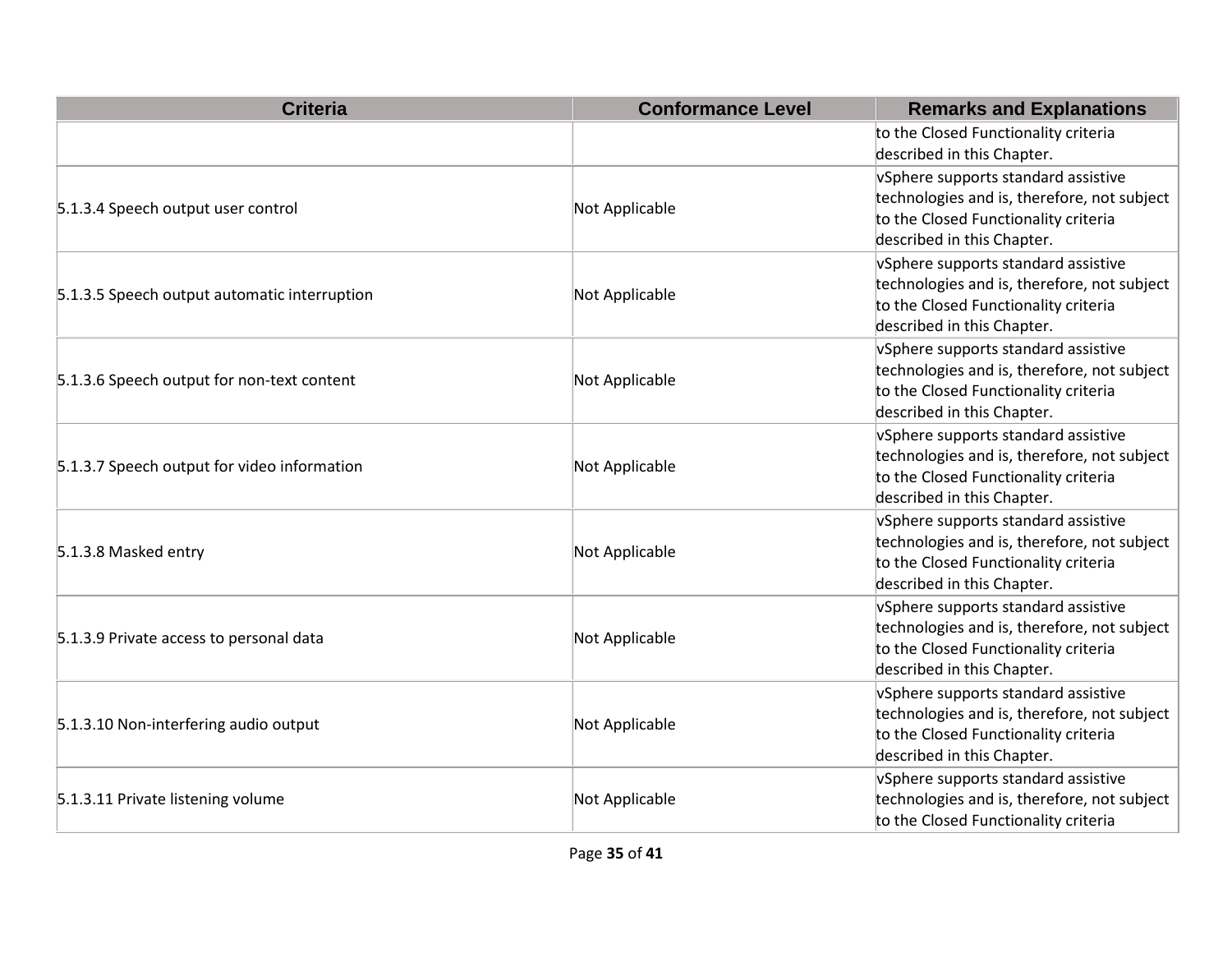| <b>Criteria</b>                                       | <b>Conformance Level</b>            | <b>Remarks and Explanations</b>                                                                                                                          |
|-------------------------------------------------------|-------------------------------------|----------------------------------------------------------------------------------------------------------------------------------------------------------|
|                                                       |                                     | described in this Chapter.                                                                                                                               |
| 5.1.3.12 Speaker volume                               | Not Applicable                      | vSphere supports standard assistive<br>technologies and is, therefore, not subject<br>to the Closed Functionality criteria<br>described in this Chapter. |
| 5.1.3.13 Volume reset                                 | Not Applicable                      | vSphere supports standard assistive<br>technologies and is, therefore, not subject<br>to the Closed Functionality criteria<br>described in this Chapter. |
| 5.1.3.14 Spoken languages                             | Not Applicable                      | vSphere supports standard assistive<br>technologies and is, therefore, not subject<br>to the Closed Functionality criteria<br>described in this Chapter. |
| 5.1.3.15 Non-visual error identification              | Not Applicable                      | vSphere supports standard assistive<br>technologies and is, therefore, not subject<br>to the Closed Functionality criteria<br>described in this Chapter. |
| 5.1.3.16 Receipts, tickets, and transactional outputs | Not Applicable                      | vSphere supports standard assistive<br>technologies and is, therefore, not subject<br>to the Closed Functionality criteria<br>described in this Chapter. |
| 5.1.4 Functionality closed to text enlargement        | Not Applicable                      | vSphere supports standard assistive<br>technologies and is, therefore, not subject<br>to the Closed Functionality criteria<br>described in this Chapter. |
| 5.1.5 Visual output for auditory information          | Not Applicable                      | vSphere supports standard assistive<br>technologies and is, therefore, not subject<br>to the Closed Functionality criteria<br>described in this Chapter. |
| 5.1.6 Operation without keyboard interface            | Heading cell - no response required | Heading cell - no response required                                                                                                                      |
| 5.1.6.1 Closed functionality                          | See 5.1.3.1 through 5.1.3.16        | See information in 5.1.3.1 through 5.1.3.16                                                                                                              |
| 5.1.6.2 Input focus                                   | Not Applicable                      | vSphere supports standard assistive                                                                                                                      |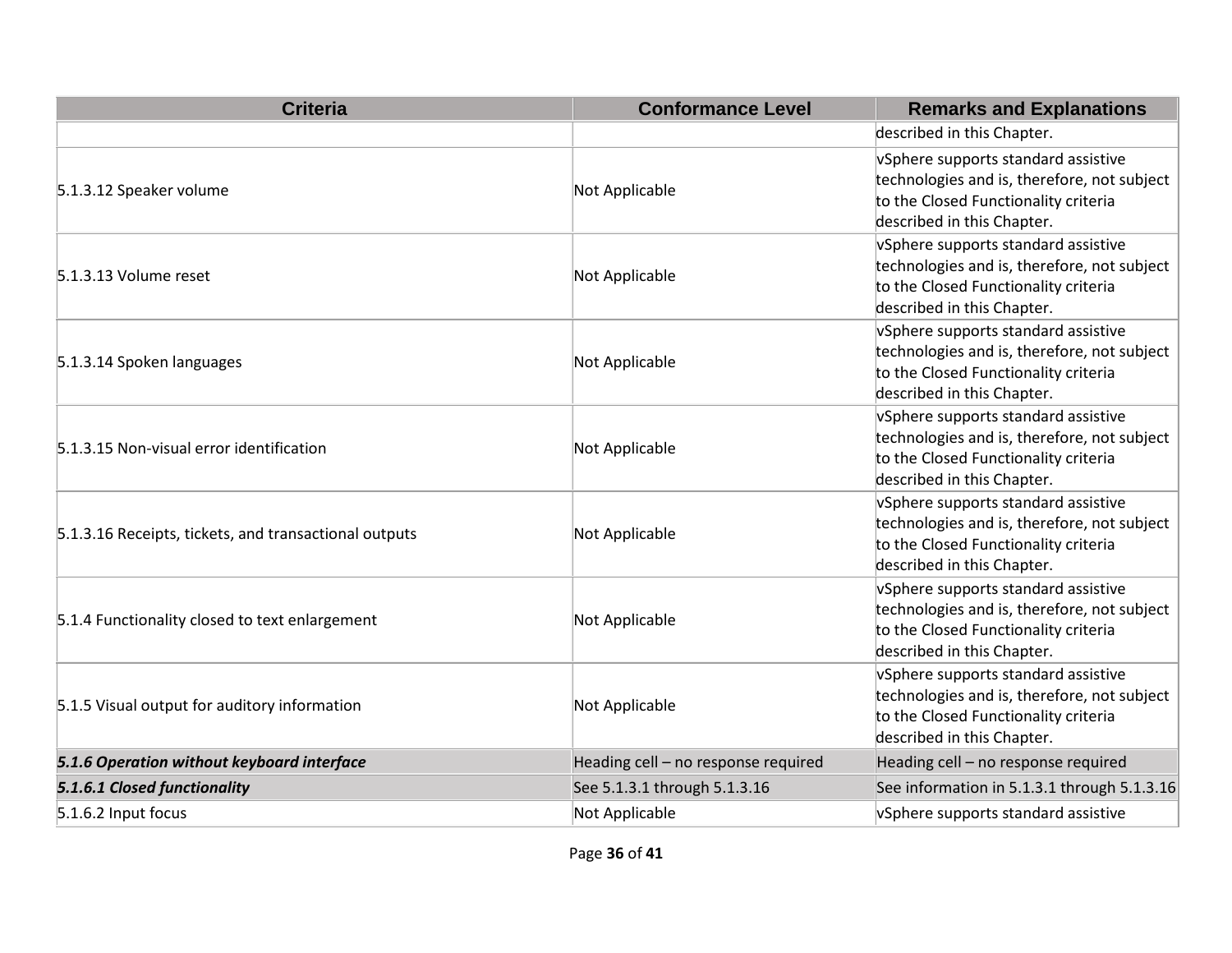| <b>Criteria</b>                                                 | <b>Conformance Level</b>            | <b>Remarks and Explanations</b>                                                                                                                          |
|-----------------------------------------------------------------|-------------------------------------|----------------------------------------------------------------------------------------------------------------------------------------------------------|
|                                                                 |                                     | technologies and is, therefore, not subject<br>to the Closed Functionality criteria<br>described in this Chapter.                                        |
| 5.1.7 Access without speech                                     | Not Applicable                      | vSphere supports standard assistive<br>technologies and is, therefore, not subject<br>to the Closed Functionality criteria<br>described in this Chapter. |
| 5.2 Activation of accessibility features                        | Not Applicable                      | vSphere supports standard assistive<br>technologies and is, therefore, not subject<br>to the Closed Functionality criteria<br>described in this Chapter. |
| 5.3 Biometrics                                                  | Not Applicable                      | vSphere supports standard assistive<br>technologies and is, therefore, not subject<br>to the Closed Functionality criteria<br>described in this Chapter. |
| 5.4 Preservation of accessibility information during conversion | Not Applicable                      | vSphere supports standard assistive<br>technologies and is, therefore, not subject<br>to the Closed Functionality criteria<br>described in this Chapter. |
| 5.5 Operable parts                                              | Heading cell - no response required | Heading cell - no response required                                                                                                                      |
| 5.5.1 Means of operation                                        | Not Applicable                      | vSphere supports standard assistive<br>technologies and is, therefore, not subject<br>to the Closed Functionality criteria<br>described in this Chapter. |
| 5.5.2 Operable parts discernibility                             | Not Applicable                      | vSphere supports standard assistive<br>technologies and is, therefore, not subject<br>to the Closed Functionality criteria<br>described in this Chapter. |
| 5.6 Locking or toggle controls                                  | Heading cell - no response required | Heading cell - no response required                                                                                                                      |
| 5.6.1 Tactile or auditory status                                | Not Applicable                      | vSphere supports standard assistive<br>technologies and is, therefore, not subject<br>to the Closed Functionality criteria<br>described in this Chapter. |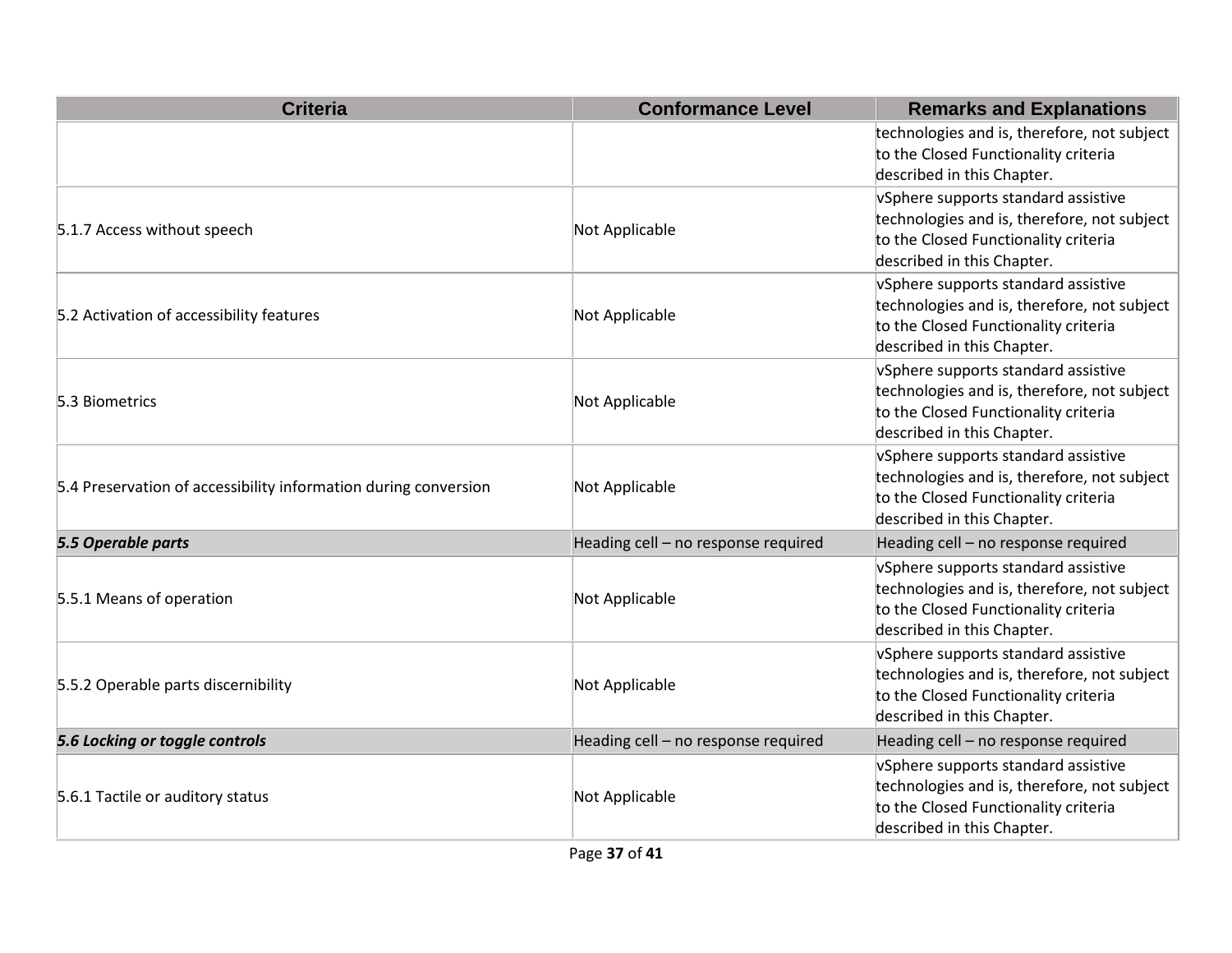| <b>Criteria</b>                  | <b>Conformance Level</b> | <b>Remarks and Explanations</b>                                                                                                                          |
|----------------------------------|--------------------------|----------------------------------------------------------------------------------------------------------------------------------------------------------|
| 5.6.2 Visual status              | Not Applicable           | vSphere supports standard assistive<br>technologies and is, therefore, not subject<br>to the Closed Functionality criteria<br>described in this Chapter. |
| 5.7 Key repeat                   | Not Applicable           | vSphere supports standard assistive<br>technologies and is, therefore, not subject<br>to the Closed Functionality criteria<br>described in this Chapter. |
| 5.8 Double-strike key acceptance | Not Applicable           | vSphere supports standard assistive<br>technologies and is, therefore, not subject<br>to the Closed Functionality criteria<br>described in this Chapter. |
| 5.9 Simultaneous user actions    | Not Applicable           | vSphere supports standard assistive<br>technologies and is, therefore, not subject<br>to the Closed Functionality criteria<br>described in this Chapter. |

#### **Chapter [6: ICT with Two-Way Voice Communication](https://www.etsi.org/deliver/etsi_en/301500_301599/301549/03.01.01_60/en_301549v030101p.pdf#%5B%7B%22num%22%3A60%2C%22gen%22%3A0%7D%2C%7B%22name%22%3A%22XYZ%22%7D%2C54%2C747%2C0%5D)**

Notes: Not Applicable

#### **Chapter [7: ICT with Video Capabilities](https://www.etsi.org/deliver/etsi_en/301500_301599/301549/03.01.01_60/en_301549v030101p.pdf#%5B%7B%22num%22%3A70%2C%22gen%22%3A0%7D%2C%7B%22name%22%3A%22XYZ%22%7D%2C54%2C747%2C0%5D)**

Notes: Not Applicable

#### **Chapter [8: Hardware](https://www.etsi.org/deliver/etsi_en/301500_301599/301549/03.01.01_60/en_301549v030101p.pdf#%5B%7B%22num%22%3A74%2C%22gen%22%3A0%7D%2C%7B%22name%22%3A%22XYZ%22%7D%2C54%2C747%2C0%5D)**

Notes: Not Applicable

#### **Chapter [9: Web](https://www.etsi.org/deliver/etsi_en/301500_301599/301549/03.01.01_60/en_301549v030101p.pdf#%5B%7B%22num%22%3A113%2C%22gen%22%3A0%7D%2C%7B%22name%22%3A%22XYZ%22%7D%2C54%2C747%2C0%5D)** *(see [WCAG 2.x](#page-4-0) section)*

Notes: Refer to the previously identified remarks and details for WCAG 2.1 already provided in this VPAT.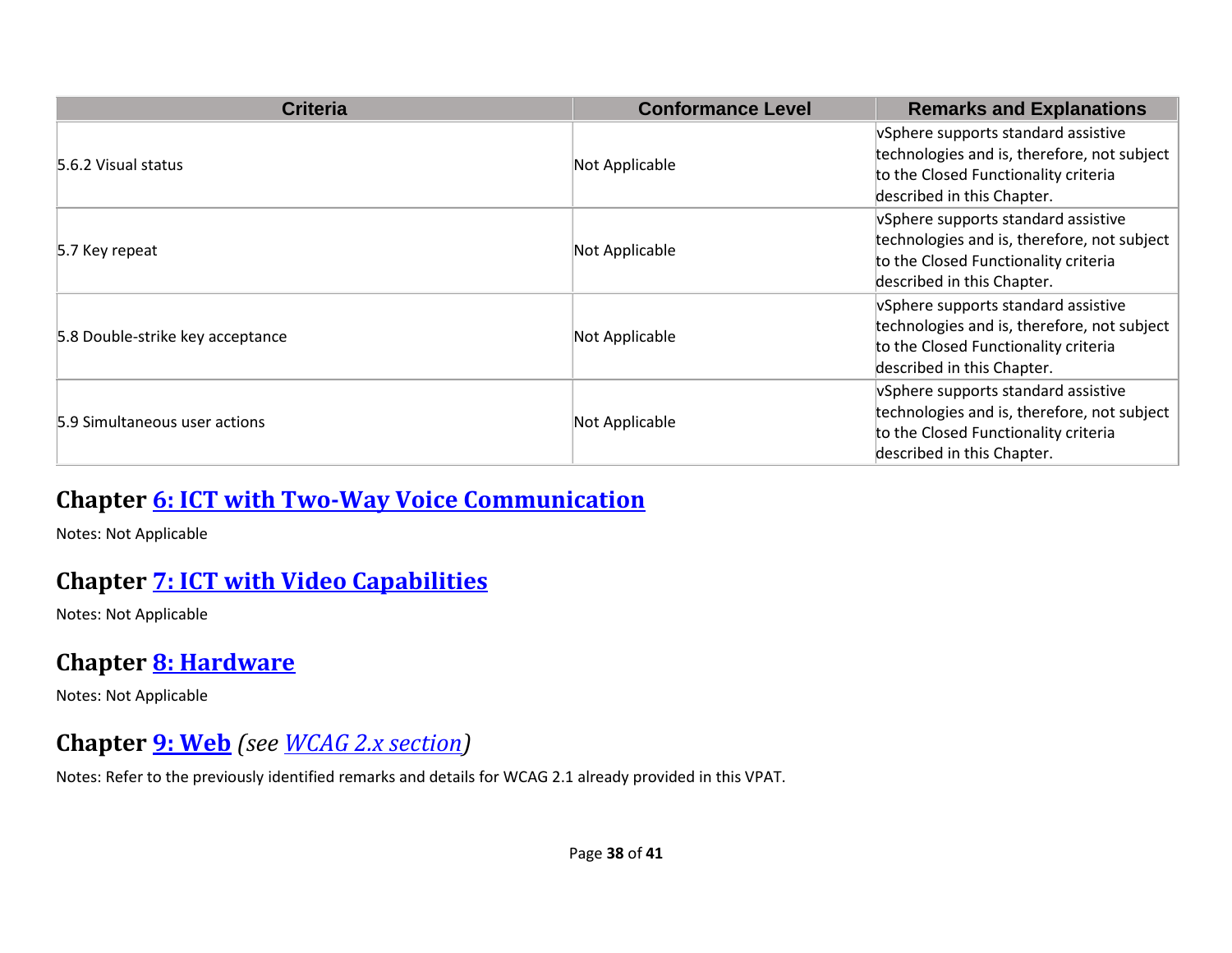#### **Chapter [10: Non-Web Software](https://www.etsi.org/deliver/etsi_en/301500_301599/301549/03.01.01_60/en_301549v030101p.pdf#%5B%7B%22num%22%3A127%2C%22gen%22%3A0%7D%2C%7B%22name%22%3A%22XYZ%22%7D%2C54%2C747%2C0%5D)**

Notes: Not Applicable

#### **Chapter [11: Software](https://www.etsi.org/deliver/etsi_en/301500_301599/301549/03.01.01_60/en_301549v030101p.pdf#%5B%7B%22num%22%3A149%2C%22gen%22%3A0%7D%2C%7B%22name%22%3A%22XYZ%22%7D%2C54%2C747%2C0%5D)**

| <b>Criteria</b>                                                                                                               | <b>Conformance Level</b>            | <b>Remarks and Explanations</b>                  |
|-------------------------------------------------------------------------------------------------------------------------------|-------------------------------------|--------------------------------------------------|
| 11.0 General (informative)                                                                                                    | Heading cell - no response required | Heading cell - no response required              |
| 11.1.1.1 through 11.4.1.3                                                                                                     | See WCAG 2.1 section                | See information in WCAG 2.x section              |
| 11.5 Interoperability with assistive technology                                                                               | Heading cell - no response required | Heading cell - no response required              |
| 11.5.1 Closed functionality                                                                                                   | Heading cell - no response required | Heading cell - no response required              |
| 11.5.2 Accessibility services                                                                                                 | Heading cell - no response required | Heading cell - no response required              |
| 11.5.2.1 Platform accessibility service support for software that provides See 11.5.2.5 through 11.5.2.17<br>a user interface |                                     | See information in 11.5.2.5 through<br>11.5.2.17 |
| 11.5.2.2 Platform accessibility service support for assistive technologies See 11.5.2.5 through 11.5.2.17                     |                                     | See information in 11.5.2.5 through<br>11.5.2.17 |
| 11.5.2.3 Use of accessibility services                                                                                        | Not Applicable                      | vSphere is not platform software.                |
| 11.5.2.4 Assistive technology                                                                                                 | Not Applicable                      | vSphere is not platform software.                |
| 11.5.2.5 Object information                                                                                                   | Not Applicable                      | vSphere is not platform software.                |
| 11.5.2.6 Row, column, and headers                                                                                             | Not Applicable                      | vSphere is not platform software.                |
| 11.5.2.7 Values                                                                                                               | Not Applicable                      | vSphere is not platform software.                |
| 11.5.2.8 Label relationships                                                                                                  | Not Applicable                      | vSphere is not platform software.                |
| 11.5.2.9 Parent-child relationships                                                                                           | Not Applicable                      | vSphere is not platform software.                |
| 11.5.2.10 Text                                                                                                                | Not Applicable                      | vSphere is not platform software.                |
| 11.5.2.11 List of available actions                                                                                           | Not Applicable                      | vSphere is not platform software.                |
| 11.5.2.12 Execution of available actions                                                                                      | Not Applicable                      | vSphere is not platform software.                |
| 11.5.2.13 Tracking of focus and selection attributes                                                                          | Not Applicable                      | vSphere is not platform software.                |
| 11.5.2.14 Modification of focus and selection attributes                                                                      | Not Applicable                      | vSphere is not platform software.                |
| 11.5.2.15 Change notification                                                                                                 | Not Applicable                      | vSphere is not platform software.                |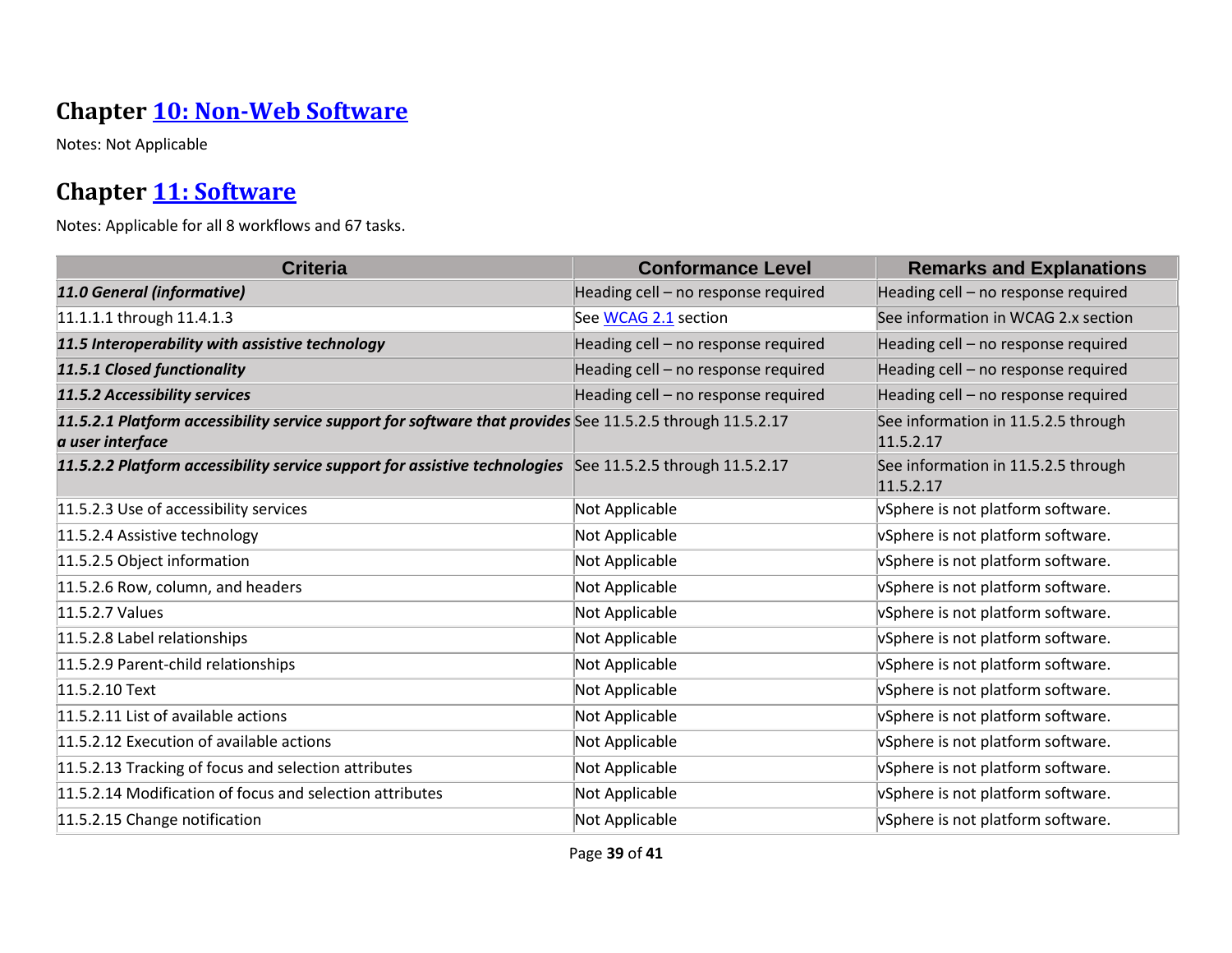| <b>Criteria</b>                                                     | <b>Conformance Level</b>                                                   | <b>Remarks and Explanations</b>                             |
|---------------------------------------------------------------------|----------------------------------------------------------------------------|-------------------------------------------------------------|
| 11.5.2.16 Modifications of states and properties                    | Not Applicable                                                             | vSphere is not platform software.                           |
| 11.5.2.17 Modifications of values and text                          | Not Applicable                                                             | VSphere is not platform software.                           |
| 11.6 Documented accessibility usage                                 | Heading cell - no response required                                        | Heading cell - no response required                         |
| 11.6.1 User control of accessibility features                       | Not Applicable                                                             | VSphere is not platform software.                           |
| 11.6.2 No disruption of accessibility features                      | Not Applicable                                                             | VSphere is not platform software.                           |
| 11.7 User preferences                                               | Supports                                                                   | VSphere permits user preferences from<br>platform settings. |
| 11.8 Authoring tools                                                | Heading cell - no response required                                        | Heading cell - no response required                         |
| 11.8.1 Content technology                                           | Heading cell - no response required                                        | Heading cell - no response required                         |
| 11.8.2 Accessible content creation                                  | See WCAG 2.1 section<br>(If not authoring tool, enter "Not<br>Applicable") | See information in WCAG 2.x section                         |
| 11.8.3 Preservation of accessibility information in transformations | Not Applicable                                                             | vSphere is not an authoring tool.                           |
| 11.8.4 Repair assistance                                            | Not Applicable                                                             | vSphere is not an authoring tool.                           |
| 11.8.5 Templates                                                    | Not Applicable                                                             | VSphere is not an authoring tool.                           |

#### **Chapter [12: Documentation and Support Services](https://www.etsi.org/deliver/etsi_en/301500_301599/301549/03.01.01_60/en_301549v030101p.pdf#%5B%7B%22num%22%3A187%2C%22gen%22%3A0%7D%2C%7B%22name%22%3A%22XYZ%22%7D%2C54%2C747%2C0%5D)**

Notes: Support documentation and services of vSphere are not part of the accessibility review.

| <b>Criteria</b>                                                | <b>Conformance Level</b>            | <b>Remarks and Explanations</b>                                                                                    |
|----------------------------------------------------------------|-------------------------------------|--------------------------------------------------------------------------------------------------------------------|
| 12.1 Product documentation                                     | Heading cell - no response required | Heading cell - no response required                                                                                |
| 12.1.1 Accessibility and compatibility features                | Not Applicable                      | In vSphere, accessibility and compatibility<br>features are not part of the accessibility<br>review.               |
| 12.1.2 Accessible documentation                                | See WCAG 2.1 section                | See information in WCAG 2.x section                                                                                |
| <b>12.2 Support Services</b>                                   | Heading cell - no response required | Heading cell - no response required                                                                                |
| 12.2.2 Information on accessibility and compatibility features | Not Applicable                      | In vSphere, information on accessibility<br>and compatibility features is not part of<br>the accessibility review. |